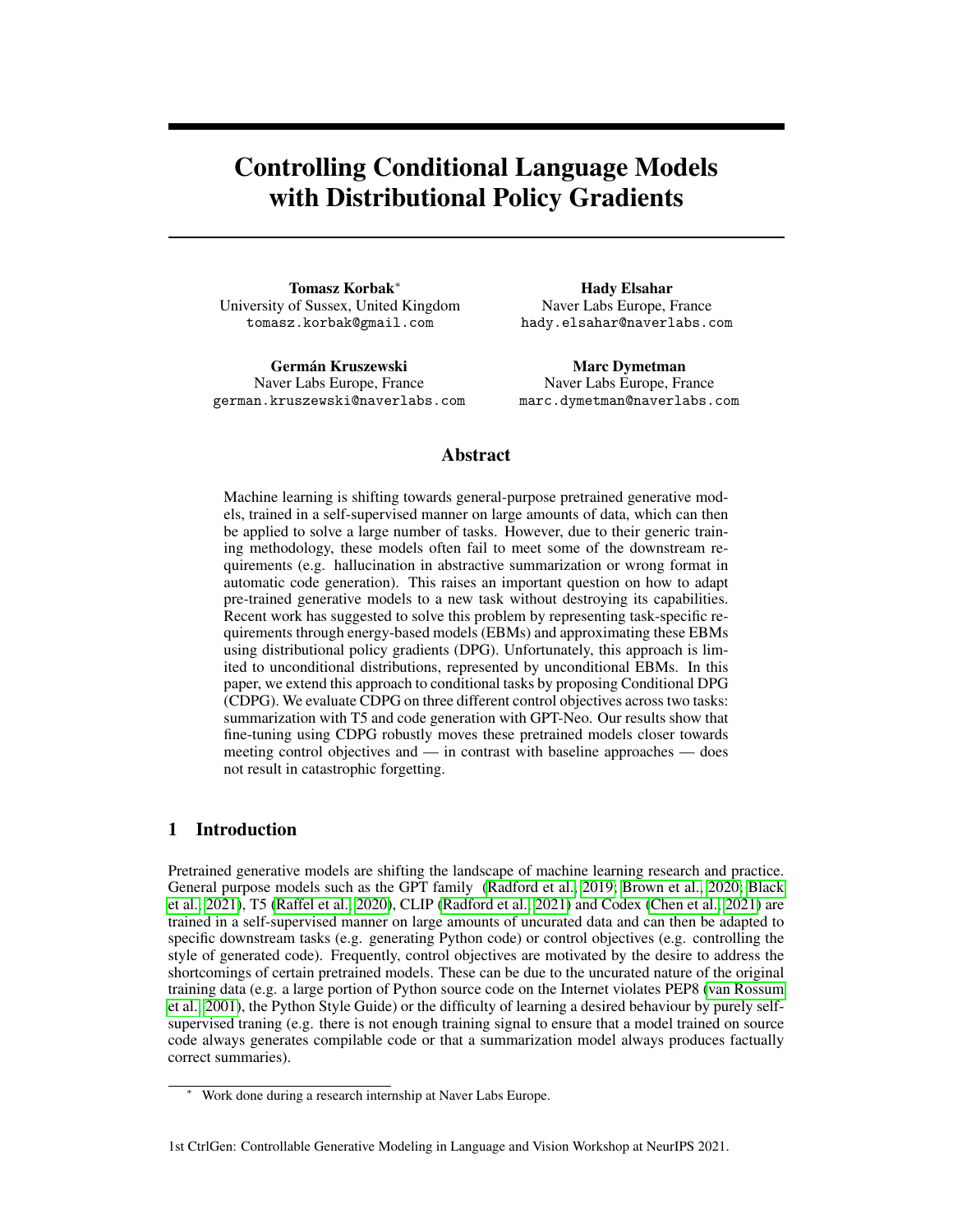The practice of adapting and controlling pretrained generative models poses two open problems. The first is that control objectives frequently lack ground truth data that could be used for supervised finetuning; in general, we are only given an indicator  $b(x)$  of whether a given sample from the model  $x$  satisfies a given control objective. Thus, approaches such as reinforcement learning (RL) [\(Pasunuru](#page-10-3) [& Bansal, 2018;](#page-10-3) [Ziegler et al., 2019\)](#page-11-1), weighted decoding [\(Ghazvininejad et al.,](#page-9-0) [2017;](#page-9-0) [Holtzman et al., 2018;](#page-9-1) [See et al.,](#page-11-2) [2019\)](#page-11-2) or decoding with perturbed activations [\(Dathathri et al., 2020\)](#page-8-3) need to be employed. The second problem is *catastrophic forgetting*: most approaches to enforcing a control objective result in a dramatic loss of capabilities of the original



Figure 1: Samples from a model before and after fine-tuning with CDPG. See Appendix [E](#page-17-0) for more examples.

model beyond the scope of the control objective. Notably, there exists one approach largely avoiding both of these problems [\(Parshakova et al., 2019a;](#page-10-4) [Khalifa et al., 2021\)](#page-9-2): representing the control objective as an energy-based models (EBM) and approximating that EBM using distributional policy gradients (DPG).

Although this approach shows great improvements in controlling pretrained language models while avoiding catastrophic forgetting [\(Khalifa et al., 2021\)](#page-9-2), it is *limited* to unconditional generation tasks and is not able to fine-tune conditional models that are behind the most impactful NLP tasks such as machine translation, summarization or dialogue systems.

In this paper, we present Conditional DPG (CDPG), an extension of DPG that can approximate *conditional* EBMs. A conditional EBM P defines an unnormalized distribution for each context c (e.g. a source document). Extending the approach of [Khalifa et al.](#page-9-2) [\(2021\)](#page-9-2) we build a conditional EBM that represents the ideal behaviour of a generative model given context  $c$  as the distribution that incorporates the control objectives while remaining as close as possible to the original distribution. Then, to approximate conditionals EBMs we build unconditional EBMs  $P_c$  on the fly for any given Then, to approximate conditionals EDMs we build diffeometrical EDMs  $T_c$  on the fiy for a context and estimate their normalizing constants  $Z_c \doteq \sum_x P_c(x)$  by importance sampling.

We demonstrate the effectiveness of CDPG in addressing shortcomings of pretrained generative models by considering two tasks, summarization and code generation, and two corresponding pretrained generative models: T5 [\(Raffel et al., 2020\)](#page-10-1) and GPT-Neo [\(Black et al., 2021\)](#page-8-1). An open problem in summarization is ensuring that summaries are factually faithful to source documents given that summarization models are prone to hallucinating named entities never mentioned in the source [\(Maynez et al., 2020\)](#page-10-5).<sup>[2](#page-0-0)</sup> We show that a preference for factually faithful summaries (operationalized as entity-level factual consistency [\(Nan et al., 2021\)](#page-10-6)) can be represented by a conditional EBM. Then, we show that using CDPG to fine-tune T5 to approximate this EBM increases the number of correct and relevant named entities in summaries and improves T5's Rouge score. In contrast with RL approaches, CDPG does not degrade the diversity and quality of summaries. For code generation, we consider the task of generating a Python function given its signature (name and arguments). While general-purpose language models can generate idiomatic Python functions [\(Chen](#page-8-2) [et al., 2021;](#page-8-2) [Austin et al., 2021\)](#page-8-4), they still may struggle to learn some desirable properties of generated code. For instance, a Python function generated by GPT-Neo will compile only 40% of the time and will contain on average 4 violations of PEP8. We show that using CDPG to approximate a conditional EBM expressing corresponding constraints improves both compilability and PEP8 compliance without hurting the diversity of summaries or leading to degeneration [\(Holtzman et al.,](#page-9-3) [2020\)](#page-9-3).

To summarize, the contributions of this paper are as follows:

1. We introduce a formal framework for representing control objectives for *conditional* generative models as *conditional* EBMs,

<sup>&</sup>lt;sup>2</sup>See [A](#page-12-0)ppendix A for an extended discussion of related work.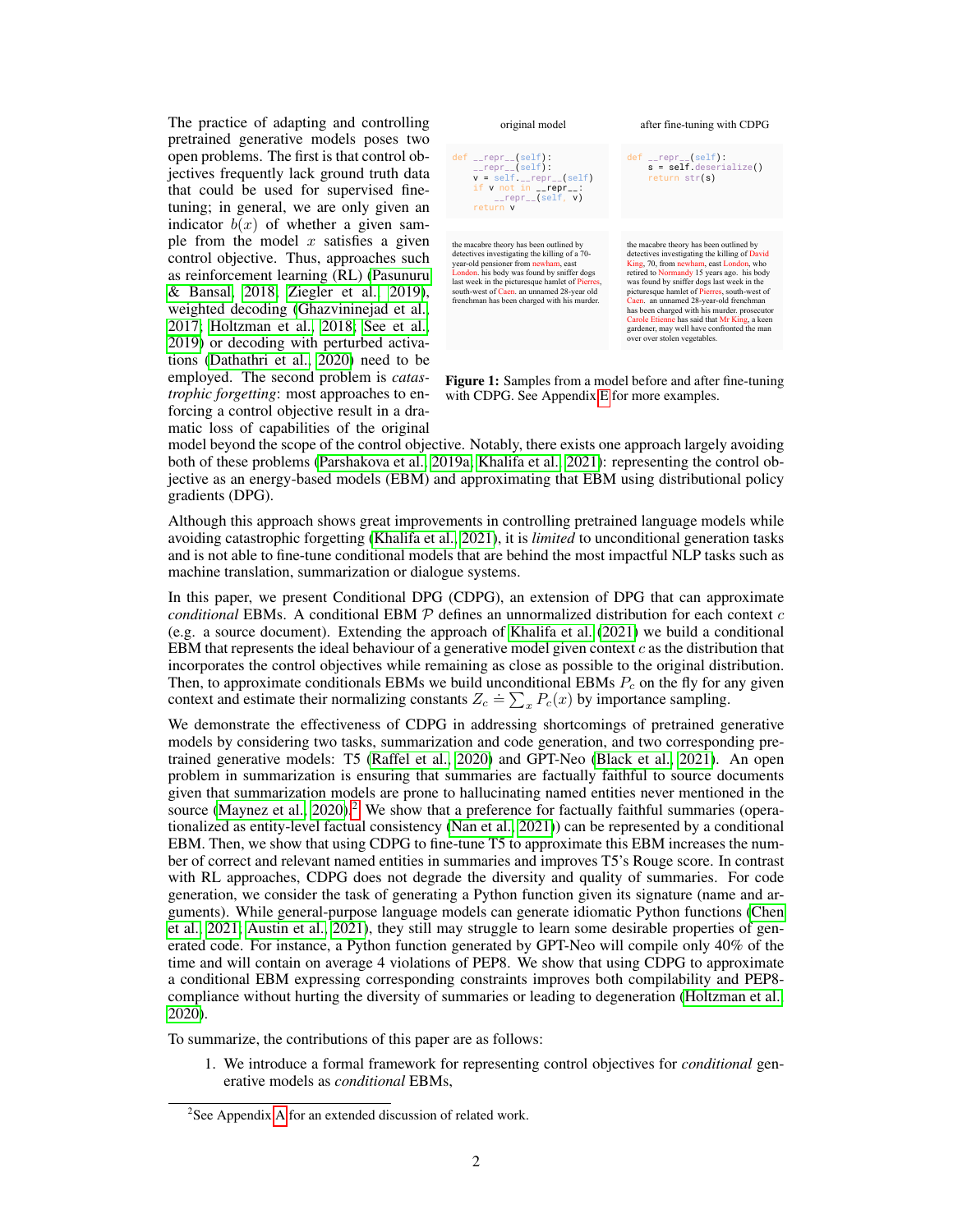- 2. We design CDPG, an extension of DPG suitable for approximate conditional EBMs,
- 3. We evaluate CDPG on three control objectives across two tasks: summarization constrained to be factually correct, code generation constrained to generate compilable Python functions and code generation constrained to respect PEP8.

### 2 Method

Conditional EBMs A standard, "unconditional" EBM is a function P from a (discrete, i.e. finite or countable) space X to the non-negative reals, such that the partition function  $Z = \sum_{x \in X} P(x)$ is strictly positive and finite. We will denote by lowercase  $p$  the normalized distribution over  $X$ associated with P, namely  $p(x) = P(x)/Z$ . Let us now consider a discrete, potentially infinite set C of conditions c. Formally,  $P$ , a *conditional* EBM over C, is defined as a function from C to the set of unconditional EBMs over X, in other words, a function that maps each  $c \in C$  to an unconditional EBM  $P_c$  over  $X$ :

$$
\mathcal{P}:c\mapsto P_c,\tag{1}
$$

$$
P_c: x \mapsto \mathbb{R}_+.\tag{2}
$$

We denote by  $Z_c$  the partition function of  $P_c(x)$ , namely:  $Z_c \doteq \sum_{x \in X} P_c(x)$ , and by  $p_c(x)$  the normalized version of  $P_c(x)$ , namely:  $p_c(x|c) = P_c(x)/Z_c$ . We will use the shortcut notation  $\mathcal{P}(x|c)$  to  $\mathcal{P}(x|c)$  to denote  $\mathcal{P}(c)(x)$ : a conditional EBM  $\hat{\mathcal{P}}$  evaluated first at a given context c (resulting in an unconditional EBM  $P_c$ ) and then at given x (resulting in a non-negative EBM score).

Representing constraints as conditional EBMs The problem of fine-tuning a pretrained model  $a(x|c)$  to satisfy a control objective (e.g. generating factually correct summaries) can be seen as a constraint satisfaction problem: finding a model  $p(x|c)$  that meets the demands of the control objective but at the same time stays as close as possible to the original pretrained model  $a(x|c)$ . We represent such an optimal model as a conditional EBM  $P(x, c)$ . A control objective can be defined in terms of a binary scorer  $b(x, c)$  such that  $b(x, c) = 1$  if a sample  $(c, x)$  satisfies a constraint given by a control objective (e.g. x is factually correct with respect to c) and  $b(x, c) = 0$  otherwise. Let us consider a set of contexts  $c \in C$ . For each c, there is a unique model  $p_c(x)$  such that (i)  $b(x, c) = 1$  for all samples  $x \sim p_c(x)$ , and (ii)  $p_c(x)$  has minimal KL divergence from  $a(\cdot|c)$ . Following our example,  $p_c$  could be a distribution over factually correct summaries of c as similar as possible to a distribution over summaries the original model  $\alpha$  would produce for a document c. In information-geometric terms,  $p_c$  is an I-projection of a onto the manifold of all distributions satisfying a constraint given by b [\(Csiszár & Shields, 2004\)](#page-8-5). As shown by [\(Khalifa et al., 2021\)](#page-9-2),  $p_c$ can be represented as an unconditional EBM  $P_c(x)$  of the following form:<sup>[3](#page-0-0)</sup>

<span id="page-2-0"></span>
$$
P_c(x) \doteq a(x|c)b(x,c). \tag{3}
$$

Approximating conditional EBMs While  $P$  represents the target condtional model optimally reconciling distance from  $a(x|c)$  and the control objective, sampling or MAP decoding for  $p(x|c)$ is intractable for two reasons. First,  $p(x|c)$  actually represents a potentially infinite collection of unconditional models of the form  $p<sub>c</sub>(x)$ . Second, each of these conditional models still cannot be easily sampled from because they do not admit an autoregressive factorisation:  $b(x, c)$  is only defined for the whole sequence  $x$ .

The second problem was addressed by [Parshakova et al.](#page-10-7) [\(2019b\)](#page-10-7) and [Khalifa et al.](#page-9-2) [\(2021\)](#page-9-2) who used the distributional policy gradients (DPG) algorithm to approximate unconditional EBMs  $p$  using a *new* unconditional model  $\pi_{\theta}$  trained to minimize the cross-entropy CE( $p, \pi_{\theta}$ ). Unfortunately, DPG is no longer usable for conditional models that should satisfy infinitely many constraints represented by the set of conditional EBMs defined by P.

<span id="page-2-1"></span>To address the second problem, we instead try to find a single model  $\pi_{\theta}$  approximating p on average across contexts. Concretely, we minimize the expected cross-entropy between  $\pi_{\theta}$  and multiple  $p_c$ 's:

$$
\mathcal{L}(\theta) = \mathbb{E}_{c \sim \tau(c)} \text{CE}(p_c(\cdot), \pi_{\theta}(\cdot | c)),\tag{4}
$$

 $3$ [Khalifa et al.](#page-9-2) [\(2021\)](#page-9-2) provide a more general, exponential family form of this EBM. The product-of-experts [\(Hinton, 2002\)](#page-9-4) form in [\(3\)](#page-2-0) is a special case of the exponential form, see [\(Khalifa et al., 2021,](#page-9-2) Appendix A.2).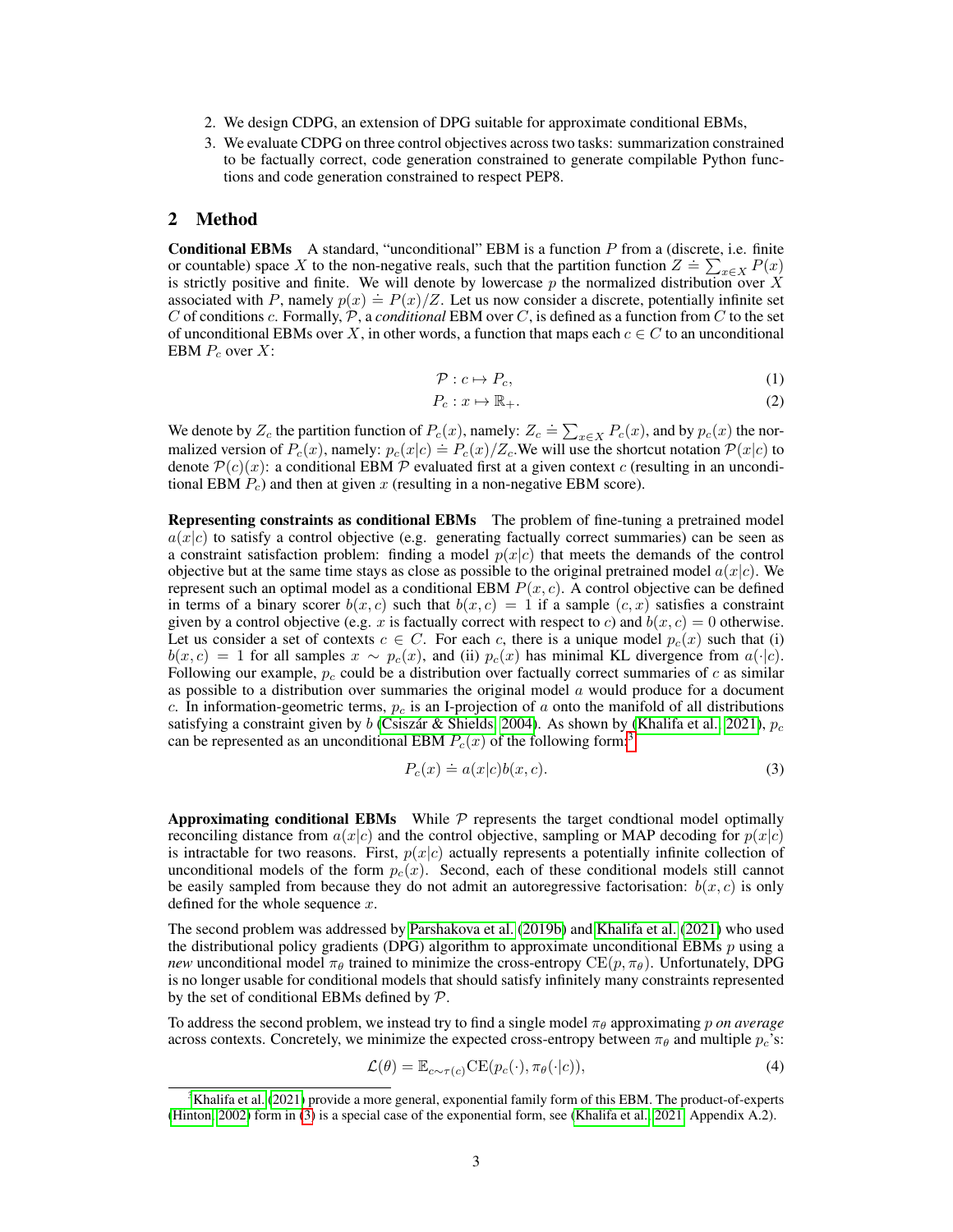where the expectation is over  $\tau(c)$ , a distribution over  $c \in C$ . The gradient of this objective takes the following form:

$$
\nabla_{\theta} \mathcal{L}(\theta) = \mathbb{E}_{c \sim \tau(c)} \nabla_{\theta} \text{CE}(p_c(\cdot), \pi_{\theta}(\cdot | c))
$$
\n(5)

$$
= -\mathbb{E}_{c \sim \tau(c)} \mathbb{E}_{x \sim p_c(x)} \nabla_{\theta} \log \pi_{\theta}(x|c)
$$
\n(6)

$$
= -\mathbb{E}_{c \sim \tau(c)} \mathbb{E}_{x \sim \pi_{\theta}(x|c)} \frac{p_c(x)}{\pi_{\theta}(x|c)} \nabla_{\theta} \log \pi_{\theta}(x|c), \tag{7}
$$

$$
= -\mathbb{E}_{c \sim \tau(c)} \mathbb{E}_{x \sim \pi_{\theta}(x|c)} \frac{P_c(x)}{Z_c \pi_{\theta}(x|c)} \nabla_{\theta} \log \pi_{\theta}(x|c), \tag{8}
$$

where in [\(7\)](#page-3-0) we applied importance sampling from  $\pi_{\theta}$  and [\(8\)](#page-3-1) expresses  $p_c$  in terms of unconditional EBM  $P_c$  and its partition function  $Z_c$ .<sup>[4](#page-0-0)</sup>

We approximate both expectations in  $(8)$  by sampling. Intuitively, this corresponds to building unconditional EBMs  $P_c(\cdot)$  on the fly for each  $c \sim \tau(c)$ , computing the EBM "score"  $P_c(x)$  for each sample from the conditional model  $x \sim \pi_{\theta}(\cdot|x)$  and then using this score as a "pseudoreward" term  $P_c(x)/Z_c\pi_\theta(x|c)$  in the policy gradient estimate.

**Estimating**  $Z_c$  The one term in [\(8\)](#page-3-1) that remains difficult to evaluate is the partition function  $Z_c$ . For a single unconditional EBM, [Khalifa et al.](#page-9-2) [\(2021\)](#page-9-2) had no need to evaluate its partition function Z: it just scaled gradient estimates and therefore could be absorbed into the learning rate. In the conditional case,  $Z_c$ varies with  $c$ . Therefore for each  $c$ , we compute  $Z_c$  using a batch of M samples  $\{x_1, \ldots, x_j, \ldots x_M\}$  from  $\pi_\theta(x|c_i)$ . Then,  $Z_c$  is estimated using importance sampling by reweighting samples  $x_j$  by their likelihood according to  $\pi_{\theta}(\cdot|c_i)$ .

<span id="page-3-2"></span><span id="page-3-1"></span><span id="page-3-0"></span>

| <b>Algorithm 1</b> Conditional DPG (CDPG)                                                                                                                              |
|------------------------------------------------------------------------------------------------------------------------------------------------------------------------|
| <b>Input:</b> conditional EBM $\mathcal{P}(x, c)$ , initial model $a(x c)$                                                                                             |
| 1: $\pi_{\theta} \leftarrow a$                                                                                                                                         |
| 2: for each iteration $do$                                                                                                                                             |
| $\mathcal{B} \leftarrow \{\}$<br>3:                                                                                                                                    |
| 4:<br>sample batch $\{c_1, , c_i, , c_N\}$ from $\tau(c)$                                                                                                              |
| 5:<br>for each $c_i$ do                                                                                                                                                |
| 6:<br>sample batch $\{x_1, , x_j, , x_M\}$ from $\pi_\theta(x c_i)$                                                                                                    |
| $\hat{Z}_{c_i} = \frac{1}{M} \sum_{j=1}^{M} \frac{\mathcal{P}(x_j c_c)}{\pi_{\theta}(x_j c_i)}$<br>7:                                                                  |
| for each $x_i$ do<br>8:                                                                                                                                                |
| $\mathcal{B} \stackrel{+}{\leftarrow} (x_i, c_i, \hat{Z}_{c_i})$<br>9:                                                                                                 |
| for $(x, c, \hat{Z}_c)$ in shuffle( $\mathcal{B}$ ) do<br>10:                                                                                                          |
| $\theta \leftarrow \theta + \alpha^{(\theta)} \frac{1}{\hat{Z}_{\text{eff}}} \frac{\mathcal{P}(x c)}{\pi_{\theta}(x c)} \nabla_{\theta} \log \pi_{\theta}(x c)$<br>11: |
| Output: $\pi_{\theta}$                                                                                                                                                 |

**Training loop** We train  $\pi_{\theta}$  by stochastic gradient descent using the gradient estimate [\(8\)](#page-3-1). At each epoch, we first sample  $N$  contexts  $c$  and then, for each  $c$ ,  $M$  sam-

ples x from  $\pi_{\theta}(x|c)$ . We maintain a buffer B storing each  $(c_i, x_j)$  pair along with its corresponding partition function  $Z_{c_i}$ . Finally, we shuffle  $\beta$  and iterate over it to perform gradient steps using [\(8\)](#page-3-1) with learning rate  $\alpha^{(\theta)}$ . The procedure is summarized in Algorithm [1.](#page-3-2)  $\alpha^{(\theta)}$ , N and M are hyperparameters. Values used in experiments are reported in Tables [1-](#page-16-0)[2](#page-16-1) in the Appendix.

# 3 Experiments

We evaluate CDPG as well as three baselines on three control objectives across two tasks: summarization and code generation. Each task is associated with  $C_{\text{train}}$ , a set of contexts c used for prompting the model: these are Python function signatures in case of code generation and source documents in case of summarization. When computing evaluation metrics, we sample contexts from a held out set  $C_{\text{test}}$  not used for training. In addition to that, for each experiment, we measure  $\mathbb{E}_{c \sim \tau(c)} D_{\text{KL}}(p_c, \pi_\theta)$ , the expected forward KL divergence from the optimal distribution  $p_c$ , as well as  $\mathbb{E}_{c \sim \tau(c)} D_{\text{KL}}(\pi_{\theta}, a)$ , the expected reverse KL divergence from the original pretrained model.<sup>[5](#page-0-0)</sup>.

<sup>4</sup>This last form of the gradients estimate bears some resemblance to policy gradients methods in reinforce-ment learning [\(Sutton et al., 1999\)](#page-11-3) with term  $P_c(x)/Z_c\pi_\theta(x|c)$  playing the role of a pseudoreward. This similarity, however, is only partial: the objective  $(4)$  that we minimize is expected cross-entropy, not expected (negative) reward.

<sup>&</sup>lt;sup>5</sup>See Appendix [B](#page-12-1) for details of metrics calculation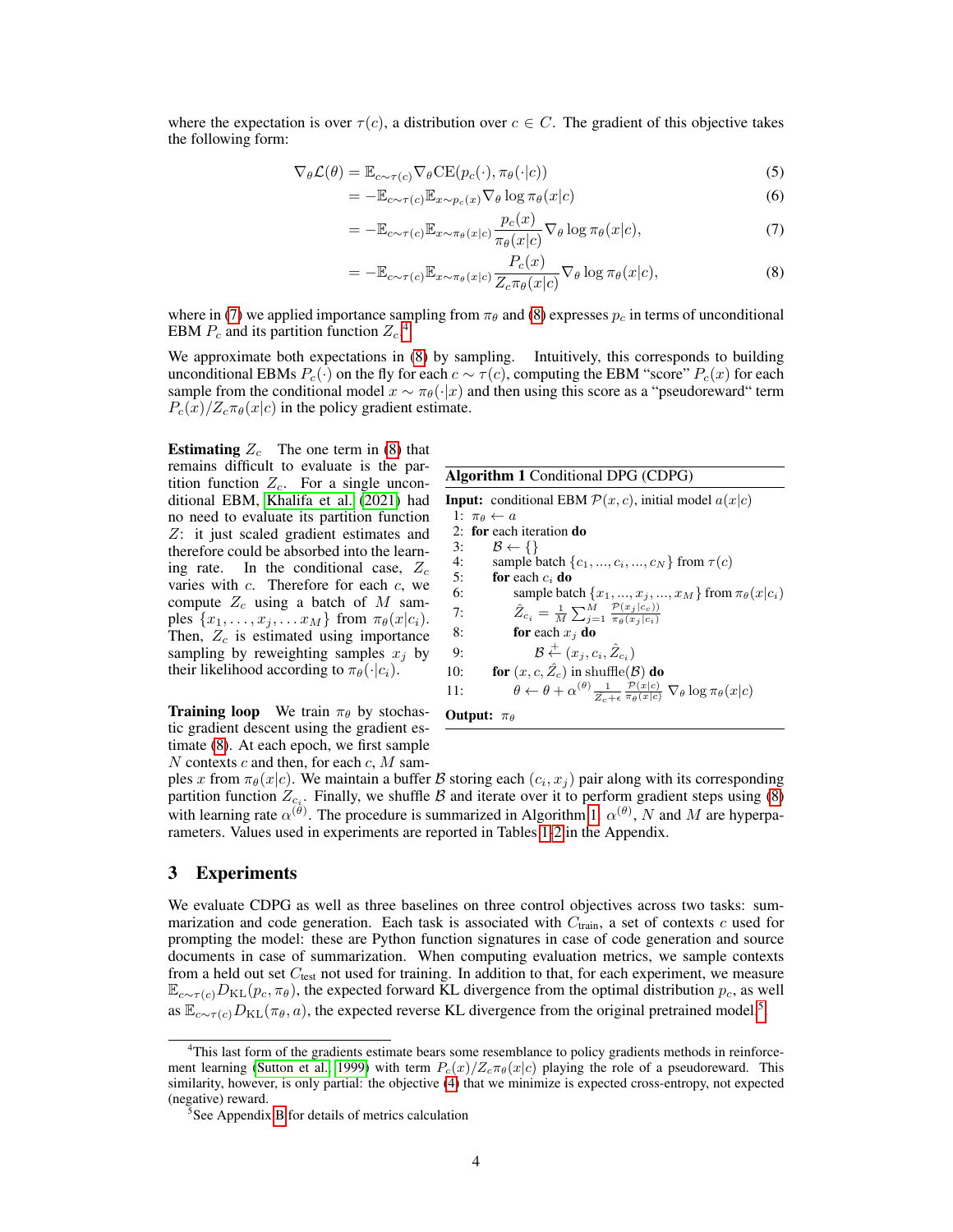### 3.1 Baselines

Unconditional DPG We compare our algorithm against the original DPG for unconditional EBMs developed by [Parshakova et al.](#page-10-4) [\(2019a\)](#page-10-4) and extended by [Khalifa et al.](#page-9-2) [\(2021\)](#page-9-2). This algorithm differs from conditional DPG: it ignores the partition function  $Z_c$  in the denominator of [\(8\)](#page-3-1) assuming it to be constant (which it is for unconditional EBMs but not for conditional ones). For a fair comparison, we use the on-policy variant (called "DPG-on" in [\(Parshakova et al., 2019b\)](#page-10-7)) where we sample from  $\pi_{\theta}$  as opposed to a different proposal distribution q.

Reinforcement learning The problem of fine-tuning a pretrained model to satisfy a pointwise constraint  $b(x, c)$  can be posed as maximising tbe expected reward  $\mathbb{E}_{c \sim \tau(c)} \mathbb{E}_{x \sim \pi_\theta(x|c)} R(x, c)$ . We consider two instances of this approach: Reinforce [\(Williams, 1992\)](#page-11-4) and Ziegler [\(Ziegler et al.,](#page-11-1) [2019\)](#page-11-1). For Reinforce, we simply define  $R(x, c) = b(x, c)$ . Ziegler prevents too large departures from a by adding a KL penalty term and defining  $R(x, c) = b(x, c) - \beta D_{\text{KL}}(\pi_{\theta}, a)$ , where  $\beta$  is a hyperparameter updated using an adaptive schedule.

### 3.2 Summarization

### 3.2.1 Experimental setup

Dataset To conduct our summarization experiments, we use the CNN/DailyMail dataset [\(Nallap](#page-10-8)[ati et al., 2016\)](#page-10-8): we sampled 5k source documents from the train and test subsets of CNN/DailyMail to use for fine-tuning and evaluation, respectively.  $\tau(c)$  from Algorithm [1](#page-3-2) will be a uniform distribution over a given subset of source documents. Note that neither CDPG nor the baselines utilise ground truth summaries; we compute  $b(x, c)$  based on source documents and *generated* summaries. However, we use ground truth summaries for computing reference-based evaluation metrics such as Rouge score or recall-target.

Model We conduct our experiments on the T5 architecture [\(Raffel et al., 2020\)](#page-10-1), using the pretrained model t5-small (60m parameters) as  $\pi_{\theta}$ . During fine-tuning, we generate summaries x conditioned on a source document c by pure ancestral sampling from  $\pi_{\theta}$ ; for evaluation, we follow the setup described by [Raffel et al.](#page-10-1) [\(2020\)](#page-10-1) and use beam search.

Constraints Following [Nan et al.](#page-10-6) [\(2021\)](#page-10-6), we define an entity-level factual consistency constraint as a product of two constraints: there must be at least four named entities in the summary  $x$  and all the named entities x must have occurred in the source c. More formally, let  $NER(\cdot)$  denote the set of named entities found in a text. Then,  $b(x, c) = 1$  iff  $|\text{NER}(x)| \ge 4 \wedge |\text{NER}(x) \subseteq \text{NER}(c)|$  and  $b(x, c) = 0$  otherwise.

**Metrics** In addition to measuring expected  $D_{KL}(p_c, \pi_{\theta})$  and  $D_{KL}(\pi_{\theta}, a)$ , we evaluate the quality and factual consistency of generated summaries using the following metrics:

- 1. Precision-source [\(Nan et al., 2021\)](#page-10-6), defined as  $|\text{NER}(x \cap c)|/|\text{NER}(x)|$  is the percentage of named entities in the summary that can be found in the source. Low precision-source indicates severe hallucination,
- 2. Recall-target [\(Nan et al., 2021\)](#page-10-6), defined as  $|\text{NER}(x \cap t)|/|\text{NER}(t)|$ , is the percentage of named entities in the target summary  $t$  that can be found in the generated summary  $x$ .
- 3. Distinct-2 [\(Li et al., 2016\)](#page-9-5), a measure of text diversity in terms of the frequency of bigram repetitions within a single continuation  $x$ ,
- 4. Rouge-1 [\(Lin, 2004\)](#page-9-6), a measure summarization quality in terms of unigram overlap between the source document and ground truth summary.

See Appendix [B.3](#page-13-0) for on how scorers b and metrics are computed for summarization experiments.

Results We present the evolution of our 7 metrics through time on Figure [2.](#page-5-0) CDPG is the only method stably decreasing expected  $D_{KL}(p_c, \pi_\theta)$  and thus approaching (as opposed to drifting away from) optimal distributions  $p_c$ . This is reflected in moderate divergence from a and translates into downstream metrics. Summaries generated by the fine-tuned model contain, on average, more named entities. Moreover, name entities in summaries are both more factually consistent with source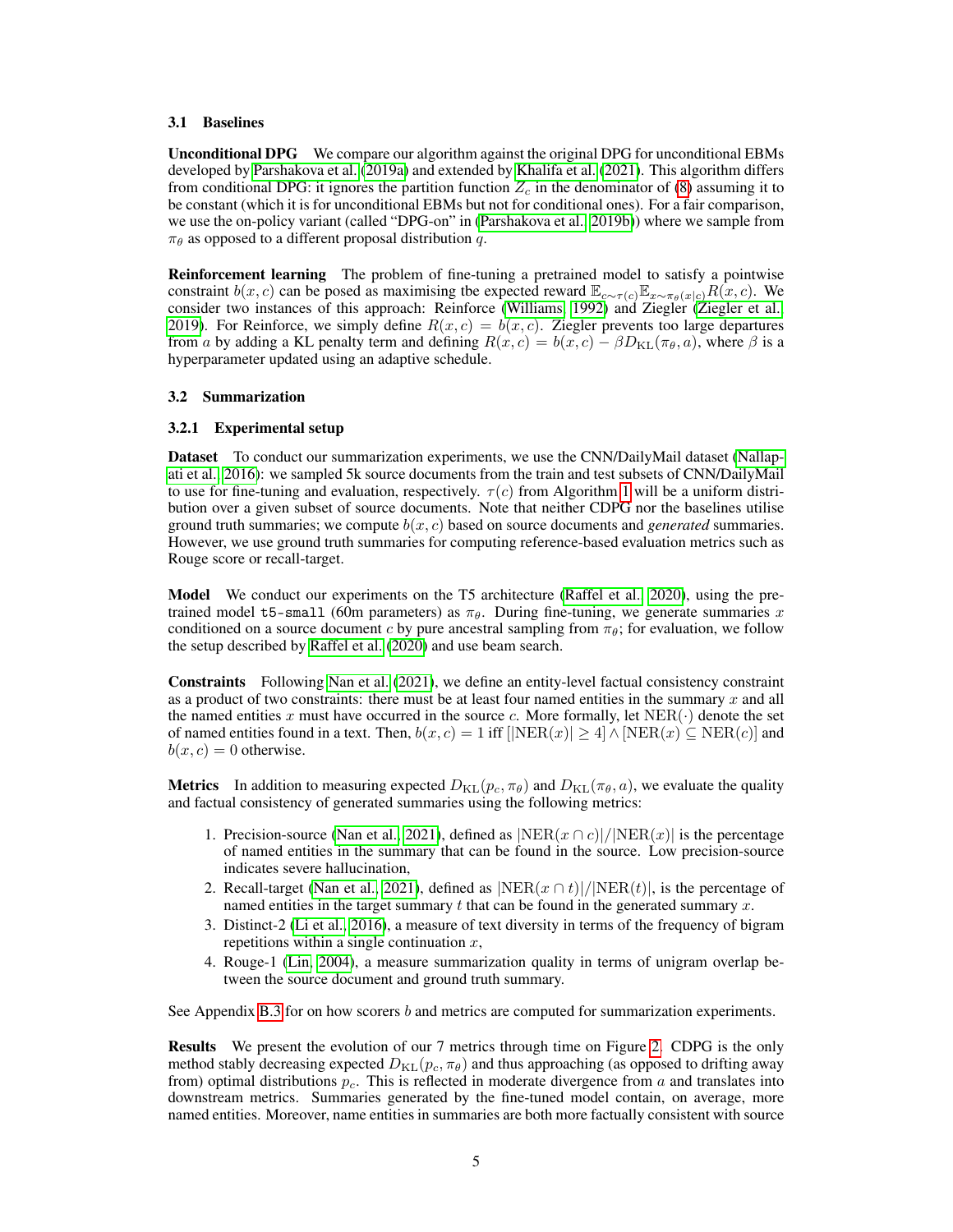<span id="page-5-0"></span>

**Figure 2:** Summarization with factual consistency constraint. Evaluation metrics: expected  $D_{\text{KL}}(p_c, \pi_\theta)$  ( $\downarrow$ better) and  $D_{\text{KL}}(\pi_{\theta}, a)$  ( $\downarrow$  better), precision-source († better), recall-target († better), number of named entities (↑ better), Distinct-2 (↑ better), Rouge-1 (↑ better) for models obtained from fine-tuning with conditional DPG, DPG, Ziegler and Reinforce.

(an increase in precision-source) and more relevant (an increase in recall-target). The tendency towards mentioning more factually consistent named entities increases the bigram diversity within summaries (Distinct-2) and the overall quality of generated summaries compared to ground truth (Rouge-1). This last results might seem surprising given that CDPG did *not* have access to ground truth summaries. A plausible explanation is that the original pretrained model was biased towards mentioning too few factually correct entities, at least compared to ground truth summaries. Satisfying the factual consistency constraint reduced this bias.

Baseline approaches fall short of achieving similar results. Standard DPG, the closest contender, still leaves a significant gap in terms of *all* metrics and is far less stable than CDPG (e.g. its  $D_{\text{KL}}(p_c, \pi_\theta)$ ) starts to diverge again after around 500 epochs). Ziegler stays extremely close to the original model  $a$ , failing to improve its shortcomings. In contrast, Reinforce heavily departs from  $a$  pushing it to mention a large number of named entities. This results in artificially inflated recall-target but no increase in precision-source and a *decrease* in Rouge-1. The additional named entities frequently are frequently irrelevant (i.e. not mentioned in ground truth summaries) or simply hallucinated. See Tables [3-](#page-18-0)[7](#page-22-0) in the Appendix for randomly chosen summaries of documents in the test set.

### 3.3 Code generation

Dataset For code generation experiments, we condition a language model on Python function signatures (both of methods and standalone functions) extracted from the Python150 dataset which consists of Python source code obtained from GitHub [\(Raychev et al., 2016\)](#page-11-5). We use the code provided by [Roziere et al.](#page-11-6) [\(2020\)](#page-11-6) for function extraction and randomly choose 5k functions for  $C_{\text{train}}$  and 5k for  $C_{\text{test}}$ .  $\tau(c)$  is a uniform distribution over these signatures. Note that neither in fine-tuning nor in evaluation do we use ground truth function bodies.

Model We conduct experiments using GPT-Neo [\(Black et al., 2021\)](#page-8-1): an off-the-shelf, freely available autoregressive language model mirroring the GPT-3 architecture [\(Brown et al., 2020\)](#page-8-0). GPT-Neo's training set included 85 GiB of source code from GitHub which endowed it with some code completion abilities [\(Gao et al., 2020\)](#page-9-7). We use the gpt-neo-125 variant available on Huggingface Transformers [\(Wolf et al., 2019\)](#page-11-7). During both fine-tuning and evaluation we generate function bodies by conditioning on signatures using pure ancestral sampling.

Constraints For experiments with compilability control condition, we check compilability of a Python function declaration obtained by concatenating  $[c, x]$  and trying to execute it.  $b(x, c) = 1$  if the Python interpreter raises an exception and 0 otherwise. See Appendix [B.3](#page-13-0) for more details.

For experiments with PEP8-compliance control condition, we check whether a function declaration given by  $[c, x]$  violates PEP8 [\(van Rossum et al., 2001\)](#page-11-0), the style guide for Python, by running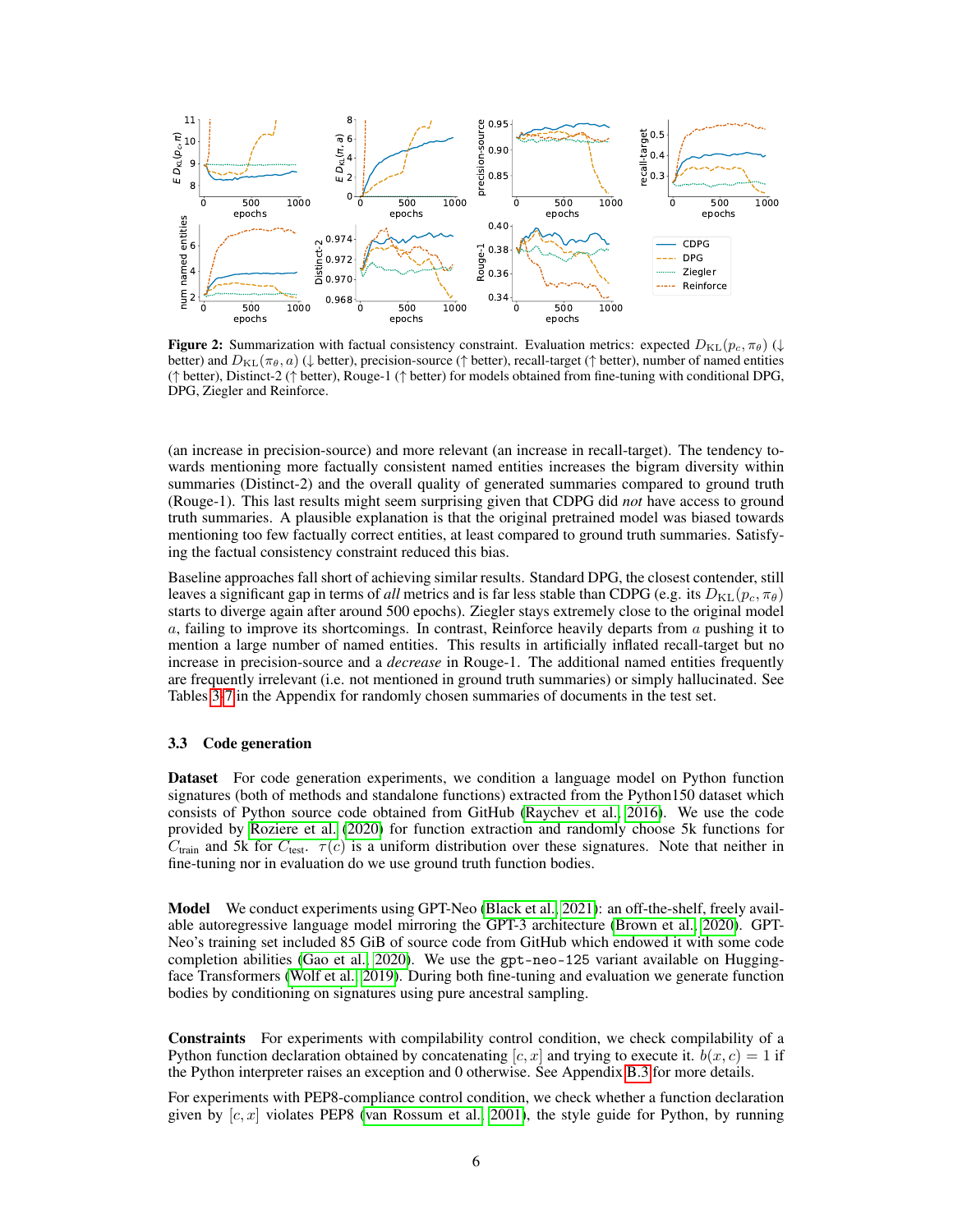<span id="page-6-0"></span>

Figure 3: Code generation with compilability (a) and PEP8 (b) constraint. Evaluation metrics: compilability (↑ better), number of PEP8 errors ( $\downarrow$  better), expected  $D_{KL}(p_c, \pi_\theta)$  ( $\downarrow$  better) and  $D_{KL}(\pi_\theta, a)$  ( $\downarrow$  better), number of characters, AST node count (↑ better) for models obtained from fine-tuning with CDPG, DPG, Ziegler and Reinforce.

pycodestyle, an off-the-shelf linter (static code analysis tool).<sup>[6](#page-0-0)</sup>  $b(x, c) = 1$  if the number of PEP8 violations found by pycodestyle is 0, otherwise  $b(x, c) = 0$ .

Metrics We evaluate the quality of generated Python functions using the following metrics:

- 1. PEP8 error count, the average number of violations of PEP8,
- 2. Compilability, the fraction of samples  $[c, x]$  that compile,
- 3. The average number of characters in  $[c, x]$  (after detokenization),
- 4. The average number of nodes in an abstract syntax tree (AST) of sequences that compile. Intuitively, this metric indicates the logical (as opposed to surface) complexity of generated programs.

For more details on how scorers b and metrics are implemented, see Appendix [B.3.](#page-13-0)

Results We present the evolution of metrics through time on Figure [3.](#page-6-0) CDPG was able to increase the fraction of compilable functions from around 40% to around 65% and decrease the average number of PEP8 violations. Incidentally, the PEP8 control objective also leads to an increase in compilability because many PEP8 violations are also compilation errors. Similarly to the summarization experiment, CDPG and DPG are the only methods actually approaching optimal distributions  $p_c$  and diverging moderately from  $a$ . This allows them to maintain the original statistics of  $a$ : length and the number of nodes in AST trees of generated functions. In contrast, Reinforce learns to generate shorter functions (having less opportunity for mistakes) and Ziegler produces heavily degenerated samples [\(Holtzman et al., 2020\)](#page-9-3): syntactically simple functions with severe repetitions. This is reflected in an increase in length and a decrease in AST nodes count. See Tables [8-](#page-23-0)[10](#page-25-0) and Tables [11](#page-26-0)[-13](#page-28-0) for randomly chosen samples from the compilability and PEP8 experiments, respectively.

Note that the gap between CDPG and DPG is much closer for code generation (especially with compilability control objective) than for summarization. This can be accounted for by the normalized standard deviation of partition functions  $Z_c$  for EBMs  $P_c$  in the range of conditional EBMs  $P$  for each control objective. For code generation, this standard deviation is lower meaning that  $Z_c$  in [\(8\)](#page-3-1) is better approximated by a constant which can be absorb into the learning rate  $\alpha^{(\theta)}$ . For summarization, this variance is higher, therefore ignoring the  $Z_c$  term incurs higher bias. See Appendix [C.1](#page-14-0) for a comparison.

 $^6$ https://github.[com/PyCQA/pycodestyle](https://github.com/PyCQA/pycodestyle)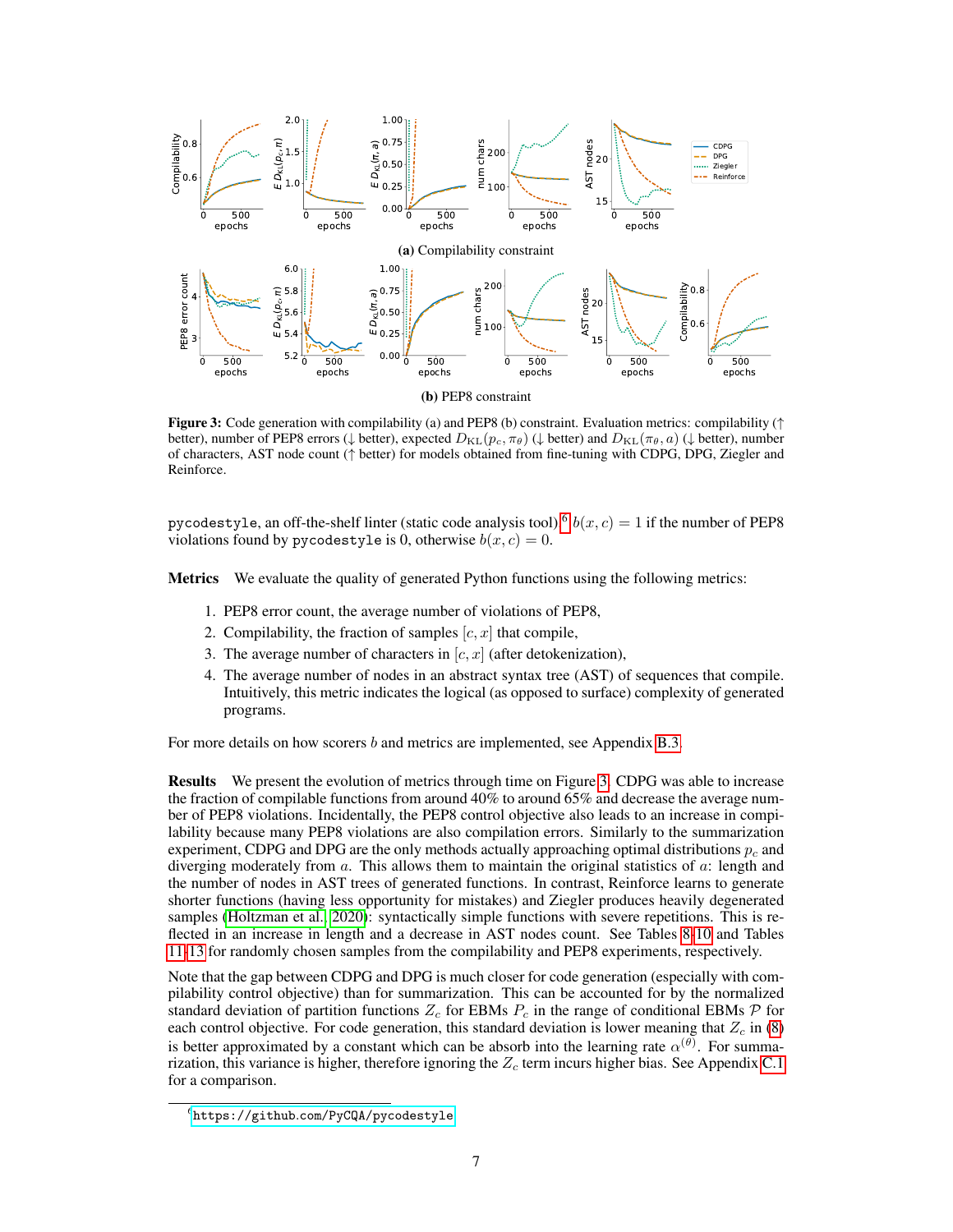<span id="page-7-0"></span>

(c) Absolute frequencies of named entities

Figure 4: Relative frequencies of most common compilation errors (a), absolute frequencies of most common PEP8 violations (b) and absolute frequencies of named entities (c) in a batch of 10280 samples from the original model a as well as models obtained from fine-tuning with CDPG, DPG, Ziegler and Reinforce.

<span id="page-7-1"></span>

(a) Summarization with factual (b) Code generation with compi- (c) Code generation with PEP8 consistency constraint lability constraint constraint

Figure 5: Token frequency against token rank computed for tokens in  $10280$  samples from  $a$ , Conditional DPG and baselines. Longer tails imply more diverse samples.

### 3.4 Qualitative analysis

In the previous sections, we showed how CDPG is able to fine-tune a pretrained model  $\alpha$  to satisfy certain constraints without destroying a's capabilities. Here we attempt to gain a better understanding of how different fine-tuning approaches affect the distributions of final models. On Figure [4](#page-7-0) we present frequencies of errors and named entities obtained from fine-tuned models. While errors and named entities differ significantly in their frequency, CDPG consistently decreases frequencies of these errors and consistently increases the frequencies of all kinds of named entities, including the long tail of rare ones.

To compare lexical diversity of samples obtained from fine-tuned models, we plot the frequency of each token (the number of times it occurs) and its rank (its index in a sorted list of tokens) in Figure [5.](#page-7-1) CDPG and DPG are able to closely match original token frequencies while Ziegler and Reinforce tend to have shorter tails of rare tokens.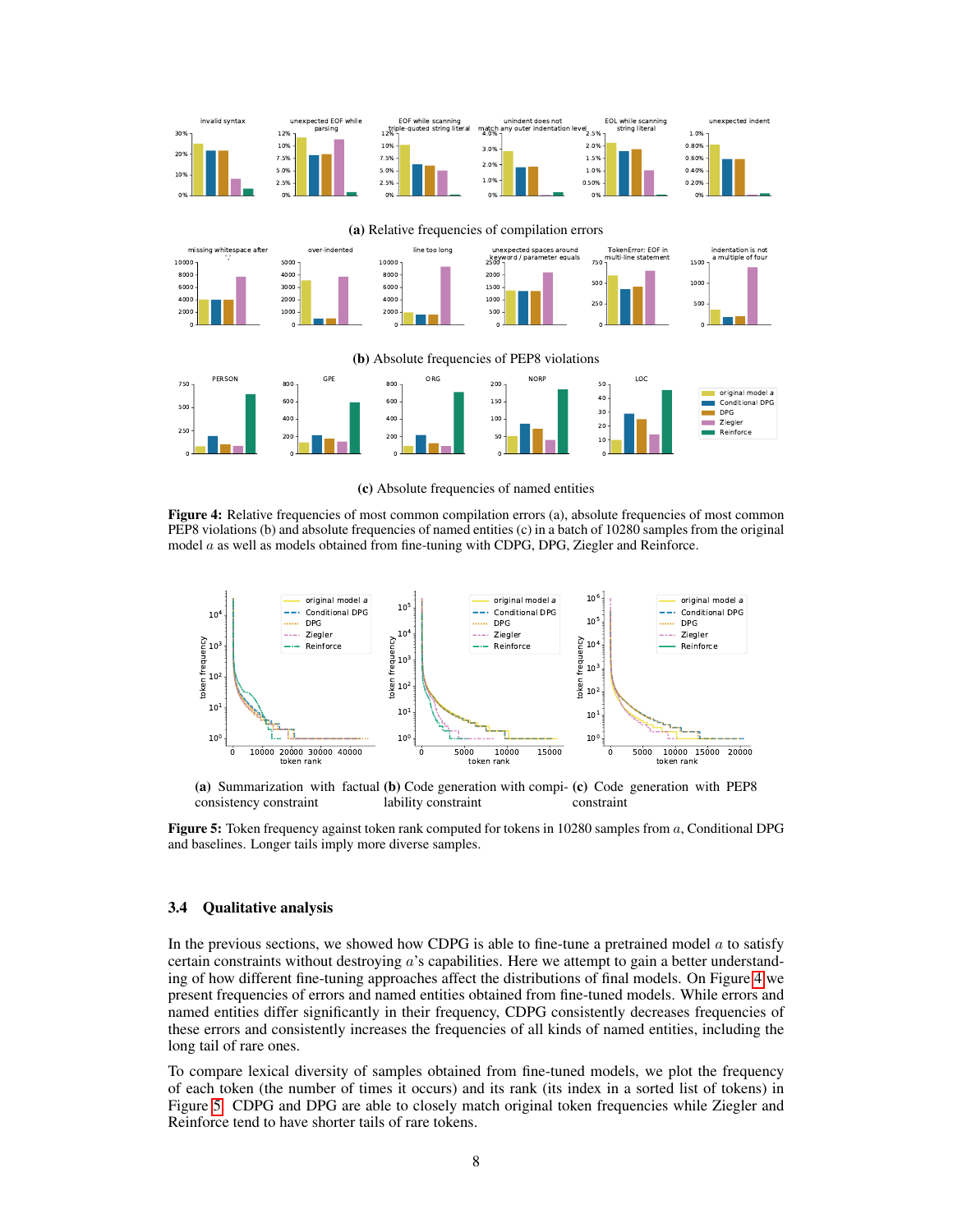# 4 Conclusion

We presented CDPG, a principled approach to fine-tuning conditional language models to satisfy arbitrary constraints. In contrast with other methods, CDPG does not require ground truth training data and is able to shift model distribution in a minimally invasive way. In consequence, models fine-tuned with CDPG share desired characteristics, such as improved factual consistency or compilability, with the fluency and diversity of the original model.

Future work could evaluate CDPG on other tasks — such as machine translation or dialogue response generation — as well as explore other control objectives such as constraining the semantics (as opposed to syntax) of generated Python functions. Another future direction consists in extending CDPG to approximate conditional analogues of the more general, *exponential-form* [\(Khalifa et al.,](#page-9-2) [2021\)](#page-9-2) EBMs which can represent *distributional* constraints: desired expected values of certain features of generated samples.

## References

- <span id="page-8-4"></span>Jacob Austin, Augustus Odena, Maxwell Nye, Maarten Bosma, Henryk Michalewski, David Dohan, Ellen Jiang, Carrie Cai, Michael Terry, Quoc Le, and Charles Sutton. Program synthesis with large language models, 2021.
- <span id="page-8-7"></span>Pavol Bielik, Veselin Raychev, and Martin Vechev. Phog: Probabilistic model for code. In *Proceedings of the 33rd International Conference on International Conference on Machine Learning - Volume 48*, ICML'16, pp. 2933–2942. JMLR.org, 2016.
- <span id="page-8-1"></span>Sid Black, Gao Leo, Phil Wang, Connor Leahy, and Stella Biderman. GPT-Neo: Large Scale Autoregressive Language Modeling with Mesh-Tensorflow, March 2021. URL [https://doi](https://doi.org/10.5281/zenodo.5297715).org/ 10.[5281/zenodo](https://doi.org/10.5281/zenodo.5297715).5297715.
- <span id="page-8-0"></span>Tom B. Brown, Benjamin Mann, Nick Ryder, Melanie Subbiah, Jared Kaplan, Prafulla Dhariwal, Arvind Neelakantan, Pranav Shyam, Girish Sastry, Amanda Askell, Sandhini Agarwal, Ariel Herbert-Voss, Gretchen Krueger, Tom Henighan, Rewon Child, Aditya Ramesh, Daniel M. Ziegler, Jeffrey Wu, Clemens Winter, Christopher Hesse, Mark Chen, Eric Sigler, Mateusz Litwin, Scott Gray, Benjamin Chess, Jack Clark, Christopher Berner, Sam McCandlish, Alec Radford, Ilya Sutskever, and Dario Amodei. Language models are few-shot learners. *CoRR*, abs/2005.14165, 2020. URL [https://arxiv](https://arxiv.org/abs/2005.14165).org/abs/2005.14165.
- <span id="page-8-2"></span>Mark Chen, Jerry Tworek, Heewoo Jun, Qiming Yuan, Henrique Ponde de Oliveira Pinto, Jared Kaplan, Harri Edwards, Yuri Burda, Nicholas Joseph, Greg Brockman, Alex Ray, Raul Puri, Gretchen Krueger, Michael Petrov, Heidy Khlaaf, Girish Sastry, Pamela Mishkin, Brooke Chan, Scott Gray, Nick Ryder, Mikhail Pavlov, Alethea Power, Lukasz Kaiser, Mohammad Bavarian, Clemens Winter, Philippe Tillet, Felipe Petroski Such, Dave Cummings, Matthias Plappert, Fotios Chantzis, Elizabeth Barnes, Ariel Herbert-Voss, William Hebgen Guss, Alex Nichol, Alex Paino, Nikolas Tezak, Jie Tang, Igor Babuschkin, Suchir Balaji, Shantanu Jain, William Saunders, Christopher Hesse, Andrew N. Carr, Jan Leike, Josh Achiam, Vedant Misra, Evan Morikawa, Alec Radford, Matthew Knight, Miles Brundage, Mira Murati, Katie Mayer, Peter Welinder, Bob Mc-Grew, Dario Amodei, Sam McCandlish, Ilya Sutskever, and Wojciech Zaremba. Evaluating large language models trained on code, 2021.
- <span id="page-8-5"></span>Imre Csiszár and Paul C. Shields. Information theory and statistics: A tutorial. *Commun. Inf. Theory*, 1(4):417–528, December 2004. doi: 10.1561/0100000004. URL [https://](https://www.stat.berkeley.edu/~binyu/212A/papers/cs.pdf) www.stat.berkeley.[edu/~binyu/212A/papers/cs](https://www.stat.berkeley.edu/~binyu/212A/papers/cs.pdf).pdf.
- <span id="page-8-3"></span>Sumanth Dathathri, Andrea Madotto, Janice Lan, Jane Hung, Eric Frank, Piero Molino, Jason Yosinski, and Rosanne Liu. Plug and play language models: A simple approach to controlled text generation. In *8th International Conference on Learning Representations, ICLR 2020, Addis Ababa, Ethiopia, April 26-30, 2020*. OpenReview.net, 2020. URL [https://openreview](https://openreview.net/forum?id=H1edEyBKDS).net/ [forum?id=H1edEyBKDS](https://openreview.net/forum?id=H1edEyBKDS).
- <span id="page-8-6"></span>Tobias Falke, Leonardo F. R. Ribeiro, Prasetya Ajie Utama, Ido Dagan, and Iryna Gurevych. Ranking generated summaries by correctness: An interesting but challenging application for natural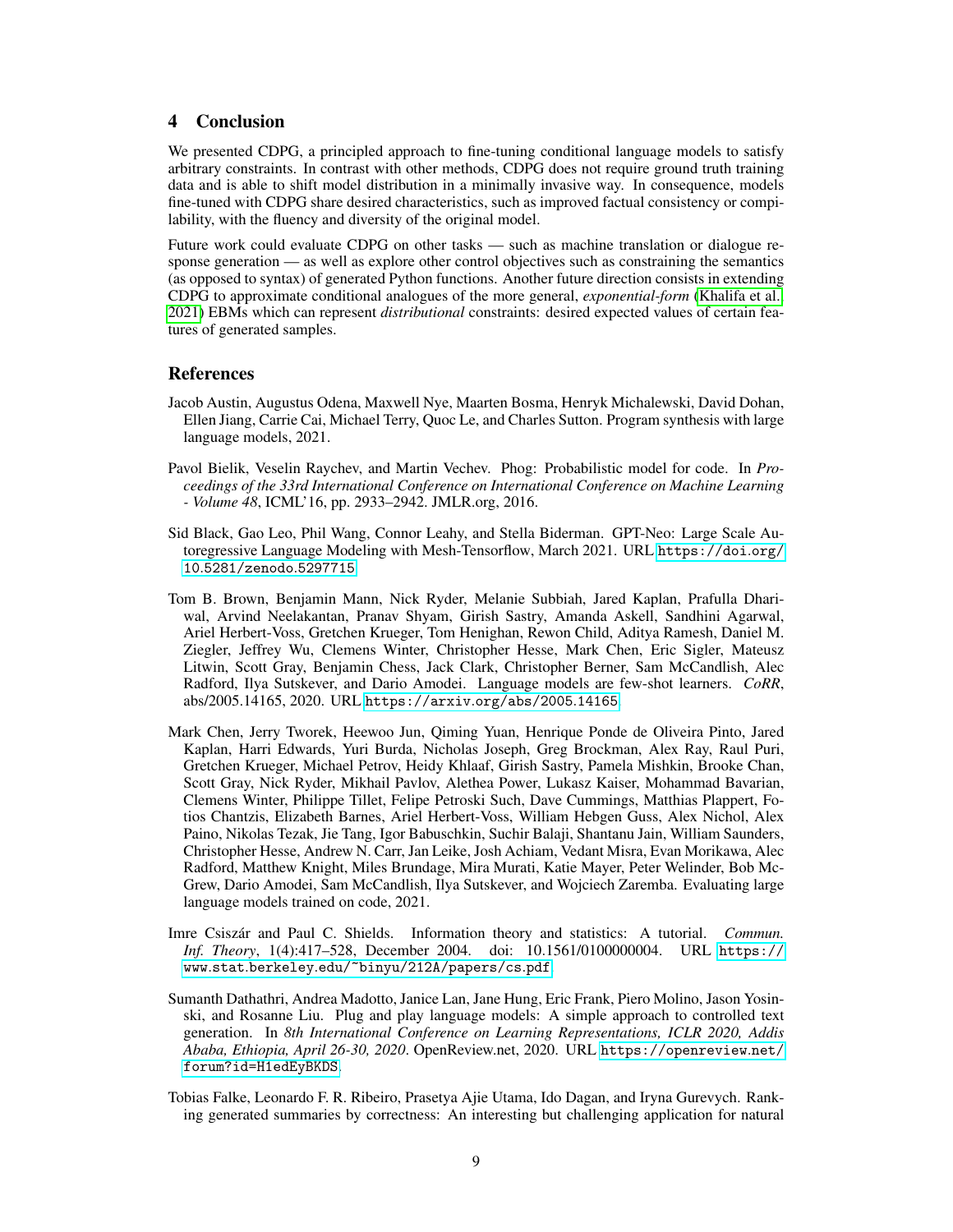language inference. In *Proceedings of the 57th Annual Meeting of the Association for Computational Linguistics*, pp. 2214–2220, Florence, Italy, July 2019. Association for Computational Linguistics. doi: 10.18653/v1/P19-1213. URL [https://aclanthology](https://aclanthology.org/P19-1213).org/P19-1213.

- <span id="page-9-7"></span>Leo Gao, Stella Biderman, Sid Black, Laurence Golding, Travis Hoppe, Charles Foster, Jason Phang, Horace He, Anish Thite, Noa Nabeshima, et al. The pile: An 800gb dataset of diverse text for language modeling. *arXiv preprint arXiv:2101.00027*, 2020.
- <span id="page-9-0"></span>Marjan Ghazvininejad, Xing Shi, Jay Priyadarshi, and Kevin Knight. Hafez: an interactive poetry generation system. In *Proceedings of ACL 2017, System Demonstrations*, pp. 43– 48, Vancouver, Canada, July 2017. Association for Computational Linguistics. URL [https:](https://aclanthology.org/P17-4008) [//aclanthology](https://aclanthology.org/P17-4008).org/P17-4008.
- <span id="page-9-4"></span>Geoffrey E. Hinton. Training products of experts by minimizing contrastive divergence. *Neural Comput.*, 14(8):1771–1800, 2002. doi: 10.1162/089976602760128018. URL [https:](https://doi.org/10.1162/089976602760128018) //doi.org/10.[1162/089976602760128018](https://doi.org/10.1162/089976602760128018).
- <span id="page-9-1"></span>Ari Holtzman, Jan Buys, Maxwell Forbes, Antoine Bosselut, David Golub, and Yejin Choi. Learning to write with cooperative discriminators. In *Proceedings of the 56th Annual Meeting of the Association for Computational Linguistics (Volume 1: Long Papers)*, pp. 1638–1649, Melbourne, Australia, July 2018. Association for Computational Linguistics. doi: 10.18653/v1/P18-1152. URL https://www.aclweb.[org/anthology/P18-1152](https://www.aclweb.org/anthology/P18-1152).
- <span id="page-9-3"></span>Ari Holtzman, Jan Buys, Li Du, Maxwell Forbes, and Yejin Choi. The curious case of neural text degeneration. In *8th International Conference on Learning Representations, ICLR 2020, Addis Ababa, Ethiopia, April 26-30, 2020*. OpenReview.net, 2020. URL [https://openreview](https://openreview.net/forum?id=rygGQyrFvH).net/ [forum?id=rygGQyrFvH](https://openreview.net/forum?id=rygGQyrFvH).
- <span id="page-9-11"></span>Matthew Honnibal, Ines Montani, Sofie Van Landeghem, and Adriane Boyd. spaCy: Industrialstrength Natural Language Processing in Python, 2020. URL [https://doi](https://doi.org/10.5281/zenodo.1212303).org/10.5281/ zenodo.[1212303](https://doi.org/10.5281/zenodo.1212303).
- <span id="page-9-8"></span>A. Karpathy, J. Johnson, and Li Fei-Fei. Visualizing and understanding recurrent networks. *ArXiv*, abs/1506.02078, 2015.
- <span id="page-9-2"></span>Muhammad Khalifa, Hady Elsahar, and Marc Dymetman. A distributional approach to controlled text generation. In *International Conference on Learning Representations*, 2021. URL [https:](https://openreview.net/forum?id=jWkw45-9AbL) //openreview.[net/forum?id=jWkw45-9AbL](https://openreview.net/forum?id=jWkw45-9AbL).
- <span id="page-9-12"></span>Diederik P Kingma and Jimmy Ba. Adam: A method for stochastic optimization. *arXiv preprint arXiv:1412.6980*, 2014.
- <span id="page-9-10"></span>Tomasz Korbak, Hady Elsahar, Marc Dymetman, and Germán Kruszewski. Energy-based models for code generation under compilability constraints, 2021.
- <span id="page-9-5"></span>Jiwei Li, Michel Galley, Chris Brockett, Jianfeng Gao, and Bill Dolan. A diversity-promoting objective function for neural conversation models. In *Proceedings of the 2016 Conference of the North American Chapter of the Association for Computational Linguistics: Human Language Technologies*, pp. 110–119, San Diego, California, June 2016. Association for Computational Linguistics. doi: 10.18653/v1/N16-1014. URL https://www.aclweb.[org/anthology/N16-](https://www.aclweb.org/anthology/N16-1014) [1014](https://www.aclweb.org/anthology/N16-1014).
- <span id="page-9-6"></span>Chin-Yew Lin. ROUGE: A package for automatic evaluation of summaries. In *Text Summarization Branches Out*, pp. 74–81, Barcelona, Spain, July 2004. Association for Computational Linguistics. URL [https://aclanthology](https://aclanthology.org/W04-1013).org/W04-1013.
- <span id="page-9-9"></span>Shuai Lu, Daya Guo, Shuo Ren, Junjie Huang, Alexey Svyatkovskiy, Ambrosio Blanco, Colin B. Clement, Dawn Drain, Daxin Jiang, Duyu Tang, Ge Li, Lidong Zhou, Linjun Shou, Long Zhou, Michele Tufano, Ming Gong, Ming Zhou, Nan Duan, Neel Sundaresan, Shao Kun Deng, Shengyu Fu, and Shujie Liu. Codexglue: A machine learning benchmark dataset for code understanding and generation. *CoRR*, abs/2102.04664, 2021.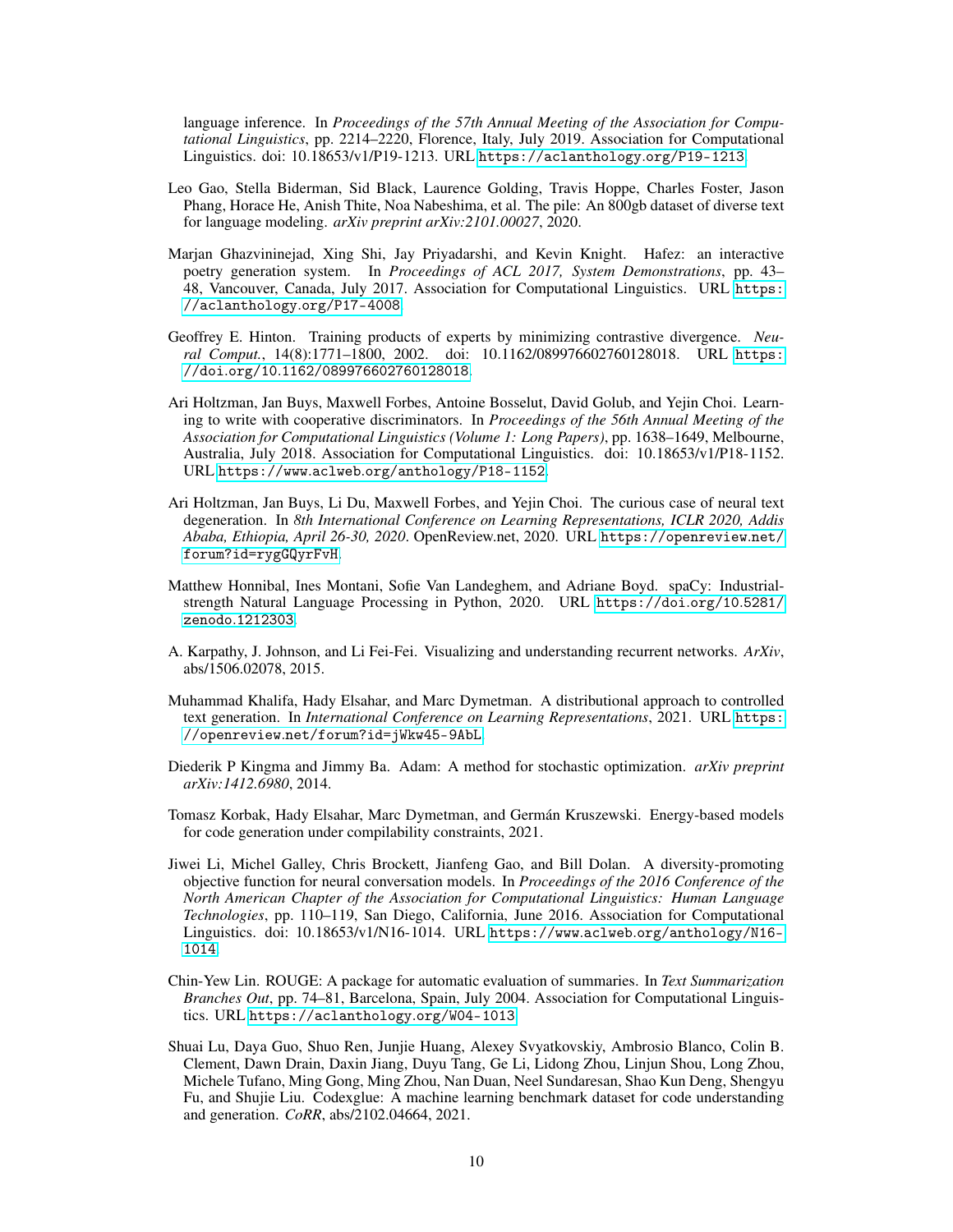- <span id="page-10-10"></span>Chris J. Maddison and Daniel Tarlow. Structured generative models of natural source code. In *Proceedings of the 31st International Conference on International Conference on Machine Learning - Volume 32*, ICML'14, pp. II–649–II–657. JMLR.org, 2014.
- <span id="page-10-5"></span>Joshua Maynez, Shashi Narayan, Bernd Bohnet, and Ryan McDonald. On faithfulness and factuality in abstractive summarization. In *Proceedings of the 58th Annual Meeting of the Association for Computational Linguistics*, pp. 1906–1919, Online, July 2020. Association for Computational Linguistics. doi: 10.18653/v1/2020.acl-main.173. URL [https://aclanthology](https://aclanthology.org/2020.acl-main.173).org/ 2020.[acl-main](https://aclanthology.org/2020.acl-main.173).173.
- <span id="page-10-8"></span>Ramesh Nallapati, Bowen Zhou, Cicero dos Santos, Çaglar Gulçehre, and Bing Xiang. Abstrac- ˘ tive text summarization using sequence-to-sequence RNNs and beyond. In *Proceedings of The 20th SIGNLL Conference on Computational Natural Language Learning*, pp. 280–290, Berlin, Germany, August 2016. Association for Computational Linguistics. doi: 10.18653/v1/K16-1028. URL [https://aclanthology](https://aclanthology.org/K16-1028).org/K16-1028.
- <span id="page-10-6"></span>Feng Nan, Ramesh Nallapati, Zhiguo Wang, Cicero Nogueira dos Santos, Henghui Zhu, Dejiao Zhang, Kathleen McKeown, and Bing Xiang. Entity-level factual consistency of abstractive text summarization. In *Proceedings of the 16th Conference of the European Chapter of the Association for Computational Linguistics: Main Volume*, pp. 2727–2733, Online, April 2021. Association for Computational Linguistics. URL [https://aclanthology](https://aclanthology.org/2021.eacl-main.235).org/2021.eacl-main.235.
- <span id="page-10-9"></span>Tung Thanh Nguyen, Anh Tuan Nguyen, Hoan Anh Nguyen, and Tien N. Nguyen. A statistical semantic language model for source code. In *Proceedings of the 2013 9th Joint Meeting on Foundations of Software Engineering*, ESEC/FSE 2013, pp. 532–542, New York, NY, USA, 2013. Association for Computing Machinery. ISBN 9781450322379. doi: 10.1145/2491411.2491458. URL https://doi.org/10.[1145/2491411](https://doi.org/10.1145/2491411.2491458).2491458.
- <span id="page-10-4"></span>Tetiana Parshakova, Jean-Marc Andreoli, and Marc Dymetman. Global Autoregressive Models for Data-Efficient Sequence Learning. In *Proceedings of the 23rd Conference on Computational Natural Language Learning (CoNLL)*, pp. 900–909, Hong Kong, China, November 2019a. Association for Computational Linguistics. doi: 10.18653/v1/K19-1084. URL https://www.aclweb.[org/anthology/K19-1084](https://www.aclweb.org/anthology/K19-1084).
- <span id="page-10-7"></span>Tetiana Parshakova, Jean-Marc Andreoli, and Marc Dymetman. Distributional Reinforcement Learning For Energy-Based Sequential Models. *CoRR*, 2019b. URL [https://arxiv](https://arxiv.org/abs/1912.08517).org/abs/ 1912.[08517](https://arxiv.org/abs/1912.08517).
- <span id="page-10-3"></span>Ramakanth Pasunuru and Mohit Bansal. Multi-reward reinforced summarization with saliency and entailment. In *Proceedings of the 2018 Conference of the North American Chapter of the Association for Computational Linguistics: Human Language Technologies, Volume 2 (Short Papers)*, pp. 646–653, New Orleans, Louisiana, June 2018. Association for Computational Linguistics. doi: 10.18653/v1/N18-2102. URL [https://aclanthology](https://aclanthology.org/N18-2102).org/N18-2102.
- <span id="page-10-11"></span>Adam Paszke, Sam Gross, Francisco Massa, Adam Lerer, James Bradbury, Gregory Chanan, Trevor Killeen, Zeming Lin, Natalia Gimelshein, Luca Antiga, Alban Desmaison, Andreas Kopf, Edward Yang, Zachary DeVito, Martin Raison, Alykhan Tejani, Sasank Chilamkurthy, Benoit Steiner, Lu Fang, Junjie Bai, and Soumith Chintala. Pytorch: An imperative style, high-performance deep learning library. In H. Wallach, H. Larochelle, A. Beygelzimer, F. d'Alché-Buc, E. Fox, and R. Garnett (eds.), *Advances in Neural Information Processing Systems 32*, pp. 8024–8035. Curran Associates, Inc., 2019. URL http://papers.neurips.[cc/paper/9015-pytorch-an](http://papers.neurips.cc/paper/9015-pytorch-an-imperative-style-high-performance-deep-learning-library.pdf)[imperative-style-high-performance-deep-learning-library](http://papers.neurips.cc/paper/9015-pytorch-an-imperative-style-high-performance-deep-learning-library.pdf).pdf.
- <span id="page-10-0"></span>Alec Radford, Jeffrey Wu, Rewon Child, David Luan, Dario Amodei, and Ilya Sutskever. Language models are unsupervised multitask learners. *OpenAI Blog*, 1(8):9, 2019.
- <span id="page-10-2"></span>Alec Radford, Jong Wook Kim, Chris Hallacy, Aditya Ramesh, Gabriel Goh, Sandhini Agarwal, Girish Sastry, Amanda Askell, Pamela Mishkin, Jack Clark, Gretchen Krueger, and Ilya Sutskever. Learning transferable visual models from natural language supervision, 2021.
- <span id="page-10-1"></span>Colin Raffel, Noam Shazeer, Adam Roberts, Katherine Lee, Sharan Narang, Michael Matena, Yanqi Zhou, Wei Li, and Peter J. Liu. Exploring the limits of transfer learning with a unified text-totext transformer. *Journal of Machine Learning Research*, 21(140):1–67, 2020. URL [http:](http://jmlr.org/papers/v21/20-074.html) //jmlr.[org/papers/v21/20-074](http://jmlr.org/papers/v21/20-074.html).html.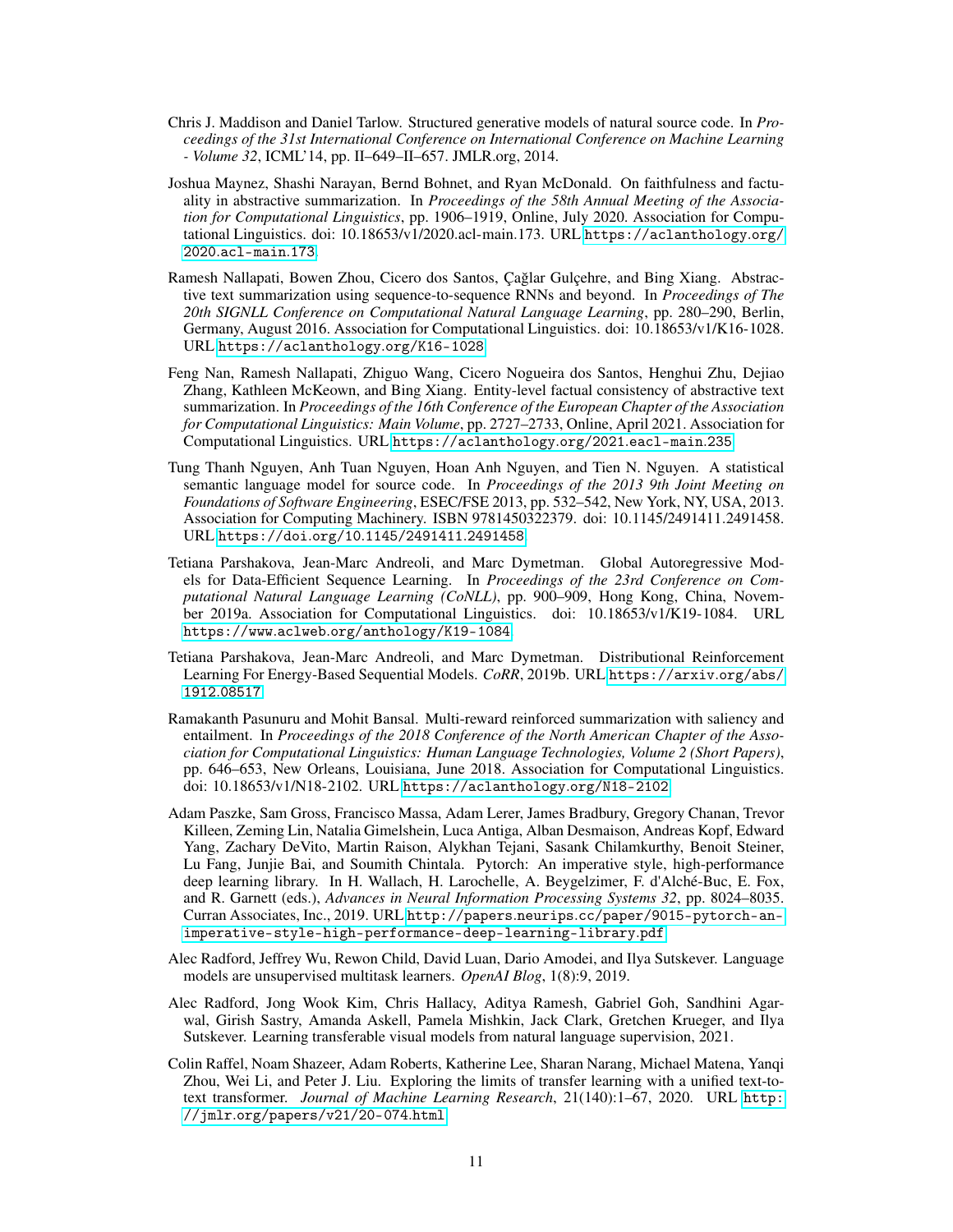- <span id="page-11-8"></span>Veselin Raychev, Martin Vechev, and Eran Yahav. Code completion with statistical language models. *SIGPLAN Not.*, 49(6):419–428, June 2014. ISSN 0362-1340. doi: 10.1145/2666356.2594321. URL https://doi.org/10.[1145/2666356](https://doi.org/10.1145/2666356.2594321).2594321.
- <span id="page-11-5"></span>Veselin Raychev, Pavol Bielik, and Martin Vechev. Probabilistic model for code with decision trees. *SIGPLAN Not.*, 51(10):731–747, 2016. ISSN 0362-1340. doi: 10.1145/3022671.2984041. URL https://doi.org/10.[1145/3022671](https://doi.org/10.1145/3022671.2984041).2984041.
- <span id="page-11-6"></span>Baptiste Roziere, Marie-Anne Lachaux, Lowik Chanussot, and Guillaume Lample. Unsupervised translation of programming languages. *Advances in Neural Information Processing Systems*, 33, 2020.
- <span id="page-11-2"></span>Abigail See, Stephen Roller, Douwe Kiela, and Jason Weston. What makes a good conversation? how controllable attributes affect human judgments. In *Proceedings of the 2019 Conference of the North American Chapter of the Association for Computational Linguistics: Human Language Technologies, Volume 1 (Long and Short Papers)*, pp. 1702–1723, Minneapolis, Minnesota, June 2019. Association for Computational Linguistics. doi: 10.18653/v1/N19-1170. URL [https:](https://aclanthology.org/N19-1170) [//aclanthology](https://aclanthology.org/N19-1170).org/N19-1170.
- <span id="page-11-3"></span>Richard S. Sutton, David McAllester, Satinder Singh, and Yishay Mansour. Policy gradient methods for reinforcement learning with function approximation. In *Proceedings of the 12th International Conference on Neural Information Processing Systems*, NIPS'99, pp. 1057–1063, Cambridge, MA, USA, 1999. MIT Press.
- <span id="page-11-0"></span>Guido van Rossum, Barry Warsaw, and Nick Coghlan. Style guide for Python code. PEP 8, 2001. URL https://www.python.[org/dev/peps/pep-0008/](https://www.python.org/dev/peps/pep-0008/).
- <span id="page-11-4"></span>Ronald J. Williams. Simple statistical gradient-following algorithms for connectionist reinforcement learning. In *Machine Learning*, pp. 229–256, 1992.
- <span id="page-11-7"></span>Thomas Wolf, Lysandre Debut, Victor Sanh, Julien Chaumond, Clement Delangue, Anthony Moi, Pierric Cistac, Tim Rault, Rémi Louf, Morgan Funtowicz, and Jamie Brew. Huggingface's transformers: State-of-the-art natural language processing. *CoRR*, abs/1910.03771, 2019. URL [http://arxiv](http://arxiv.org/abs/1910.03771).org/abs/1910.03771.
- <span id="page-11-9"></span>Victor Zhong, Caiming Xiong, and Richard Socher. Seq2sql: Generating structured queries from natural language using reinforcement learning. *arXiv preprint arXiv:1709.00103*, 2017.
- <span id="page-11-1"></span>Daniel M. Ziegler, Nisan Stiennon, Jeffrey Wu, Tom B. Brown, Alec Radford, Dario Amodei, Paul Christiano, and Geoffrey Irving. Fine-tuning language models from human preferences. *CoRR*, abs/1909.08593, 2019. URL [http://arxiv](http://arxiv.org/abs/1909.08593).org/abs/1909.08593.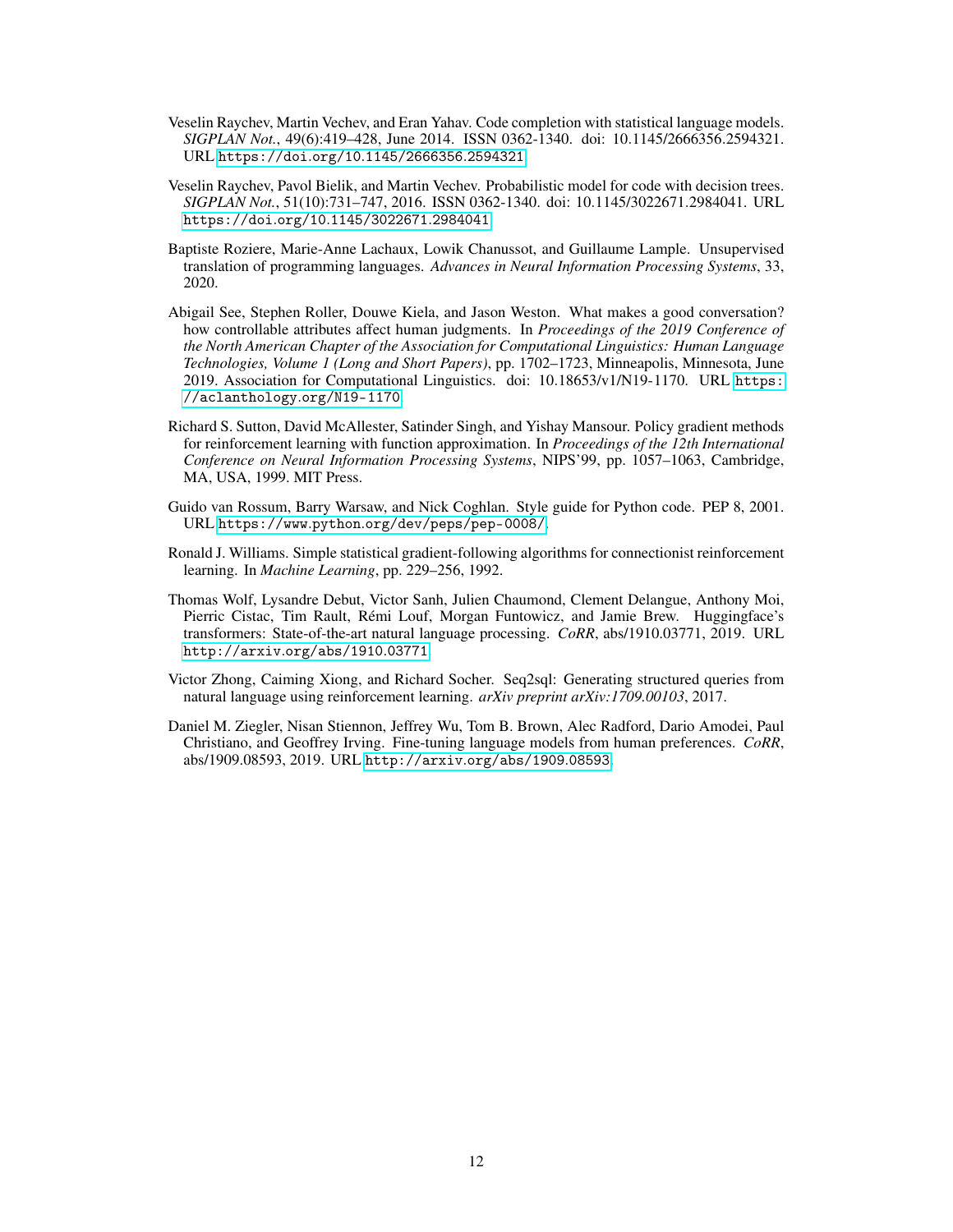# <span id="page-12-0"></span>A Extended related work

Reducing hallucinations in summarization Neural abstractive summarization is highly prone to hallucinate content in the summary that is unfaithful to the source document. [Maynez et al.](#page-10-5) [\(2020\)](#page-10-5) found that hallucinations occur in more than 70% of single-sentence summaries and most of these are *extrinsic hallucinations*: adding information not directly inferable from the input document. Therefore, a substantial effort was devoted to to improving factual consistency of abstractive summarization. Some notable attempts include reranking summaries based on their correctness predicted by entailment classifiers [\(Falke et al., 2019\)](#page-8-6) or fine-tuning using RL with a reward derived from an entailment classifier [\(Pasunuru & Bansal, 2018\)](#page-10-3). The notion of *entity-level* factual consistency – a property such that that all named entities in the summary are actually mentioned in the source document – was introduced [\(Nan et al., 2021\)](#page-10-6) as is one way of operationalizing the notion of extrinsic hallucinations.

Controllable code generation Generating source code is an established application of language models [\(Nguyen et al., 2013;](#page-10-9) [Raychev et al., 2014;](#page-11-8) [Karpathy et al., 2015;](#page-9-8) [Bielik et al., 2016\)](#page-8-7) that recently enjoys renewed interest [\(Lu et al., 2021;](#page-9-9) [Chen et al., 2021;](#page-8-2) [Austin et al., 2021\)](#page-8-4). The task is formulated both as unconditional generation (with applications in code completion, e.g. Codex [\(Lu et al., 2021\)](#page-9-9) or GitHub Copilot<sup>[7](#page-0-0)</sup>) and as conditional generation (e.g. program synthesis or generating a program satisfying a given input-output specification, e.g. [\(Austin et al., 2021\)](#page-8-4)). Our task of function generation can be seen as a simplified program synthesis when the specification is given by a function signature (a name of a function and a list of arguments). Previous work found compilability errors to be a signification failure mode of neural code generation [\(Roziere et al.,](#page-11-6) [2020\)](#page-11-6). Previous attempts at improving compilability of generated code include [Maddison & Tarlow](#page-10-10) [\(2014\)](#page-10-10), who augment neural probabilistic context free grammars with semantic constraints and use them for unconditional generation or [Zhong et al.](#page-11-9) [\(2017\)](#page-11-9), who used policy gradients to train a model translating natural language questions to corresponding SQL queries and – in addition for rewarding for query execution results – added a penalty for syntactically invalid queries. Most in line with our work, [Korbak et al.](#page-9-10) [\(2021\)](#page-9-10) were using DPG to improve compilability of unconditional language models for code.

# <span id="page-12-1"></span>B Details of metric and score calculation

### B.1 KL divergences

Calculation of metrics relative to  $p_c$ 's, such as  $\mathbb{E}_{c \sim \tau(c)} D_{\text{KL}}(p_c, \pi_\theta)$ , requires estimating  $Z_c$ 's. This is done using importance sampling from  $\pi_{\theta}$  in a manner analogous to the training loop (Algorithm [1\)](#page-3-2). Then, expected KL can be simplified to the following form:

$$
\mathbb{E}_{c \sim \pi(c)} D_{\text{KL}}\left[p_c(x) \mid \pi_\theta(x|c)\right] = \mathbb{E}_{c \sim \pi(c)} \sum_x p_c(x) \log \frac{p_c(x)}{\pi_\theta(x|c)}
$$
(9)

$$
= \mathbb{E}_{c \sim \pi(c)} \sum_{x} p(x|c) \log \frac{P_c(x)}{Z_c \pi_{\theta}(x|c)}
$$
(10)

$$
= \mathbb{E}_{c \sim \pi(c)} \Big[ -\log Z_c + \sum_x p(x|c) \log \frac{P_c(x)}{\pi_\theta(x|c)} \Big] \tag{11}
$$

$$
= \mathbb{E}_{c \sim \pi(c)} \Big[ -\log Z_c + \sum_x \pi_\theta(x|c) \frac{p(x|c)}{\pi_\theta(x|c)} \log \frac{P_c(x)}{\pi_\theta(x|c)} \Big] \quad (12)
$$

$$
= \mathbb{E}_{c \sim \pi(c)} \Big[ -\log Z_c + \frac{1}{Z_c} \mathbb{E}_{x \sim \pi_\theta(x|c)} \frac{P_c(x)}{\pi_\theta(x|c)} \log \frac{P_c(x)}{\pi_\theta(x|c)} \Big]. \tag{13}
$$

A small  $\epsilon$  is added to  $Z_c$  for stability. We approximate both expectations (over  $\tau$  and  $\pi_{\theta}$ ) using importance sampling. For a complete procedure, see Algorithm [2.](#page-13-1)

<sup>7</sup> [https://copilot](https://copilot.github.com).github.com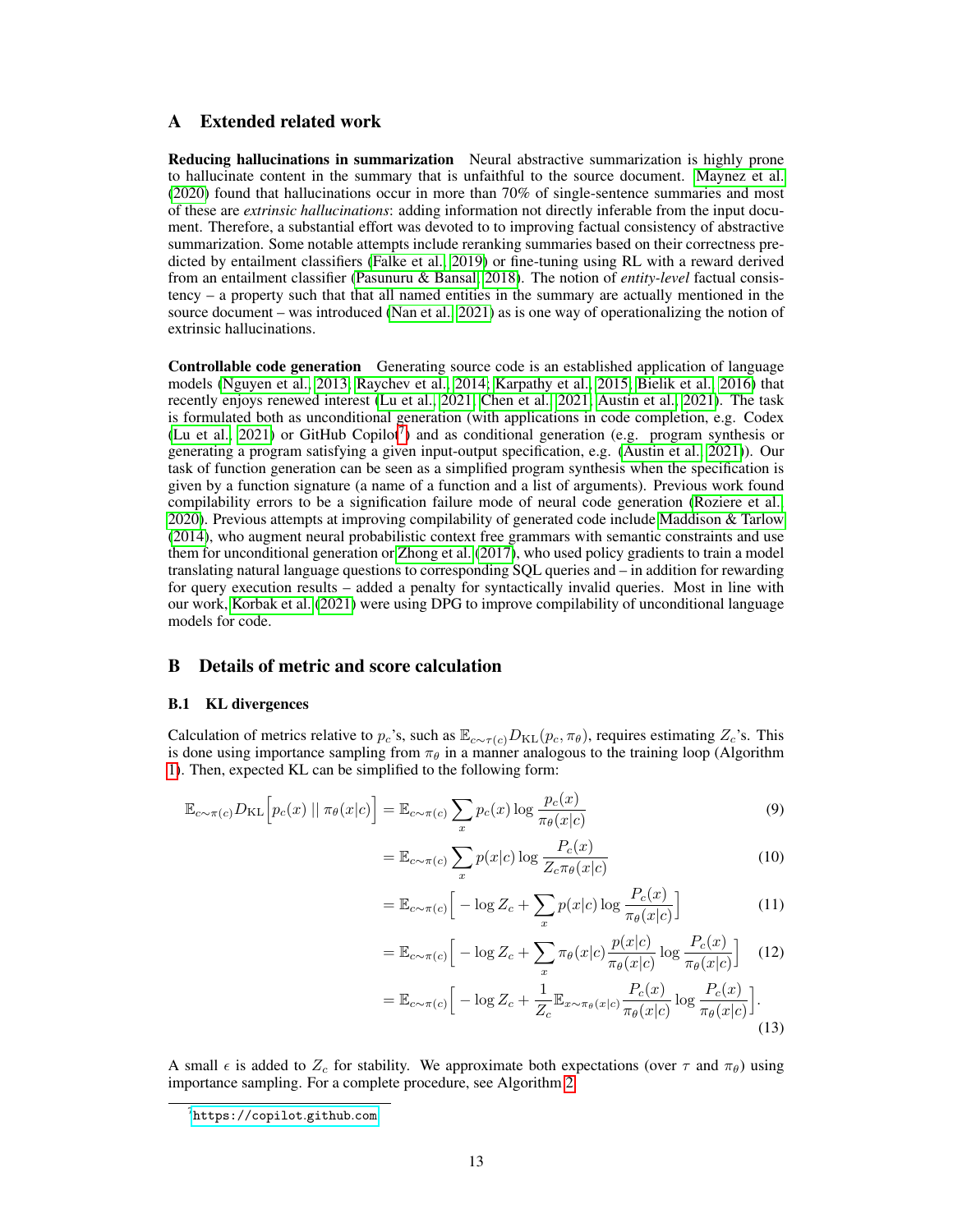$\mathbb{E}_{c \sim \tau(c)} D_{\text{KL}}(\pi_{\theta}, a)$  is computed in a simpler manner as it doesn't require estimating  $Z_c$ 's and we can directly sample from  $\pi_{\theta}$ . It boils down to sampling a batch of N contexts  $c_i$ , a batch of M samples  $x_j$  from  $\pi_\theta(x|c_i)$  for each  $c_i$  and evaluating:

$$
\mathbb{E}_{c \sim \tau(c)} D_{\text{KL}}(\pi_{\theta}, a) \approx \frac{1}{NM} \sum_{i=1}^{N} \sum_{j=1}^{M} \frac{\pi_{\theta}(x_j | c_i)}{a(x_j | c_i)}.
$$
\n(14)

To avoid bias, when computing KL divergences we always sample from  $\pi_{\theta}$  using pure ancestral sampling (as opposed to top  $p$  sampling or beam search decoding).

<span id="page-13-1"></span>**Algorithm 2** Estimating  $\mathbb{E}_{c \sim \tau(c)} D_{\text{KL}}(p_c, \pi_\theta)$ 

**Input:** a distribution over queries  $\tau(c)$ **Input:** conditional model  $\pi_{\theta}$ Input: N, number of contexts Input: M, number of samples for each context 1: sample batch  $\{c_1, ..., c_i, ..., c_N\}$  from  $\tau(c)$ 2: for  $i \in \{1, ..., N\}$  do 3: sample batch  $\{x_1, ..., x_j, ..., x_M\}$  from  $\pi_\theta(x|c_i)$ 4:  $\hat{Z}_{c_i} = \frac{1}{M} \sum_{j=1}^{M} \frac{\mathcal{P}(c_i|x_j)}{\pi_{\theta}(x_i|c_i)}$  $\pi_{\theta}(x_j | c_i)$ 5:  $D_{\text{KL}}(p, \pi_{\theta}) = \frac{1}{NM} \sum_{i=1}^{N} \sum_{j=1}^{M} \left[ \frac{1}{\hat{Z}_{c_i} + \epsilon} \frac{\mathcal{P}(c_i|x_j)}{\pi_{\theta}(x_j|c_i)} \right]$  $\frac{\mathcal{P}(c_i | x_j)}{\pi_\theta(x_j | c_i)} \left[ -\log \hat{Z}_{c_i} + \log \frac{\mathcal{P}(c_i | x_j)}{\pi_\theta(x_j | c_i)} \right]$ **Output:** An estimate of  $\mathbb{E}_{c \sim \tau(c)} D_{\text{KL}}(p_c, \pi_\theta)$ 

### B.2 Summarization

Following [Nan et al.](#page-10-6) [\(2021\)](#page-10-6), we implement  $NER(\cdot)$  as using a pretrained SpaCy [\(Honnibal et al.,](#page-9-11) [2020\)](#page-9-11) named entity recognizer. We use the en\_core\_web\_sm model and restrict the named entities we extract to the following categories: PERSON, FAC (buildings, airports, highways, bridges, etc.), GPE (geopolitical entities: countries, cities, etc.), ORG (companies, agencies, institutions, etc.), NORP (nationalities or religious or political groups), LOC (Non-GPE locations: mountain ranges, bodies of water, etc.), EVENT (named hurricanes, battles, wars, sports events, etc.). Also following [Nan](#page-10-6) [et al.](#page-10-6) [\(2021\)](#page-10-6), we ignore entities such as date, time and numerals due to large variation in their representation in documents.

### <span id="page-13-0"></span>B.3 Code generation

Compilability To check for compilability, we call the compile\_command function from the codeop module of Python Standard Library<sup>[8](#page-0-0)</sup> with a sequence obtained by string concatenation  $[c, x]$  as argument. We then check if compile\_command returns a code object. The only postprocessing we apply is removing any characters from  $x$  after the end of function declaration (with function end defined in terms of indentation) as we are concerned specifically with function generation. codeop.compile\_command is the implementation that Python interactive interpreters use in read-eval-print loop (REPL) to determine whether a string is a valid Python code. The method tries to compile a string of Python code and raise and exception if compilation fails, for instance a SyntaxError for invalid Python syntax and ValueError or OverflowError if there is an invalid literal. Note that our notion of compilability is concerned only with syntactic correctness as Python interpreter does not execute the body of a function at function declaration time.

**PEP8** To compute the number of PEP8 violations triggered by a sequence  $[c, x]$ , we run py-codestyle,<sup>[9](#page-0-0)</sup> a Python linter (static code analysis tool) and report the number of violations it reports.

AST node count Finally, to compute AST node count, the average number of nodes in an abstract syntax trees (ASTs) of generated functions, we consider only samples  $[c, x]$  that compile. They are parsed to their corresponding ASTs using the ast module from Python Standard Library.<sup>[10](#page-0-0)</sup>

 $8$ https://docs.python.[org/3/library/codeop](https://docs.python.org/3/library/codeop.html).html

 $^{9}$ https://github.[com/PyCQA/pycodestyle](https://github.com/PyCQA/pycodestyle)

<sup>10</sup>https://docs.python.[org/3/library/ast](https://docs.python.org/3/library/ast.html).html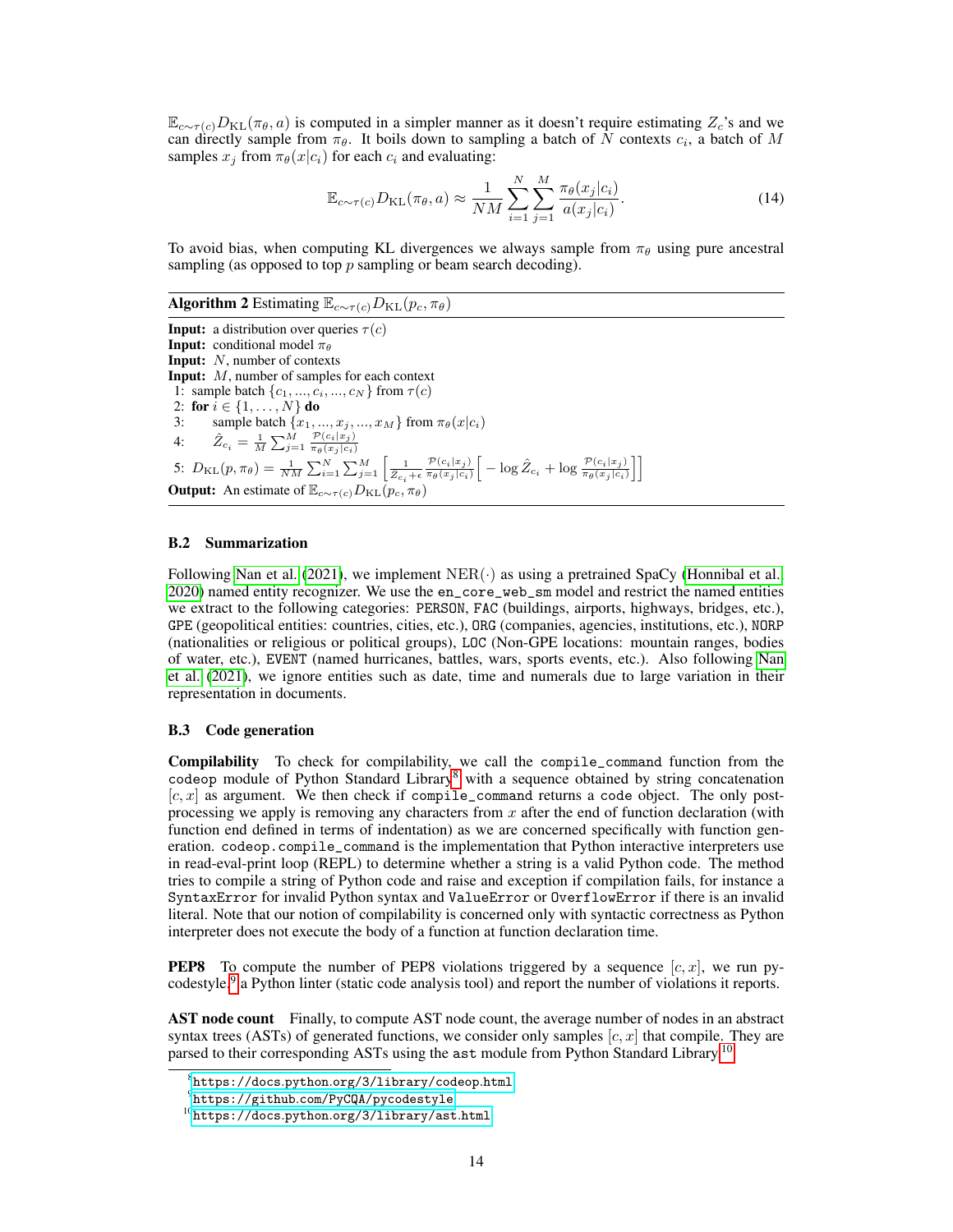# C Additional figures

See Figure [7](#page-15-0) for histograms of 25 most common compilation errors and PEP8 violations of the original model a and their corresponding frequencies for fine-tuned models.

# <span id="page-14-0"></span>C.1 Normalized standard deviations for  $Z_c$  across tasks

See Figure [6](#page-14-1) of normalized standard deviations of  $Z_c$  across tasks. Here normalized standard deviations is defined as  $std(Z_c)/avg(Z_c)$ , where

$$
avg(Z_c) = \frac{1}{N} \sum_{i=1}^{N} Z_{c_i},
$$
\n(15)

$$
\text{std}(Z_c) = \sqrt{\frac{1}{N} \sum_{i=1}^{N} \left( Z_{c_i} - \text{avg}(Z_c) \right)^2}.
$$
 (16)

<span id="page-14-1"></span>Lower normalized standard deviation for a task explains closer performance gap between CDPG and DPG for that task on Figures [2-](#page-5-0)[3](#page-6-0)



**Figure 6:** Normalized standard deviations for  $Z_c$ 's associated with unconditional EBMs  $P_c$  in the codomain of conditional EBMs  $P$  defined for three control objectives: summarization with factual consistency constraint, code generation with compilability constraint and code generation with PEP8 constraint.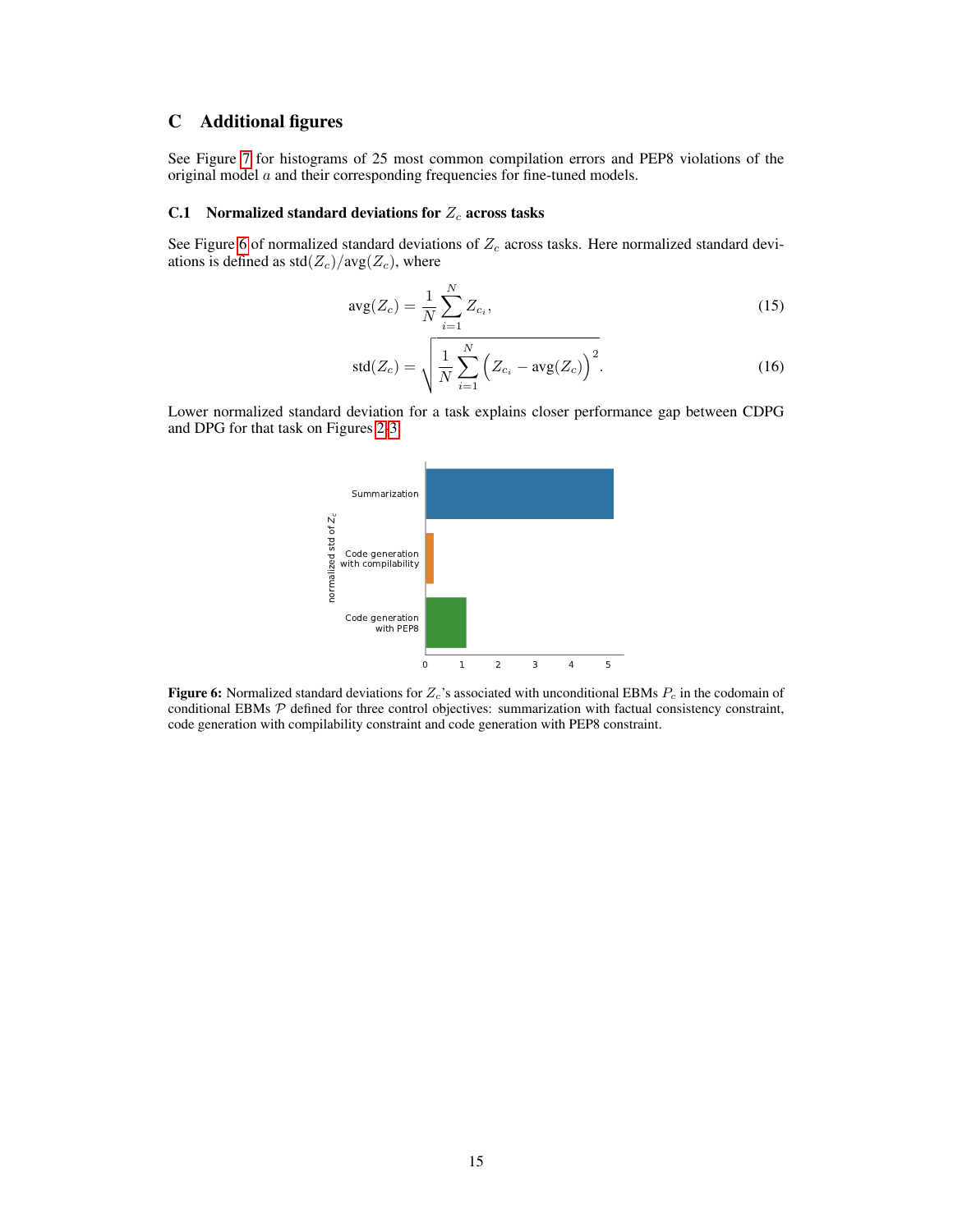<span id="page-15-0"></span>

Figure 7: Absolute frequencies of compilation errors (a) and PEP8 violations (b) in a batch of 10280 samples from the original model a as well as models obtained from fine-tuning with conditional DPG, DPG, Ziegler and Reinforce.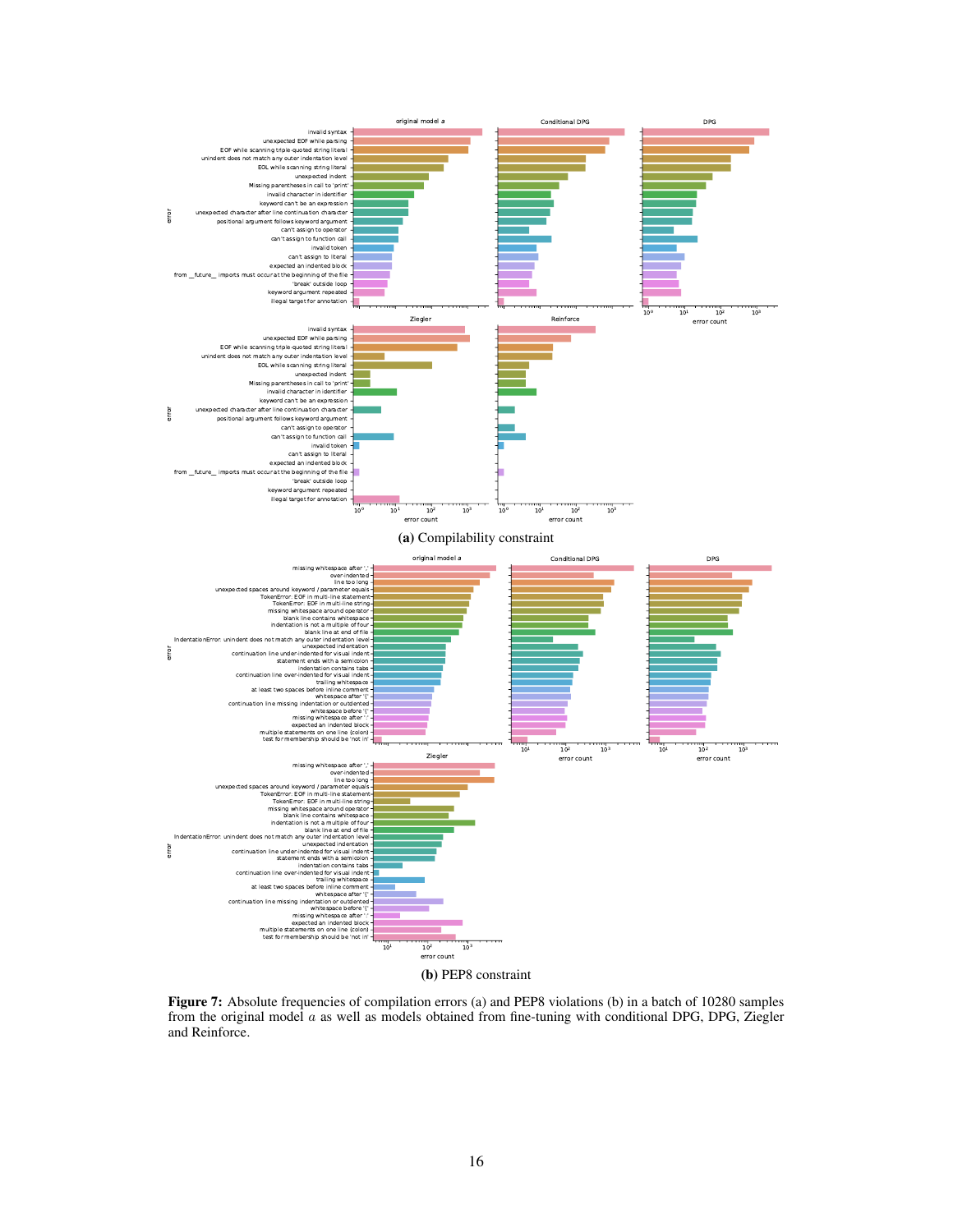# D Hyperparmeters and implementation details

We implemented all models using PyTorch [\(Paszke et al., 2019\)](#page-10-11) and HuggingFace Transformers [\(Wolf et al., 2019\)](#page-11-7). Each training run took approximately 5 days on 2 Nvidia V100 GPUs. For a detailed list of hyperparameter values, see Table [1](#page-16-0) and [2.](#page-16-1) For a description of hyperparameters specific to Ziegle see [\(Ziegler et al., 2019\)](#page-11-1).

<span id="page-16-0"></span>

| <b>Hyperparameter</b>                 | <b>Value</b>                      | <b>Symbol</b>          |
|---------------------------------------|-----------------------------------|------------------------|
|                                       | Common                            |                        |
| original model                        | EleutherAI/gpt-neo-125M           | $\boldsymbol{a}$       |
| batch size                            | 2048                              |                        |
| maximum sequence length               | 128 tokens                        |                        |
| learning rate for $\pi_{\theta}$      | $1.41 \times 10^{-6}$             | $\alpha^{(\theta)}$    |
| optimizer                             | Adam (Kingma $\&$ Ba, 2014)       |                        |
| learning rate schedule                | constant with warmup (100 epochs) |                        |
| total epochs                          | 1000                              |                        |
| number of $c$ 's for training         | 5000                              | $ C_{\mathrm{train}} $ |
| number of $c$ 's per batch            | 32                                | N                      |
| number of x's per $c$                 | 64                                | $\overline{M}$         |
|                                       | <b>Ziegler</b>                    |                        |
| policy gradients clip range           | 0.2                               |                        |
| target KL value for adaptive schedule | 6.0                               |                        |
| initial coefficient of KL penalty     | 0.2                               | ß                      |

Table 1: Hyperparameters used for code generation experiments

<span id="page-16-1"></span>

| <b>Hyperparameter</b>                 | Value                             | <b>Symbol</b>          |  |  |  |
|---------------------------------------|-----------------------------------|------------------------|--|--|--|
|                                       | Common                            |                        |  |  |  |
| original model                        | $t5$ -small                       | $\alpha$               |  |  |  |
| batch size                            | 1024                              |                        |  |  |  |
| maximum sequence length               | 200 tokens                        |                        |  |  |  |
| learning rate for $\pi_{\theta}$      | $1 \times 10^{-4}$                | $\alpha^{(\theta)}$    |  |  |  |
| optimizer                             | Adam (Kingma & Ba, 2014)          |                        |  |  |  |
| learning rate schedule                | constant with warmup (100 epochs) |                        |  |  |  |
| total epochs                          | 1000                              |                        |  |  |  |
| number of $c$ 's for training         | 5000                              | $ C_{\mathrm{train}} $ |  |  |  |
| number of $c$ 's per batch            | 32                                | N                      |  |  |  |
| number of x's per $c$                 | 32                                | $\overline{M}$         |  |  |  |
|                                       | <b>Ziegler</b>                    |                        |  |  |  |
| policy gradients clip range           | 0.2                               |                        |  |  |  |
| target KL value for adaptive schedule | 6.0                               |                        |  |  |  |
| initial coefficient of KL penalty     | 0.2                               | В                      |  |  |  |

Table 2: Hyperparameters used for summarization experiments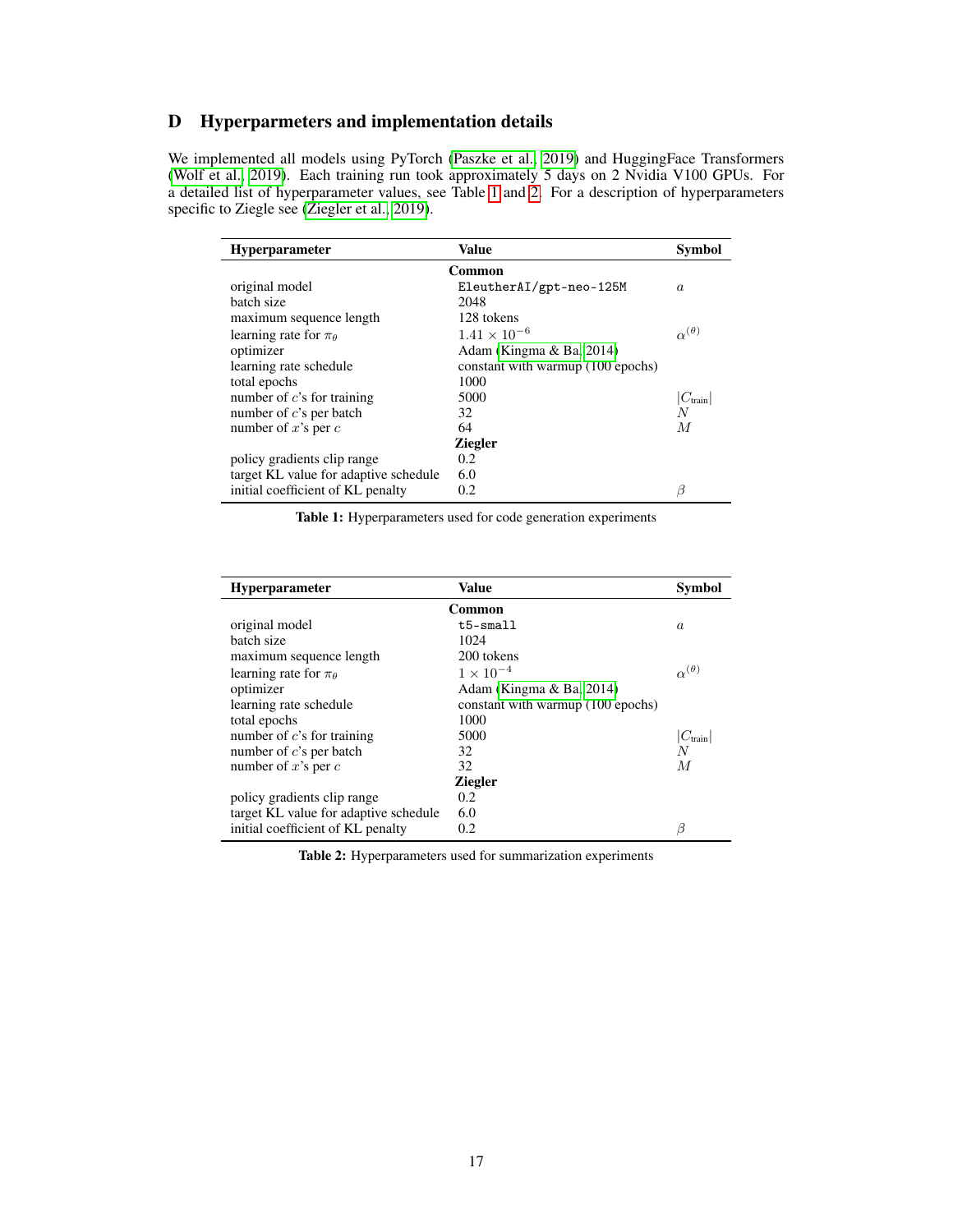# <span id="page-17-0"></span>E Samples

### E.1 Summarization with entity-level factual consistency constraint

See Tables [3-](#page-18-0)[7](#page-22-0) for summaries of 5 randomly chosen documents from our evaluation set  $C_{\text{test}}$  generated by models fine-tuned using Conditional DPG, 3 baselines and a. Summaries were generated with beam search.

# E.2 Code generation with compilability constraint

See Tables [8-](#page-23-0)[10](#page-25-0) for functions obtained by sampling conditioned on 3 randomly chosen signatures from our evaluation set  $C_{\text{test}}$  generated by models fine-tuned using Conditional DPG, 3 baselines and a. We used pure ancestral sampling.

# E.3 Code generation with PEP8 constraint

See Tables [11](#page-26-0)[-13](#page-28-0) for functions obtained by sampling conditioned on 3 randomly chosen signatures from our evaluation set  $C_{\text{test}}$  generated by models fine-tuned using Conditional DPG, 3 baselines and a. We used pure ancestral sampling.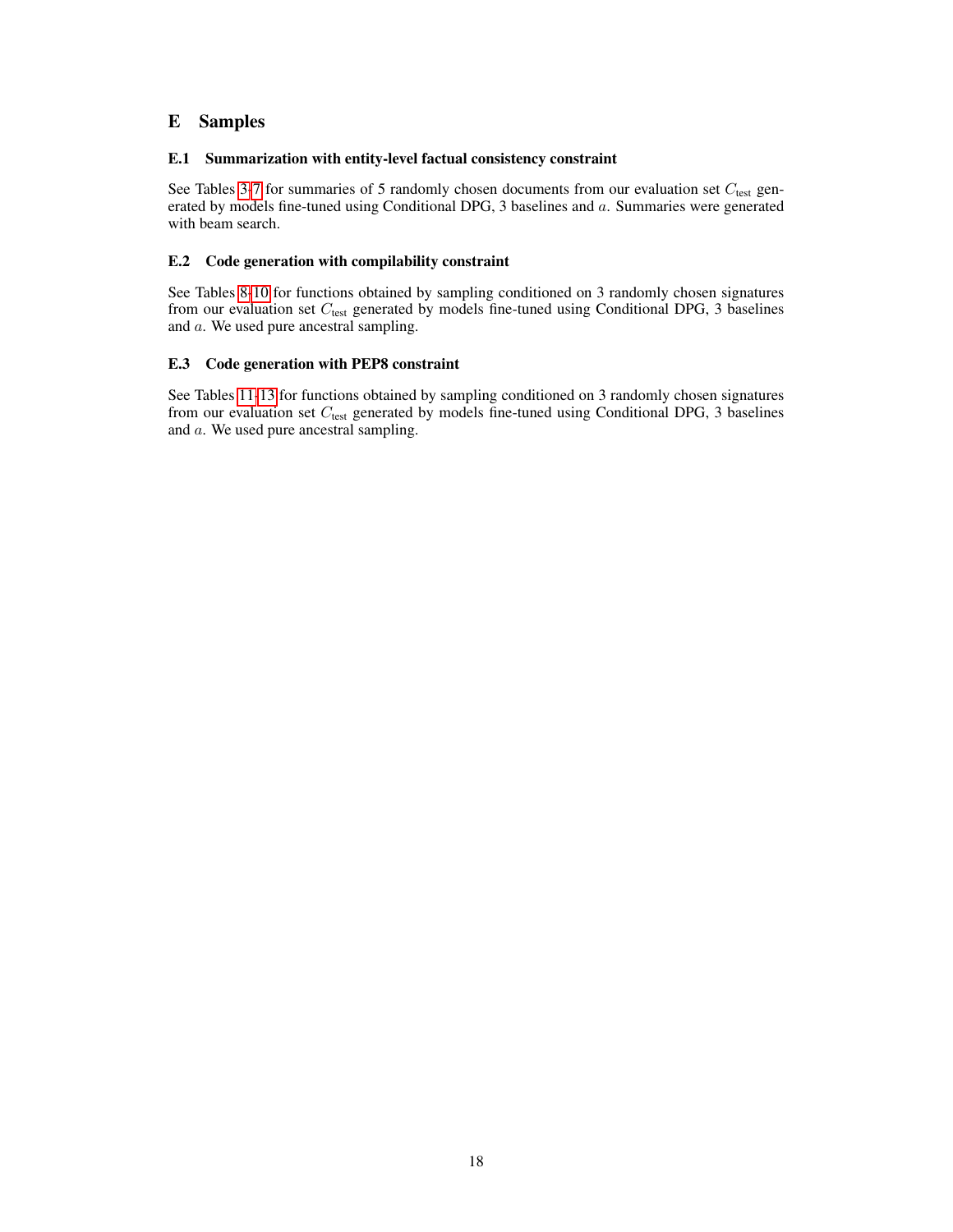#### Source document c

<span id="page-18-0"></span>(CNN)"Success Kid" is likely the Internet's most famous baby. You've seen him in dozens of memes, fist clenched in a determined look of persevering despite the odds. Success Kid - now an 8-year-old named Sammy Griner - needs a little bit of that mojo to rub off on his family. His dad, Justin, needs a kidney transplant. About a week ago, Laney Griner, Justin's wife and Sammy's mother, created a GoFundMe campaign with a goal of \$75,000 to help<br>cover the medical expenses that go along with a kidney transplant. The campa told The Daily Dot that her husband was diagnosed with kidney disease in 2006 and suffered complete kidney failure three years later. "One can only<br>survive with no natural kidney function … for so long," Laney Griner said. hours a week in dialysis clinic. "Having been on dialysis for this long greatly increases his risks of developing further complications. The only way to save his life is to get a transplant. There's no other way around that," she said. The family doesn't know when a kidney might become available. Their<br>GoFundMe page has a link for potential donors. Sammy's Internet fame be

### $b(x, c)$  x Summary generated by the original model  $\boldsymbol{a}$ 0 "Success Kid" is the internet's most famous baby. his dad, Justin, needs a kidney transplant. a week ago, his wife and mother created a goFundMe campaign. Summary generated by a model fine-tuned using Conditional DPG 0 "Success Kid" is the internet's most famous baby. his dad, Justin, needs a kidney transplant. about a week ago, Laney Griner, his wife and mother created a goFundMe campaign. Summary generated by a model fine-tuned using DPG "Success Kid" is the internet's most famous baby. his mom posted a picture of him on a beach with a fist full of sand and a satisfied look on his face. a<br>goFundMe campaign has a goal of \$75,000 to help cover medical expens Summary generated by a model fine-tuned using Ziegler<br><sup>1</sup>Success Kid" is the internet's most famous baby. his dad, Justin, needs a kidney transplant. a week ago, his wife and mother created a goFundMe campaign. Summary generated by a model fine-tuned using Reinforce 1 Success Kid – now an 8-year-old named Sammy Griner – needs a little bit of that mojo to rub off on his family. Laney Griner, textcolorredJustin's wife and <mark>Sammy</mark>'s mother, created a GoFundMe campaign with a goal of \$75,000. Griner told The Daily Dot that her husband was diagnosed with kidney<br>disease in 2006 and suffered complete kidney failure three years later. The fam

**Table 3:** Summaries generated by beam search on  $\pi_{\theta}(\cdot|c)$ : models fine-tuned to satisfy entity-level factual consistency constraint. Named entities in summaries are highlighted in red.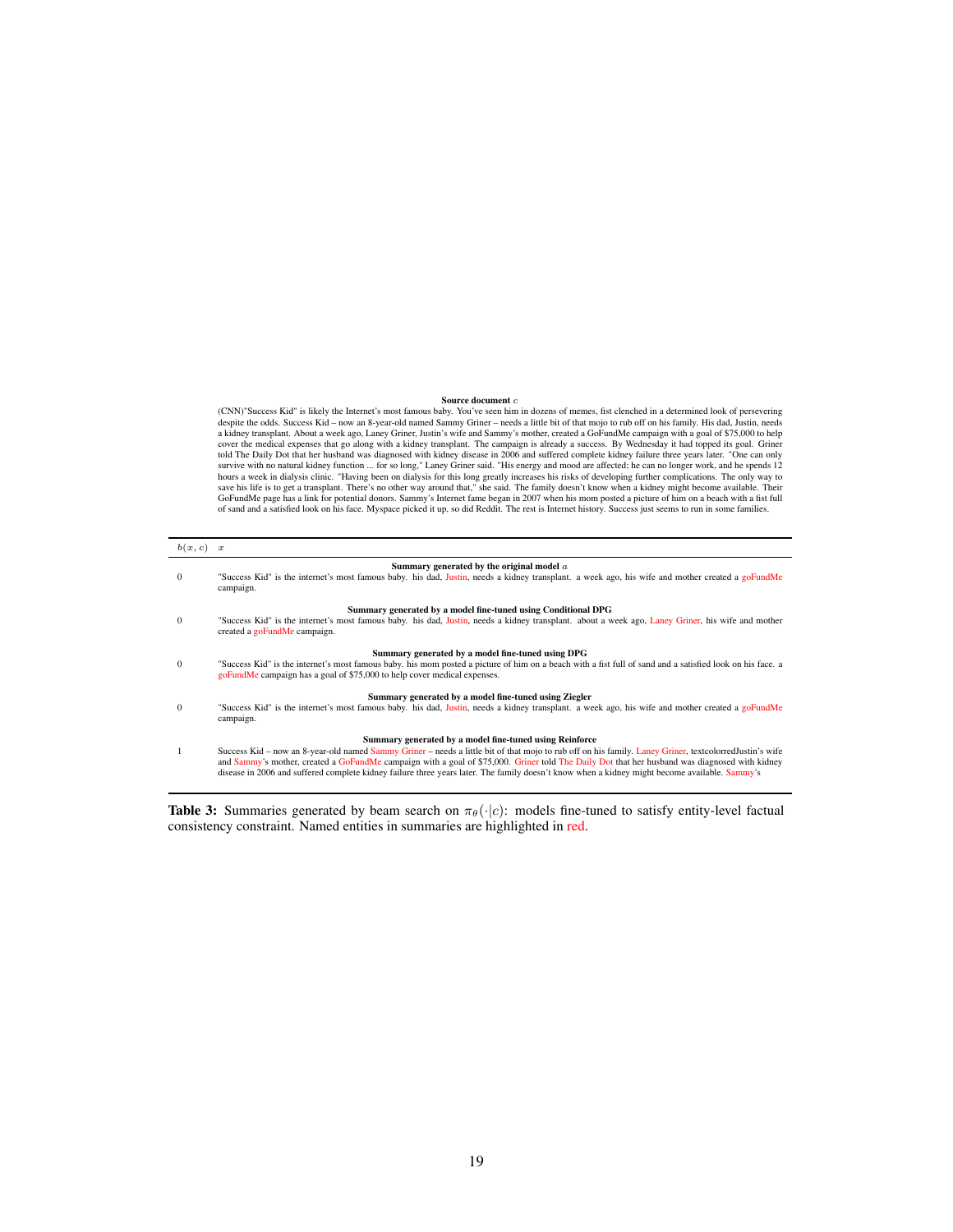#### Source document  $c$

A picture, believed to be the only image of the Civil War ironclad, the CSS Georgia has been revealed to be a fake created in a teenage hoax using a 2ft model. John Potter, from Savannah, has admitted forging the picture with his brother in the 1980s and placing it in a frame which now holds a picture<br>of his dead dog. He then passed on the image on to the Georgia Historica though it was never authenticated. Scroll down for video . John Potter (pictured), from Savannah, has admitted forging the picture with his brother in the 1980s and placing the picture in a frame which now holds a picture of his dead dog . In 1986 he fibbed that he was at a yard sale when he found the<br>photograph in an antique frame.Inscribed on the back of the frame, he owner wanted . The picture Mr Potter handed over to the society was actually a picture of a picture. In 1986 he fibbed that he was at a yard sale when he found the photograph in an antique frame. Inscribed on the back of the frame, he claimed, was 'CSS Georgia.' He told historians that he didn't have the \$175 the owner wanted, so he took a photo of it and then mailed it to historical groups in Savannah. Potter has now admitted the sham and explained how he falsified the image. When he was a teenager in Savannah, Potter, his brother Jeffrey and a friend shot a short 8mm movie about the building and destruction — of the CSS Georgia in a fictional battle with Union troops. For the movie, they built an 18-foot long boat of plywood and Styrofoam, as well as a smaller 2-foot model. They based the design, in part, on his grandfather's recollections of details passed down by word of mouth through generations of their family. Potter also used an illustration of the ironclad he found on a postcard. To create the fake image Potter's younger brother put on a coat and straw hat went out to a marsh with a cane fishing pole and Potter took a photo. He took another photo of the 2-foot model and cut out the boat's image, glued it onto the photo of his brother, then used dirt and glue to create the illusion of a photo faded by age and stained by water or chemicals. Evidence of the hoax: All elements of the fakery were snapped by Potter at one time. The small model boat here appears alongside the false<br>picture, polaroids of it and a 1984 copy of Mad Magazine . He bought an he drove 120 miles to a yard sale in Waycross, Georgia, put the picture down and took a Polaroid of it. He laughs now, when he remembers that it had seemed so important that he actually do this at a yard sale, so at least that part would be true. 'Who knows what goes through the mind of a kid,' he said. The US Army Corps of Engineers appealed for information about the picture as it embarked on a project to raise the ironclad . Potter sent out the photo to historical groups, setting off the sporadic, and fruitless, search for a CSS Georgia photo that he now says never existed. As the Army Corps of<br>Engineers embarked this year on a \$14 million project to raise the wr ne and in news stories hoping to track down the original photo. 'Wanted: A Photo Of This Confederate Battleship,' read the headline above the image on the Army Corps website. 'There are a lot of characteristics in the photograph that lead us to believe it is the CSS Georgia,' Julie Morgan, the Army Corps archaeologist in charge of raising the ironclad's remains, said in a February interview. 'On the other side, there are some skeptics who believe it's a complete fake.' Robert Holcombe, former curator of the National Civil War Naval Museum in Columbus, Georgia, said in February that while the original photograph would be needed to confirm if the image was authentic, he believed it was real. 'Most people seem to think so,' he said. 'Or else it's an awfully good fake'. The peeling gilt frame that once held the disputed photo, is now filled with a portrait of Potter's deceased pug, Puggy Van Dug.<br>He never became a successful special effects artist with the exception ecame a successful special effects artist with the exception of the one faked photo. The peeling gilt frame that once held the disputed photo, is now filled with a portrait of Potter's deceased pug, Puggy Van Dug .

#### $b(x, c)$  x

#### Summary generated by the original model  $a$

0 John Potter, from Savannah, has admitted forging the picture with his brother in the 1980s and placing it in a frame which now holds a picture of his dead dog. he then passed on the image on to the Georgia Historical Society and the photo became an unofficial part of the ship's history even though it<br>was never authenticated. in 1986 he fibbed that he was at a yard sale

### Summary generated by a model fine-tuned using Conditional DPG

0 John Potter, from Savannah, has admitted forging the picture with his brother in the 1980s and placing it in a frame which now holds a picture of his dead dog. he passed on the image on to the Georgia Historical Society and the photo became an unofficial part of the ship's history even though it was never authenticated. in 1986 he fibbed that he was at a yard sale when he found the photograph in an antique frame.inscribed on the back of the frame, he claimed,

#### Summary generated by a model fine-tuned using DPG

0 John Potter, from Savannah, has admitted forging the picture with his brother in the 1980s and placing it in a frame which now holds a picture of his dead dog. the picture became an unofficial part of the ship's history even though it was never authenticated. in 1986 he fibbed that he was at a yard sale when he found the photograph in an antique frame.inscribed on the back of the frame, he claimed, was 'CSS Georgia'

#### Summary generated by a model fine-tuned using Ziegler

0 John Potter, from Savannah, has admitted forging the picture with his brother in the 1980s and placing it in a frame which now holds a picture of his dead dog. he then passed on the image on to the Georgia Historical Society and the photo became an unofficial part of the ship's history even though it was never authenticated. in 1986 he fibbed that he was at a yard sale when he found the photograph in an antique frame.

#### Summary generated by a model fine-tuned using Reinforce

John Potter, from Savannah, has admitted forging the picture with his brother in the 1980s and placing it in a frame which now holds a picture of his dead dog. He told historians that Mr Potter handed over to the Georgia H Potter has now admitted the sham and explained how he falsified the image when he was a teenager in Savannah, Potter, his brother Jeffrey and a friend shot a short 8mm movie about

**Table 4:** Summaries generated by beam search on  $\pi_{\theta}(\cdot|c)$ : models fine-tuned to satisfy entity-level factual consistency constraint. Named entities in summaries are highlighted in red.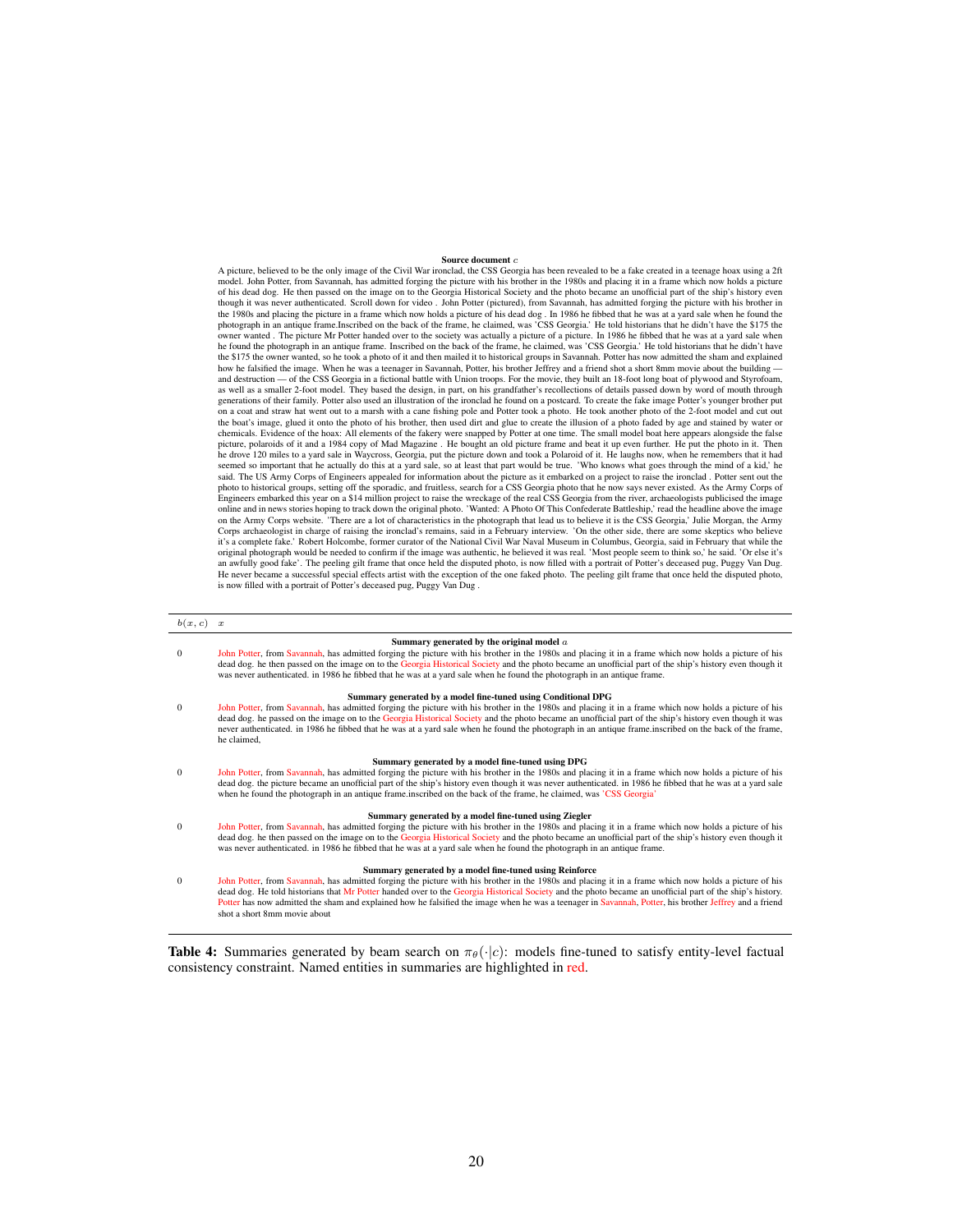#### Source document  $\boldsymbol{c}$

Everton's Steven Pienaar has admitted he considered retirement as frustration took its toll during his injury-ravaged season. The influential 33-year-old<br>midfielder Pienaar has been dogged by groin and knee injuries this s Steven Pienaar is held back by Swansea's Ki Sung-Yueng at the Liberty Stadium . Pienaar said: 'At one stage, I thought I had better just hang my boots<br>up and call it a day but on the other side I was just thinking that I e there is always fun. 'Even if you are injured, you can always laugh and it keeps you going. Just to be among the players, it's kept me going.' Pienaar has<br>made just 11 appearances for the Toffees this season due to groin a

| b(x, c)      | $\boldsymbol{x}$                                                                                                                                                                                                                                                                                                                                                                                                                                                                                                |
|--------------|-----------------------------------------------------------------------------------------------------------------------------------------------------------------------------------------------------------------------------------------------------------------------------------------------------------------------------------------------------------------------------------------------------------------------------------------------------------------------------------------------------------------|
| $\mathbf{0}$ | Summary generated by the original model a<br>the 33-year-old midfielder has been dogged by groin and knee injuries, he has made just 11 appearances for the toffees this season, pienaar returned to<br>action from his latest setback in the 1-1 draw.                                                                                                                                                                                                                                                         |
| $\mathbf{0}$ | Summary generated by a model fine-tuned using Conditional DPG<br>Steven Pienaar has been dogged by groin and knee injuries this season. the 33-year-old midfielder has made just 11 appearances for the toffees. he<br>returned to action from his latest setback in the 1-1 draw with Swansea city earlier this month.                                                                                                                                                                                         |
| $\mathbf{0}$ | Summary generated by a model fine-tuned using DPG<br>the 33-year-old midfielder has been dogged by groin and knee injuries this season. he returned to action from his latest setback in the 1-1 draw with<br>Swansea city, pienaar has made just 11 appearances for the toffees this season due to injury.                                                                                                                                                                                                     |
| $\mathbf{0}$ | Summary generated by a model fine-tuned using Ziegler<br>the 33-year-old midfielder has been dogged by groin and knee injuries, he has made just 11 appearances for the toffees this season, pienaar returned to<br>action from his latest setback in the 1-1 draw.                                                                                                                                                                                                                                             |
| $\mathbf{0}$ | Summary generated by a model fine-tuned using Reinforce<br>Everton's Steven Pienaar has admitted he considered retirement as frustration took its toll during his injury-ravaged season. The influential 33-year-old<br>midfielder Pienanar has been dogged by groin and knee injuries this season for the Toffees. He returned to action from his latest setback in a 1-1 draw<br>with Swansea City earlier this month but muscle fatigue ruled him out of the win over Burnley last weekend. Pienar said Pien |

**Table 5:** Summaries generated by beam search on  $\pi_{\theta}(\cdot|c)$ : models fine-tuned to satisfy entity-level factual consistency. Named entities in summaries are highlighted in red. constraint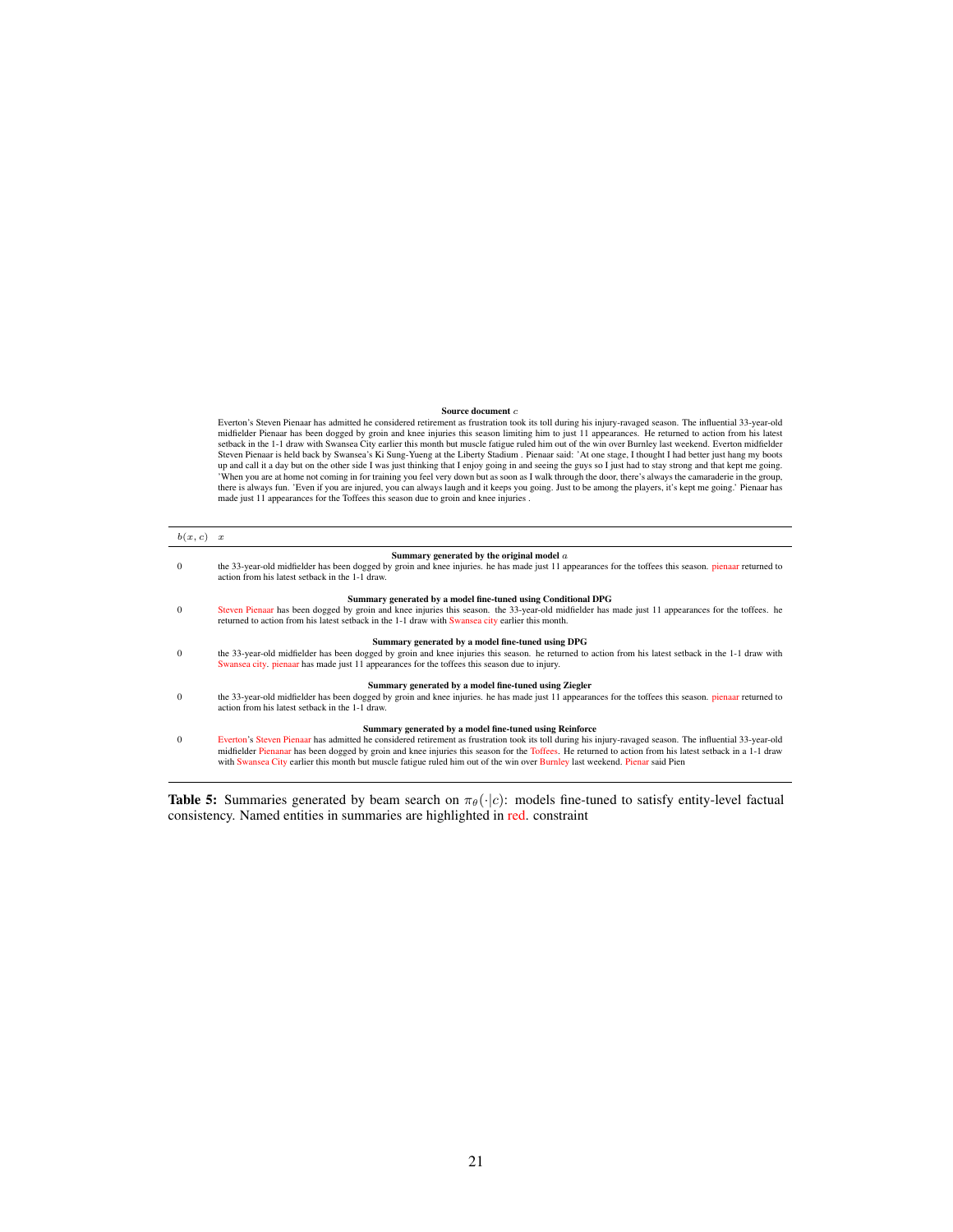#### Source document c

Expat: Detectives are investigating the killing of David King (pictured), a 70-year-old pensioner from Newham, east London, who retired to Normandy . A fight over stolen vegetables may have led to a British expat being murdered and dumped at the bottom of a well, French police fear. The macabre theory has been outlined by detectives investigating the killing of David King, a 70-year-old pensioner from Newham, east London, who retired to<br>Normandy 15 years ago. His body was found by sniffer dogs last week in the pi 28-year-old Frenchman has been charged with his murder. The alleged killer was living rough in the area, and is thought to have been behind a number of thefts in the area. Now prosecutor Carole Etienne has said that Mr King, a keen gardener, may well have confronted the man over stolen vegetables. Ms Etienne, who is leading the police enquiry, said: 'Among the vague attempts at an explanation given by the accused, we are looking at the possibility of a fight over the theft of foodstuffs. 'In one night, a whole plot of leeks might disappear. One person saw four rabbits vanishing overnight.' Ms Etienne<br>added: 'People were getting more and more angry, and some were eve was hugely proud of his vegetable garden, told Le Parisien newspaper that a description of the thief corresponds to the alleged murderer. Discovery: In February, Mr King's car, a Renault Scenic (above) was found parked in Vire, a nearby town, but there was no sign of any body . Family and neighbours of Mr King have attacked detectives for allowing his suspected murderer to remain at large for six months. Interpol, the international police organisation, had initially refused to open a missing person's enquiry. Instead they believed Mr King had travelled to Australia to see his daughter, Sandie Ray. Mr King had been living in France for 15 years . Ms Ray, who lives in Perth, Australia, said her father's passport details had been mixed up with another<br>David King, who had indeed travelled to Australia from France. She said been formally notified of this via Interpol until approximately three months later'. Ms Ray said a quicker enquiry would have avoided 'lots of anxiety<br>and frustration for our family and dads friends.' John King, Mr King's a 'bureaucratic nightmare' for all concerned. Other expats living in the area said it was 'hugely frightening' to have a suspected murderer living in their midst while the operation went on. 'This is an isolated part of the world, and everyone is potentially vulnerable to attack,' said one. 'Detectives should<br>have worked out what was going on far quicker. The slow speed of th found parked in Vire, a nearby town, but there was no sign of any body.

### $b(x, c)$  x

#### Summary generated by the original model  $\boldsymbol{a}$

0 the macabre theory has been outlined by detectives investigating the killing of a 70-year-old pensioner from newham, east London. his body was found by sniffer dogs last week in the picturesque hamlet of Pierres, south-west of Caen. an unnamed 28-year old frenchman has been charged with his murder.

#### Summary generated by a model fine-tuned using Conditional DPG

1 the macabre theory has been outlined by detectives investigating the killing of David King, 70, from newham, east London, who retired to Normandy 15 years ago. his body was found by sniffer dogs last week in the picturesque hamlet of Pierres, south-west of <mark>Caen</mark>. an unnamed 28-year-old frenchman<br>has been charged with his murder. prosecutor <mark>Carole Etienne</mark> has said th vegetables

#### Summary generated by a model fine-tuned using DPG

0 the macabre theory has been outlined by detectives investigating the killing of a 70-year-old pensioner from newham, east London, who retired to Normandy 15 years ago. his body was found by sniffer dogs last week in the picturesque hamlet of Pierres, south-west of caen, and an unnamed 28-year old frenchman has been charged with his murder. prosecutor Carole Etienne has said that the alleged killer may well have confronted the man over stolen vegetables

#### Summary generated by a model fine-tuned using Ziegler

- 0 the macabre theory has been outlined by detectives investigating the killing of a 70-year-old pensioner from newham, east London. his body was found by sniffer dogs last week in the picturesque hamlet of Pierres, south-west of Caen. an unnamed 28-year old frenchman has been charged with his murder.
- Summary generated by a model fine-tuned using Reinforce 1 David King, a 70-year-old pensioner from Newham, east London, who retired to Normandy 15 years ago. His body was found by sniffer dogs last week in the picturesque hamlet of Pierres, south-west of Caen, and an unnamed Frenchman has been charged with his murder. prosecutor Carole Etiennel and an unnamed Frenchman has been charged with his murder. prosecutor Carole E has said Mr King, keen gardener, may well have confronted the man over stolen vegetables, Neighbours of Mr King. Interpol, international police organisation

**Table 6:** Summaries generated by beam search on  $\pi_{\theta}(\cdot|c)$ : models fine-tuned to satisfy entity-level factual consistency constraint. Named entities in summaries are highlighted in red.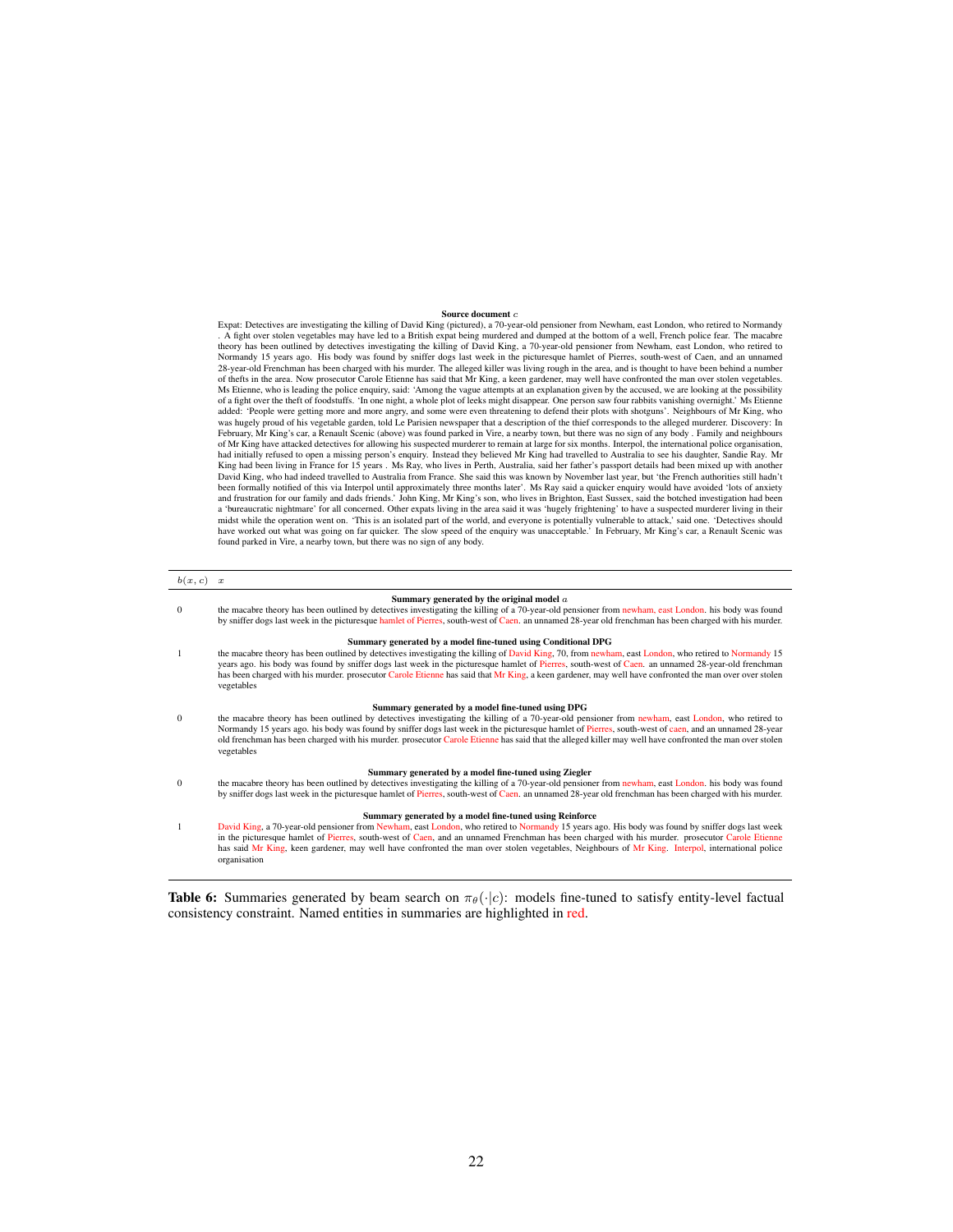#### Source document c

<span id="page-22-0"></span>German legend Franz Beckenbauer has accused Bayern Munich stars of playing as if they had taken 'sleeping pills' in their midweek defeat by Porto.<br>The Bundesliga champions conceded twice in the opening 10minutes before los quarter-final on Wednesday. Der Kaiser may be a brand ambassador for the club but he couldn't hide his feelings after the game, when he criticised defender Dante for playing as if he were wearing 'ski boots' before turning on the entire team. Franz Beckenbauer was speaking in New York as part of<br>Bayern Munich's media agreement with MSN . New York Cosmos legends Becke . Ricardo Quaresma scored the opening goal from the spot in Porto's 3-1 defeat of the Germans . Beckenbauer accused Brazilian defender Dante (left)<br>of playing as if he were wearing 'ski boots' Speaking to reporters in New 'It was one of those days, all the players didn't show their real performance. 'After 10 minutes you are 2-0 down in the quarter-final in the Champions League, so many mistakes. I never saw this before. I thought they took sleeping pills! Porto were much faster, real power. It made me angry. Quaresma<br>celebrates with Porto team-mates after netting his second goal inside th team's performance . Bayern players trudge off after defeat knowing they will have to vastly improve to reach the semi-finals . 'If they played like that again, no chance [they can go through]. But they can win 2-0 or go to extra-time. They have a chance. Last year we had the same problem, playing<br>excellent in the Bundesliga and then we had two bad days and were out of the over Dante's performance, he said: 'At half-time, I have to give a comment and that was my reaction. And I'm sorry to give him the ski boots… but<br>he's Brazilian, and Brazilian to me means for me, technique and Pele and… Br a strong league with a lot of players. Internationally, Bayern Munich belongs to the top teams but to win the Champions League. . . you saw the game probably two days ago, we are far, far away. With this performance, you don't win anything,' he added.

| b(x, c)      | $\boldsymbol{x}$                                                                                                                                                                                                                                                     |
|--------------|----------------------------------------------------------------------------------------------------------------------------------------------------------------------------------------------------------------------------------------------------------------------|
|              | Summary generated by the original model a                                                                                                                                                                                                                            |
| $\mathbf{0}$ | german legend claims players played as if they had taken's leeping pills' porto lost 3-1 to porto in the first leg of their champions league quarter-final, the<br>69-year-old was speaking to reporters in new york as part of the club's media agreement with MSN. |
|              | Summary generated by a model fine-tuned using Conditional DPG                                                                                                                                                                                                        |
| 1            | german legend Franz Beckenbauer was speaking in new york as part of the club's media agreement with MSN, he accused defender Dante of playing                                                                                                                        |
|              | as if he were wearing'ski boots' the 69-year-old said: 'if they played like that again, no chance [they can go through] but they can win 2-0 or go to<br>extra-time'                                                                                                 |
|              | Summary generated by a model fine-tuned using DPG                                                                                                                                                                                                                    |
| $\mathbf{0}$ | the germans conceded twice in the opening 10 minutes before losing 3-1 to porto, the 69-year-old criticised defender defender Dante for playing as if he<br>were wearing'ski boots' he said: 'if they played like that again, no chance [they can go through]'       |
|              | Summary generated by a model fine-tuned using Ziegler                                                                                                                                                                                                                |
| $\Omega$     | german legend claims players played as if they had taken's leeping pills' porto lost 3-1 to porto in the first leg of their champions league quarter-final. the                                                                                                      |
|              | 69-year-old was speaking to reporters in new york as part of the club's media agreement with MSN.                                                                                                                                                                    |
|              | Summary generated by a model fine-tuned using Reinforce                                                                                                                                                                                                              |
| 1            | Franz Beckenbauer has accused Bayern Munich stars of playing as if they had taken'sleeping pills' the Bundesliga champions concede twice in opening                                                                                                                  |

Franz Beckenbauer has accused Bayern Munich stars of playing as if they had taken 'sleeping pills' the Bundesliga champions concede twice in opening<br>10minutes before losing 3-1 to the Portuguese in their Champions League q Munich head coach Pe

**Table 7:** Summaries generated by beam search on  $\pi_{\theta}(\cdot|c)$ : models fine-tuned to satisfy entity-level factual consistency constraint. Named entities in summaries are highlighted in red.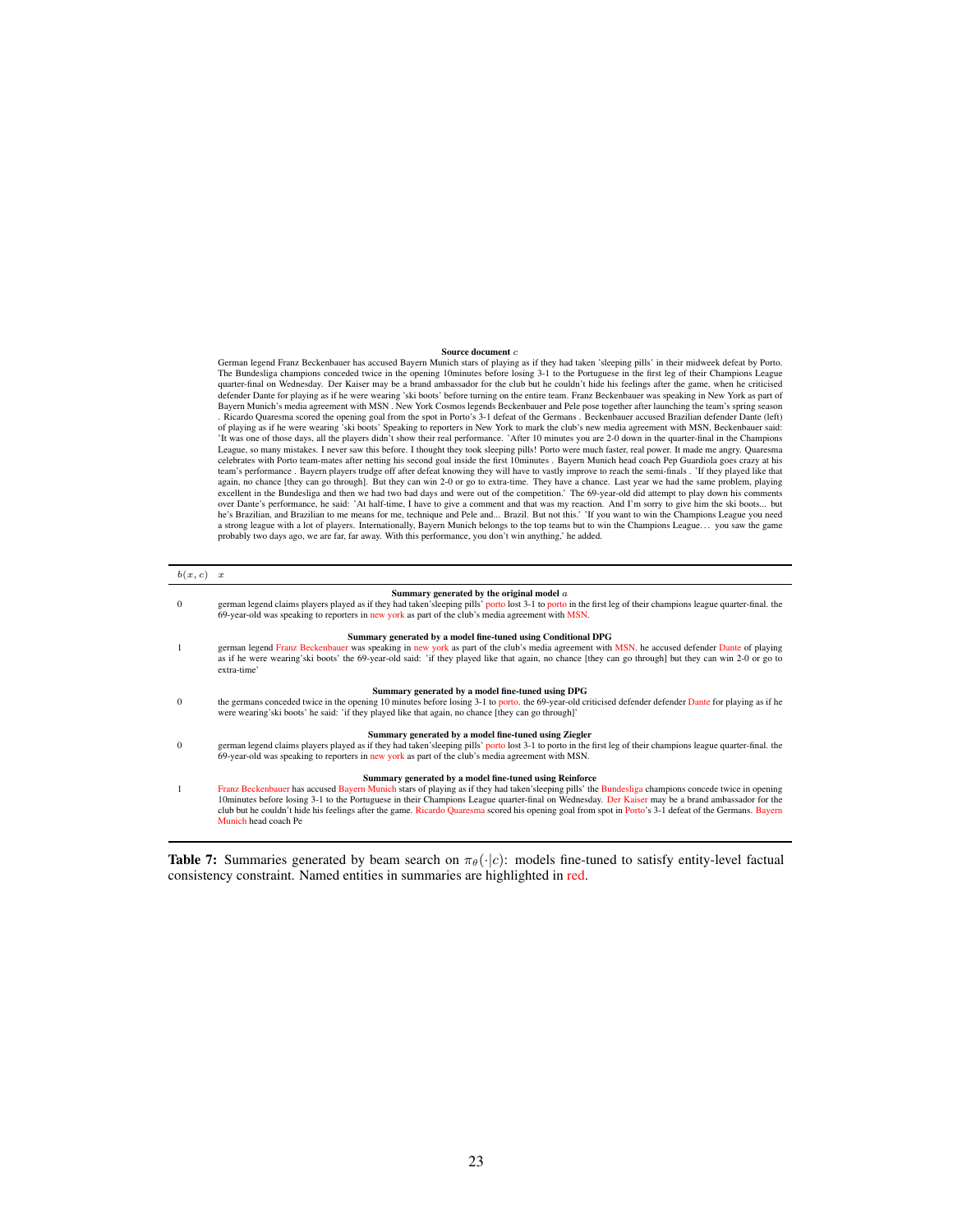<span id="page-23-0"></span>

|                                                                                                                                                                                                                                                                                                                                                                                                                                                                                              | Sequences sampled from the original model $a$<br>$\det$ __init__(self):<br>self.peneturn = TitlePane(text='Screen' if len(self.peneturn) > 0 else "Find" )<br>self. gentlemen = TitlePane()                                                     |  |
|----------------------------------------------------------------------------------------------------------------------------------------------------------------------------------------------------------------------------------------------------------------------------------------------------------------------------------------------------------------------------------------------------------------------------------------------------------------------------------------------|-------------------------------------------------------------------------------------------------------------------------------------------------------------------------------------------------------------------------------------------------|--|
| $\overline{\mathbf{0}}$                                                                                                                                                                                                                                                                                                                                                                                                                                                                      | self.managers = TitlePane()<br>self.title = TitleBox(title='Title')<br>self.pane = self.hides(self.menues, menues=self.menues)<br>self.instructions = Label(text= $'I'$ )<br>self.scripture =                                                   |  |
| $\frac{1}{2} \left( \frac{1}{2} \right) \left( \frac{1}{2} \right) \left( \frac{1}{2} \right) \left( \frac{1}{2} \right) \left( \frac{1}{2} \right) \left( \frac{1}{2} \right) \left( \frac{1}{2} \right) \left( \frac{1}{2} \right) \left( \frac{1}{2} \right) \left( \frac{1}{2} \right) \left( \frac{1}{2} \right) \left( \frac{1}{2} \right) \left( \frac{1}{2} \right) \left( \frac{1}{2} \right) \left( \frac{1}{2} \right) \left( \frac{1}{2} \right) \left( \frac$<br>$\overline{0}$ | $\vert$ def $\vert$ _init_(self):<br>$-0.000$                                                                                                                                                                                                   |  |
| $\overline{0}$<br>$\overline{\phantom{a}}$                                                                                                                                                                                                                                                                                                                                                                                                                                                   | $\det$ __init__(self):<br>self.attach_button()<br>self.eager_init()<br>self.x_template = elem_self.template "x_template"                                                                                                                        |  |
| $\mathbf{1}$                                                                                                                                                                                                                                                                                                                                                                                                                                                                                 | Sequences sampled from a model fine-tuned using Conditional DPG<br>$\vert$ def $\vert$ _init_(self):<br>$self.context = 100$                                                                                                                    |  |
| <b>Contract Contract Contract Contract</b><br>$\overline{1}$                                                                                                                                                                                                                                                                                                                                                                                                                                 | $\det$ __init__(self):<br>self.html_to_css_css2 = response()<br>self.html_to_content_css3 = response()<br>self.html_to_css3 = response()                                                                                                        |  |
| 1<br>$\overline{\phantom{a}}$                                                                                                                                                                                                                                                                                                                                                                                                                                                                | $\det$ __init_(self):<br>super(DispAdmin, self).__init__(self)                                                                                                                                                                                  |  |
|                                                                                                                                                                                                                                                                                                                                                                                                                                                                                              | Sequences sampled from a model fine-tuned using DPG<br>$\det$ __init__(self):<br>pass                                                                                                                                                           |  |
| $\frac{1}{2}$<br>$\overline{1}$                                                                                                                                                                                                                                                                                                                                                                                                                                                              | $def __init__(self):$<br>stuff = createObject()<br>self.pushItem(stuff, __get_numbers, 'numbers', - '0', 'tnC' )<br>stuff.name = $'$ #%s';<br>self.pop()                                                                                        |  |
| $\mathbf{1}$                                                                                                                                                                                                                                                                                                                                                                                                                                                                                 | $\det$ __init__(self):<br>self.gameDataGroup = []<br>self.playDataSetGroup = ['set']<br>self.lpsCreate = None<br>self.playerDataSetGroup = [class_DataGroup]<br>if self.gameDataGroup is not None:<br>self.gameDataGroup.append(self.gameGroup) |  |
| $\overline{1}$                                                                                                                                                                                                                                                                                                                                                                                                                                                                               | Sequences sampled from a model fine-tuned using Ziegler<br>$\det$ __init__(self):                                                                                                                                                               |  |
|                                                                                                                                                                                                                                                                                                                                                                                                                                                                                              | self.headers_headers_headers_headers_headers_headers_headers_headers_headers_headers_headers_headers_headers_headers_headers_headers_headers_headers_headers_headers_headers_headers_headers_headers_headers_headers_headers_h                  |  |
| $\mathbf{1}$                                                                                                                                                                                                                                                                                                                                                                                                                                                                                 | $\det$ $\_$ init $\_$ (self):<br>$\hookrightarrow$ self.shape_children_children_children_children_children_children_children_children_children_children_children_children_children_children_children_children_children_children_chi             |  |
| $\frac{1}{2} \left( \frac{1}{2} \right) \left( \frac{1}{2} \right) \left( \frac{1}{2} \right) \left( \frac{1}{2} \right) \left( \frac{1}{2} \right) \left( \frac{1}{2} \right) \left( \frac{1}{2} \right) \left( \frac{1}{2} \right) \left( \frac{1}{2} \right) \left( \frac{1}{2} \right) \left( \frac{1}{2} \right) \left( \frac{1}{2} \right) \left( \frac{1}{2} \right) \left( \frac{1}{2} \right) \left( \frac{1}{2} \right) \left( \frac{1}{2} \right) \left( \frac$<br>$-1$           | $\det$ __init_(self):<br>$\hookrightarrow$ self._items_items_items_items_items_items_items_items_items_items_items_items_items_items_items_items_items_items_items_items_items_items_items_items_items_i                                        |  |
| $\overline{1}$                                                                                                                                                                                                                                                                                                                                                                                                                                                                               | Sequences sampled from a model fine-tuned using Reinforce<br>$\vert$ def $\vert$ _init__(self):<br>self.screen = screen                                                                                                                         |  |
| $\mathbf{1}$                                                                                                                                                                                                                                                                                                                                                                                                                                                                                 | $\det$ __init__(self):<br>self.value = None<br>self.shadow = None<br>self.showTitles()<br>self.context = None                                                                                                                                   |  |
| ____<br>$\overline{1}$                                                                                                                                                                                                                                                                                                                                                                                                                                                                       | $def __init__(self):$<br>$self.description = ''$<br>$self.title = 11$                                                                                                                                                                           |  |

Table 8: Samples obtained from  $\pi_{\theta}(\cdot|c)$  with  $c = \text{def } \_init \_ (self)$  fine-tuned to satisfy a compilability constraint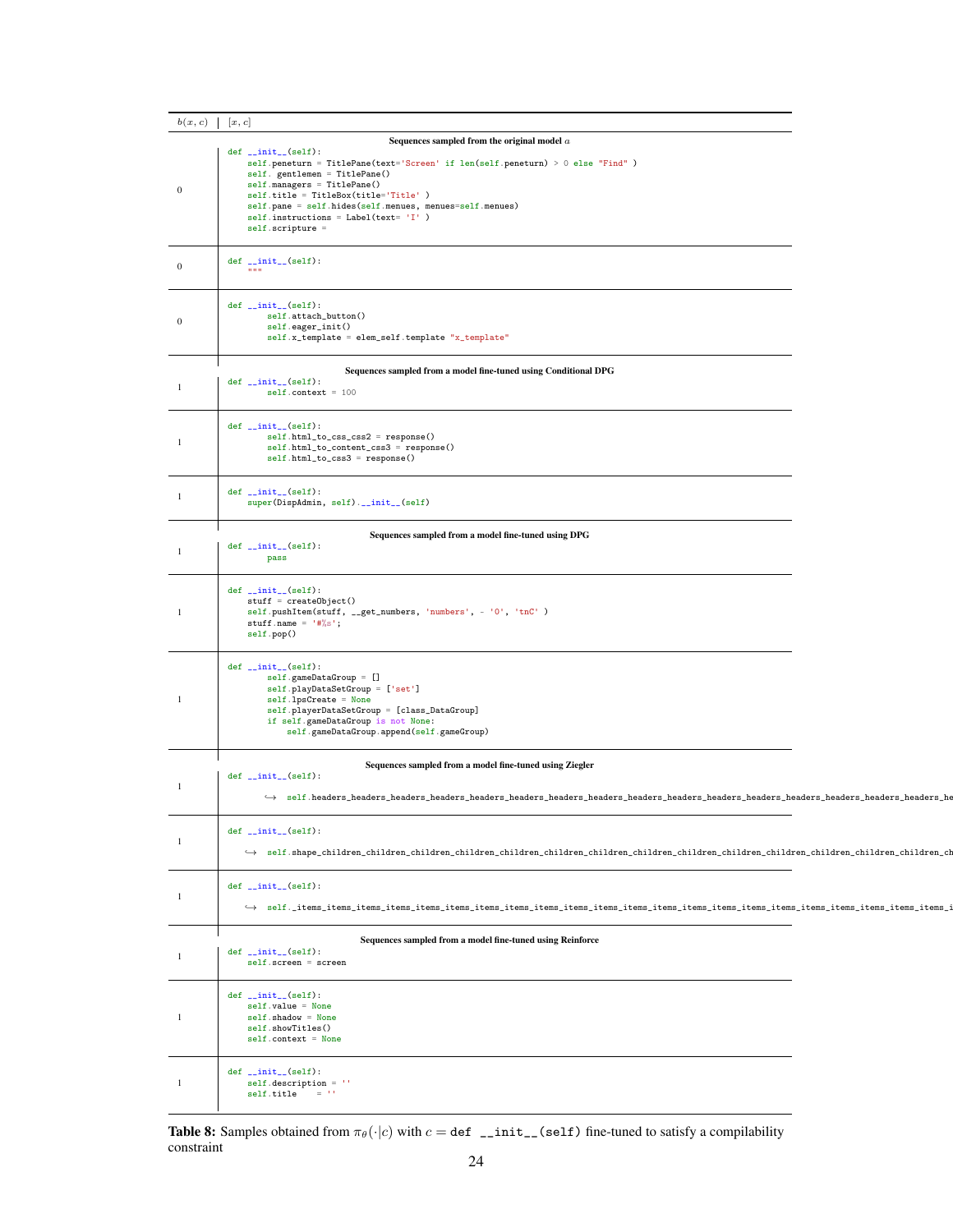|                          | $b(x, c)$   $[x, c]$                                                                                                                                                |
|--------------------------|---------------------------------------------------------------------------------------------------------------------------------------------------------------------|
|                          | Sequences sampled from the original model $\boldsymbol{a}$                                                                                                          |
|                          | def __init__(self,* args,** kwargs):                                                                                                                                |
|                          | $self.algorithms = algorithm.__algorithm$                                                                                                                           |
|                          | self.scope = scope.scope<br>$intance = remotely(self.altstr, 1.4)$                                                                                                  |
| $\overline{0}$           | if (num == $3$ and instance.level >= $2$ ):                                                                                                                         |
|                          | $self.alg = alg$                                                                                                                                                    |
|                          | self.algorithm=algorithm<br>self.scope = sprintf(self.scope, " $\pi$ <sup>n</sup> ,", " $\frac{d}{d}$ n")                                                           |
|                          | return *self.alg                                                                                                                                                    |
| $\frac{1}{2}$            |                                                                                                                                                                     |
|                          | $def __init__(self, * args, ** kwargs):$                                                                                                                            |
| $\overline{1}$           | super(SceneApplication, self).__init__(args, kwargs, self.plane)                                                                                                    |
|                          |                                                                                                                                                                     |
|                          |                                                                                                                                                                     |
|                          | $def __init__(self, * args, ** kvargs):$<br>from base import *                                                                                                      |
|                          | from dict import ddarray                                                                                                                                            |
| $\mathbf{0}$             | from. import *                                                                                                                                                      |
|                          | from dbase import *<br>from dbase.serial.calls import *                                                                                                             |
|                          | from. import __file__ import *                                                                                                                                      |
|                          | from. __del__ import *                                                                                                                                              |
|                          |                                                                                                                                                                     |
|                          | Sequences sampled from a model fine-tuned using Conditional DPG                                                                                                     |
| $\overline{0}$           | $def __init__(self, * args, ** kways):$                                                                                                                             |
|                          |                                                                                                                                                                     |
|                          | $\begin{minipage}{.4\linewidth} \begin{tabular}{ll} \bf def & \tt \color{gray} = init \tt \color{gray} = (self, * args, **kwargs): \\ \end{tabular} \end{minipage}$ |
| $\overline{0}$           | from PIL import *                                                                                                                                                   |
|                          |                                                                                                                                                                     |
|                          |                                                                                                                                                                     |
| $\mathbf{0}$             | $def __init__(self, * args, ** kways):$                                                                                                                             |
|                          |                                                                                                                                                                     |
|                          | Sequences sampled from a model fine-tuned using DPG                                                                                                                 |
| $\mathbf{1}$             | $def __init__(self, * args, ** kways):$<br>raise ValueError('' + self.__class__.__name__ +'does not exist'                                                          |
|                          | $+$ self.__class__.__name__,__LINE__)                                                                                                                               |
|                          |                                                                                                                                                                     |
|                          | $def __init__(self, * args, ** kways):$                                                                                                                             |
| $\mathbf{1}$             | $self. args = args$                                                                                                                                                 |
|                          | self.kwargs = kwargs                                                                                                                                                |
|                          |                                                                                                                                                                     |
| $\overline{0}$           | $def __init__(self, * args, ** kways):$                                                                                                                             |
|                          |                                                                                                                                                                     |
|                          |                                                                                                                                                                     |
|                          | Sequences sampled from a model fine-tuned using Ziegler<br>$def __init__(self, * args, ** kvargs):$                                                                 |
|                          | $self. args = args$                                                                                                                                                 |
| $\mathbf{1}$             | $self.kwargs = kwargs$                                                                                                                                              |
|                          |                                                                                                                                                                     |
|                          | self.kwargs_headers_headers_headers_headers_headers_headers_headers_headers_headers_headers_headers_headers_headers_headers_headers_headers_headers_headers_headers |
|                          |                                                                                                                                                                     |
|                          | $def __init__(self, * args, ** kways):$                                                                                                                             |
|                          | $self. args = args$<br>$self.kwargs = kwargs$                                                                                                                       |
|                          | self.kwargs = kwargs                                                                                                                                                |
|                          | self.kwargs = kwargs                                                                                                                                                |
|                          | $self.kwargs = kwargs$<br>$self.kwargs = kwargs$                                                                                                                    |
|                          | $self.kwargs = kwargs$                                                                                                                                              |
|                          | self.kwargs = kwargs                                                                                                                                                |
|                          |                                                                                                                                                                     |
|                          | $def __init__(self, * args, ** kways):$                                                                                                                             |
| $\mathbf{1}$             | $self. args = args$                                                                                                                                                 |
|                          |                                                                                                                                                                     |
|                          |                                                                                                                                                                     |
|                          |                                                                                                                                                                     |
|                          | Sequences sampled from a model fine-tuned using Reinforce                                                                                                           |
|                          | $def __init__(self, * args, ** kways):$<br>self.typer = typer                                                                                                       |
|                          |                                                                                                                                                                     |
|                          |                                                                                                                                                                     |
| $\mathbf{1}$             | $def __init__(self, * args, ** kvargs):$<br>self.args = args                                                                                                        |
|                          | self._unique_args = self._unique_args                                                                                                                               |
| $\overline{\phantom{a}}$ |                                                                                                                                                                     |
|                          | $def __init__(self, * args, ** kways):$                                                                                                                             |
| $\overline{1}$           | $self.args = args$                                                                                                                                                  |
|                          |                                                                                                                                                                     |

**Table 9:** Samples obtained from  $\pi_{\theta}(\cdot|c)$  with  $c = \text{def } \_\_init \_\_ (self, * \text{ args}, ** \text{ kwargs})$  fine-tuned to satisfy a compilability constraint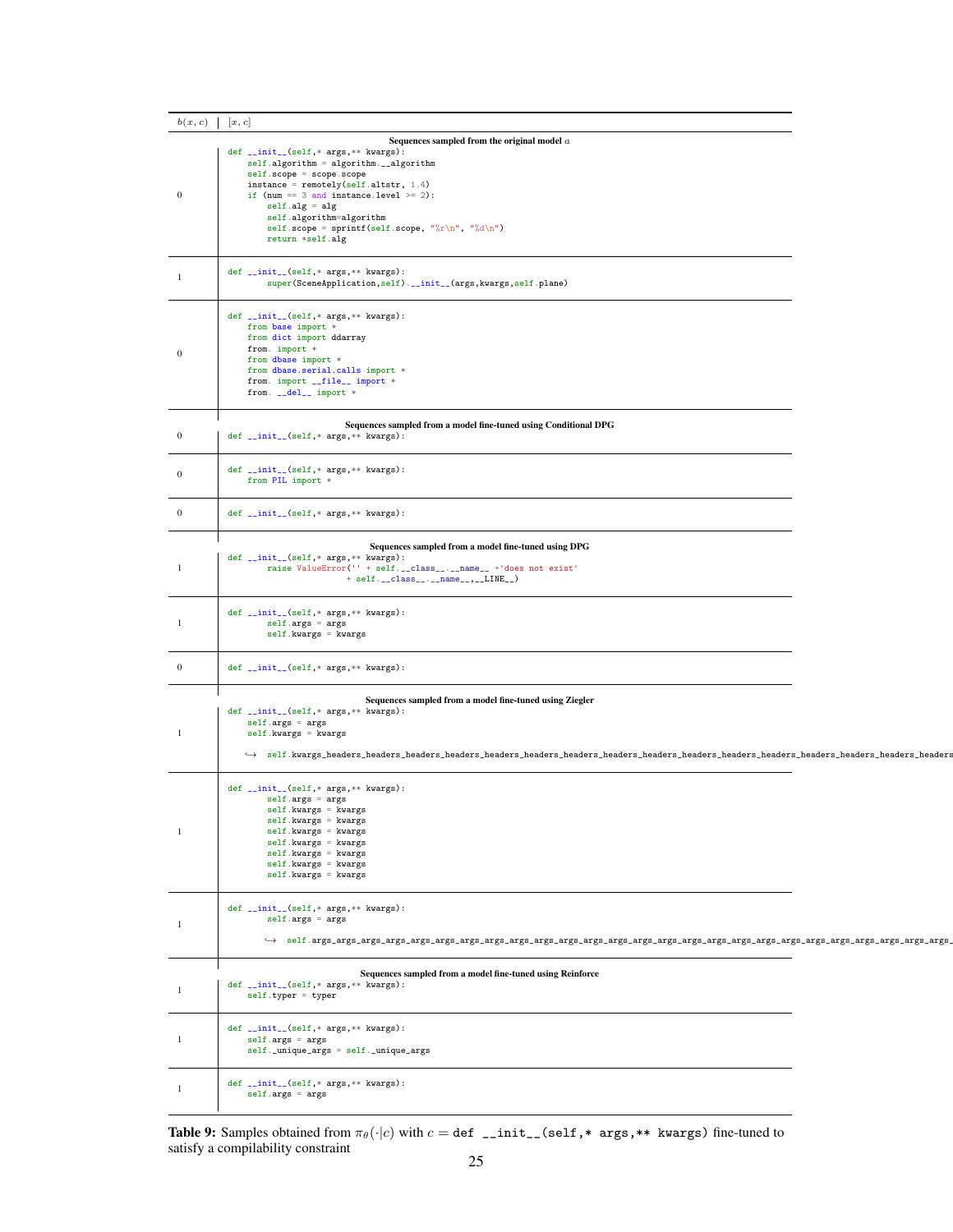<span id="page-25-0"></span>

| $b(x, c)$   $[x, c]$                                                                                                                                                                                                                                                                                                                                                                                                                                                                                                                     |  |  |  |
|------------------------------------------------------------------------------------------------------------------------------------------------------------------------------------------------------------------------------------------------------------------------------------------------------------------------------------------------------------------------------------------------------------------------------------------------------------------------------------------------------------------------------------------|--|--|--|
| $\frac{1}{2} \left( \frac{1}{2} \right) \left( \frac{1}{2} \right) \left( \frac{1}{2} \right) \left( \frac{1}{2} \right) \left( \frac{1}{2} \right) \left( \frac{1}{2} \right) \left( \frac{1}{2} \right) \left( \frac{1}{2} \right) \left( \frac{1}{2} \right) \left( \frac{1}{2} \right) \left( \frac{1}{2} \right) \left( \frac{1}{2} \right) \left( \frac{1}{2} \right) \left( \frac{1}{2} \right) \left( \frac{1}{2} \right) \left( \frac{1}{2} \right) \left( \frac$<br>Sequences sampled from the original model $\boldsymbol{a}$ |  |  |  |
| $\det$ __iter__(self):                                                                                                                                                                                                                                                                                                                                                                                                                                                                                                                   |  |  |  |
| from models import model<br>params = model.take_model_parameters()                                                                                                                                                                                                                                                                                                                                                                                                                                                                       |  |  |  |
| is_float = model.is_float_pos(not params)                                                                                                                                                                                                                                                                                                                                                                                                                                                                                                |  |  |  |
| solvent = model.penesannex(params, is_float)                                                                                                                                                                                                                                                                                                                                                                                                                                                                                             |  |  |  |
| solver_params = model.torneyred(params)<br>solver_nwm(params)                                                                                                                                                                                                                                                                                                                                                                                                                                                                            |  |  |  |
|                                                                                                                                                                                                                                                                                                                                                                                                                                                                                                                                          |  |  |  |
| $\frac{1}{2} \left( \frac{1}{2} \right) \left( \frac{1}{2} \right) \left( \frac{1}{2} \right) \left( \frac{1}{2} \right) \left( \frac{1}{2} \right) \left( \frac{1}{2} \right) \left( \frac{1}{2} \right) \left( \frac{1}{2} \right) \left( \frac{1}{2} \right) \left( \frac{1}{2} \right) \left( \frac{1}{2} \right) \left( \frac{1}{2} \right) \left( \frac{1}{2} \right) \left( \frac{1}{2} \right) \left( \frac{1}{2} \right) \left( \frac{1}{2} \right) \left( \frac$                                                               |  |  |  |
| $def \_iter \_ (self):$<br>$n$ $n$ $n$                                                                                                                                                                                                                                                                                                                                                                                                                                                                                                   |  |  |  |
| Compare transformations stored in memory                                                                                                                                                                                                                                                                                                                                                                                                                                                                                                 |  |  |  |
| n n n<br>$\sim$ 1                                                                                                                                                                                                                                                                                                                                                                                                                                                                                                                        |  |  |  |
| if self.getFloat():<br>self.reverseTransform()                                                                                                                                                                                                                                                                                                                                                                                                                                                                                           |  |  |  |
| return list(self)                                                                                                                                                                                                                                                                                                                                                                                                                                                                                                                        |  |  |  |
| $\frac{1}{2} \left( \frac{1}{2} \right) \left( \frac{1}{2} \right) \left( \frac{1}{2} \right) \left( \frac{1}{2} \right) \left( \frac{1}{2} \right) \left( \frac{1}{2} \right) \left( \frac{1}{2} \right) \left( \frac{1}{2} \right) \left( \frac{1}{2} \right) \left( \frac{1}{2} \right) \left( \frac{1}{2} \right) \left( \frac{1}{2} \right) \left( \frac{1}{2} \right) \left( \frac{1}{2} \right) \left( \frac{1}{2} \right) \left( \frac{1}{2} \right) \left( \frac$                                                               |  |  |  |
| $def \_iter_{-}(self):$                                                                                                                                                                                                                                                                                                                                                                                                                                                                                                                  |  |  |  |
| $\mathbf{1}$<br>self.filemanager()                                                                                                                                                                                                                                                                                                                                                                                                                                                                                                       |  |  |  |
| $\frac{1}{2} \left( \frac{1}{2} \right) \left( \frac{1}{2} \right) \left( \frac{1}{2} \right) \left( \frac{1}{2} \right) \left( \frac{1}{2} \right) \left( \frac{1}{2} \right) \left( \frac{1}{2} \right) \left( \frac{1}{2} \right) \left( \frac{1}{2} \right) \left( \frac{1}{2} \right) \left( \frac{1}{2} \right) \left( \frac{1}{2} \right) \left( \frac{1}{2} \right) \left( \frac{1}{2} \right) \left( \frac{1}{2} \right) \left( \frac{1}{2} \right) \left( \frac$                                                               |  |  |  |
| Sequences sampled from a model fine-tuned using Conditional DPG                                                                                                                                                                                                                                                                                                                                                                                                                                                                          |  |  |  |
| $\vert$ def $_{_{-}}$ iter $_{_{-}}$ (self):                                                                                                                                                                                                                                                                                                                                                                                                                                                                                             |  |  |  |
| self.message = $_L''$ {} a multidimensional array java geogrifier\n\${}                                                                                                                                                                                                                                                                                                                                                                                                                                                                  |  |  |  |
| $\{\}$<br><b>CONTRACTOR</b>                                                                                                                                                                                                                                                                                                                                                                                                                                                                                                              |  |  |  |
| if len(self.string_items) >= strlen(self.values):                                                                                                                                                                                                                                                                                                                                                                                                                                                                                        |  |  |  |
| self.message += "[0] an empty list or json object\n\n"                                                                                                                                                                                                                                                                                                                                                                                                                                                                                   |  |  |  |
| self.key                                                                                                                                                                                                                                                                                                                                                                                                                                                                                                                                 |  |  |  |
| $\frac{1}{2} \left( \frac{1}{2} \right) \left( \frac{1}{2} \right) \left( \frac{1}{2} \right) \left( \frac{1}{2} \right) \left( \frac{1}{2} \right) \left( \frac{1}{2} \right) \left( \frac{1}{2} \right) \left( \frac{1}{2} \right) \left( \frac{1}{2} \right) \left( \frac{1}{2} \right) \left( \frac{1}{2} \right) \left( \frac{1}{2} \right) \left( \frac{1}{2} \right) \left( \frac{1}{2} \right) \left( \frac{1}{2} \right) \left( \frac{1}{2} \right) \left( \frac$                                                               |  |  |  |
| $def _i_ter _i(self):$<br>self.container = None                                                                                                                                                                                                                                                                                                                                                                                                                                                                                          |  |  |  |
| $\overline{1}$<br>self.desc = None                                                                                                                                                                                                                                                                                                                                                                                                                                                                                                       |  |  |  |
| self.interview_name = None                                                                                                                                                                                                                                                                                                                                                                                                                                                                                                               |  |  |  |
| $self.size\_display$                                                                                                                                                                                                                                                                                                                                                                                                                                                                                                                     |  |  |  |
| $\frac{1}{2} \left( \frac{1}{2} \right)^{2} \left( \frac{1}{2} \right)^{2} \left( \frac{1}{2} \right)^{2} \left( \frac{1}{2} \right)^{2} \left( \frac{1}{2} \right)^{2} \left( \frac{1}{2} \right)^{2} \left( \frac{1}{2} \right)^{2} \left( \frac{1}{2} \right)^{2} \left( \frac{1}{2} \right)^{2} \left( \frac{1}{2} \right)^{2} \left( \frac{1}{2} \right)^{2} \left( \frac{1}{2} \right)^{2} \left( \frac{1}{2} \right)^{2} \left( \frac$                                                                                            |  |  |  |
| $def __iter__(self):$<br>$\mathbf{0}$                                                                                                                                                                                                                                                                                                                                                                                                                                                                                                    |  |  |  |
| """Destructor for test pairs.                                                                                                                                                                                                                                                                                                                                                                                                                                                                                                            |  |  |  |
| $\overline{\phantom{a}}$                                                                                                                                                                                                                                                                                                                                                                                                                                                                                                                 |  |  |  |
| Sequences sampled from a model fine-tuned using DPG                                                                                                                                                                                                                                                                                                                                                                                                                                                                                      |  |  |  |
| $\det$ __iter__(self):<br>return self.__iter__(self)                                                                                                                                                                                                                                                                                                                                                                                                                                                                                     |  |  |  |
| $\frac{1}{2} \left( \frac{1}{2} \right) \left( \frac{1}{2} \right) \left( \frac{1}{2} \right) \left( \frac{1}{2} \right) \left( \frac{1}{2} \right) \left( \frac{1}{2} \right) \left( \frac{1}{2} \right) \left( \frac{1}{2} \right) \left( \frac{1}{2} \right) \left( \frac{1}{2} \right) \left( \frac{1}{2} \right) \left( \frac{1}{2} \right) \left( \frac{1}{2} \right) \left( \frac{1}{2} \right) \left( \frac{1}{2} \right) \left( \frac{1}{2} \right) \left( \frac$                                                               |  |  |  |
|                                                                                                                                                                                                                                                                                                                                                                                                                                                                                                                                          |  |  |  |
| $def _ = iter _ = (self):$<br>$\overline{1}$<br>return [self.genState[0] for _ in self.stateNodes]                                                                                                                                                                                                                                                                                                                                                                                                                                       |  |  |  |
| $\frac{1}{2} \left( \frac{1}{2} \right) \left( \frac{1}{2} \right) \left( \frac{1}{2} \right) \left( \frac{1}{2} \right) \left( \frac{1}{2} \right) \left( \frac{1}{2} \right) \left( \frac{1}{2} \right) \left( \frac{1}{2} \right) \left( \frac{1}{2} \right) \left( \frac{1}{2} \right) \left( \frac{1}{2} \right) \left( \frac{1}{2} \right) \left( \frac{1}{2} \right) \left( \frac{1}{2} \right) \left( \frac{1}{2} \right) \left( \frac{1}{2} \right) \left( \frac$                                                               |  |  |  |
| $def \_iter \_ (self):$                                                                                                                                                                                                                                                                                                                                                                                                                                                                                                                  |  |  |  |
| $created = True$                                                                                                                                                                                                                                                                                                                                                                                                                                                                                                                         |  |  |  |
| for i in xrange(0, len(self.callover)):                                                                                                                                                                                                                                                                                                                                                                                                                                                                                                  |  |  |  |
| self.callover[scoped_async_callover(i)] = created                                                                                                                                                                                                                                                                                                                                                                                                                                                                                        |  |  |  |
| $\frac{1}{2} \left( \frac{1}{2} \right) \left( \frac{1}{2} \right) \left( \frac{1}{2} \right) \left( \frac{1}{2} \right) \left( \frac{1}{2} \right) \left( \frac{1}{2} \right) \left( \frac{1}{2} \right) \left( \frac{1}{2} \right) \left( \frac{1}{2} \right) \left( \frac{1}{2} \right) \left( \frac{1}{2} \right) \left( \frac{1}{2} \right) \left( \frac{1}{2} \right) \left( \frac{1}{2} \right) \left( \frac{1}{2} \right) \left( \frac{1}{2} \right) \left( \frac$                                                               |  |  |  |
| Sequences sampled from a model fine-tuned using Ziegler                                                                                                                                                                                                                                                                                                                                                                                                                                                                                  |  |  |  |
| $\det$ __iter__(self):<br>$\mathbf{1}$                                                                                                                                                                                                                                                                                                                                                                                                                                                                                                   |  |  |  |
| $\hookrightarrow$ self.items_items_items_items_items_items_items_items_items_items_items_items_items_items_items_items_items_items_items_items_items_items_items_items_items_items_items_items_items_items_items_items_items_items_items_                                                                                                                                                                                                                                                                                                |  |  |  |
| $\frac{1}{2} \left( \frac{1}{2} \right)^2 \left( \frac{1}{2} \right)^2 \left( \frac{1}{2} \right)^2$                                                                                                                                                                                                                                                                                                                                                                                                                                     |  |  |  |
| $\det$ __iter__(self):                                                                                                                                                                                                                                                                                                                                                                                                                                                                                                                   |  |  |  |
| self.iterator =<br>$\sim$ 1                                                                                                                                                                                                                                                                                                                                                                                                                                                                                                              |  |  |  |
|                                                                                                                                                                                                                                                                                                                                                                                                                                                                                                                                          |  |  |  |
| $\sim$ 0.000 $\sim$                                                                                                                                                                                                                                                                                                                                                                                                                                                                                                                      |  |  |  |
| $def$ $_{_{-}}iter$ $_{_{-}}(self):$                                                                                                                                                                                                                                                                                                                                                                                                                                                                                                     |  |  |  |
| $\mathbf{1}$<br>$\leftrightarrow$ self._iter_names_children_children_children_children_children_children_children_children_children_children_children_children_children_children_children_children_children_children_children_children_children_children_c                                                                                                                                                                                                                                                                               |  |  |  |
|                                                                                                                                                                                                                                                                                                                                                                                                                                                                                                                                          |  |  |  |
| Sequences sampled from a model fine-tuned using Reinforce                                                                                                                                                                                                                                                                                                                                                                                                                                                                                |  |  |  |
| $\det$ __iter__(self):                                                                                                                                                                                                                                                                                                                                                                                                                                                                                                                   |  |  |  |
| $\overline{1}$<br>self.next()                                                                                                                                                                                                                                                                                                                                                                                                                                                                                                            |  |  |  |
| $\sim$                                                                                                                                                                                                                                                                                                                                                                                                                                                                                                                                   |  |  |  |
| $def __iter__(self):$                                                                                                                                                                                                                                                                                                                                                                                                                                                                                                                    |  |  |  |
| $\sim$ 1<br>self._iterator = self                                                                                                                                                                                                                                                                                                                                                                                                                                                                                                        |  |  |  |
| $\frac{1}{2}$                                                                                                                                                                                                                                                                                                                                                                                                                                                                                                                            |  |  |  |
| $def __iter__(self):$                                                                                                                                                                                                                                                                                                                                                                                                                                                                                                                    |  |  |  |
| $\overline{1}$<br>self.__iter__()                                                                                                                                                                                                                                                                                                                                                                                                                                                                                                        |  |  |  |
|                                                                                                                                                                                                                                                                                                                                                                                                                                                                                                                                          |  |  |  |

**Table 10:** Samples obtained from  $\pi_{\theta}(\cdot|c)$  with  $c = \text{def } \_\text{i} \_\text{ref}$  (self) fine-tuned to satisfy a compilability constraint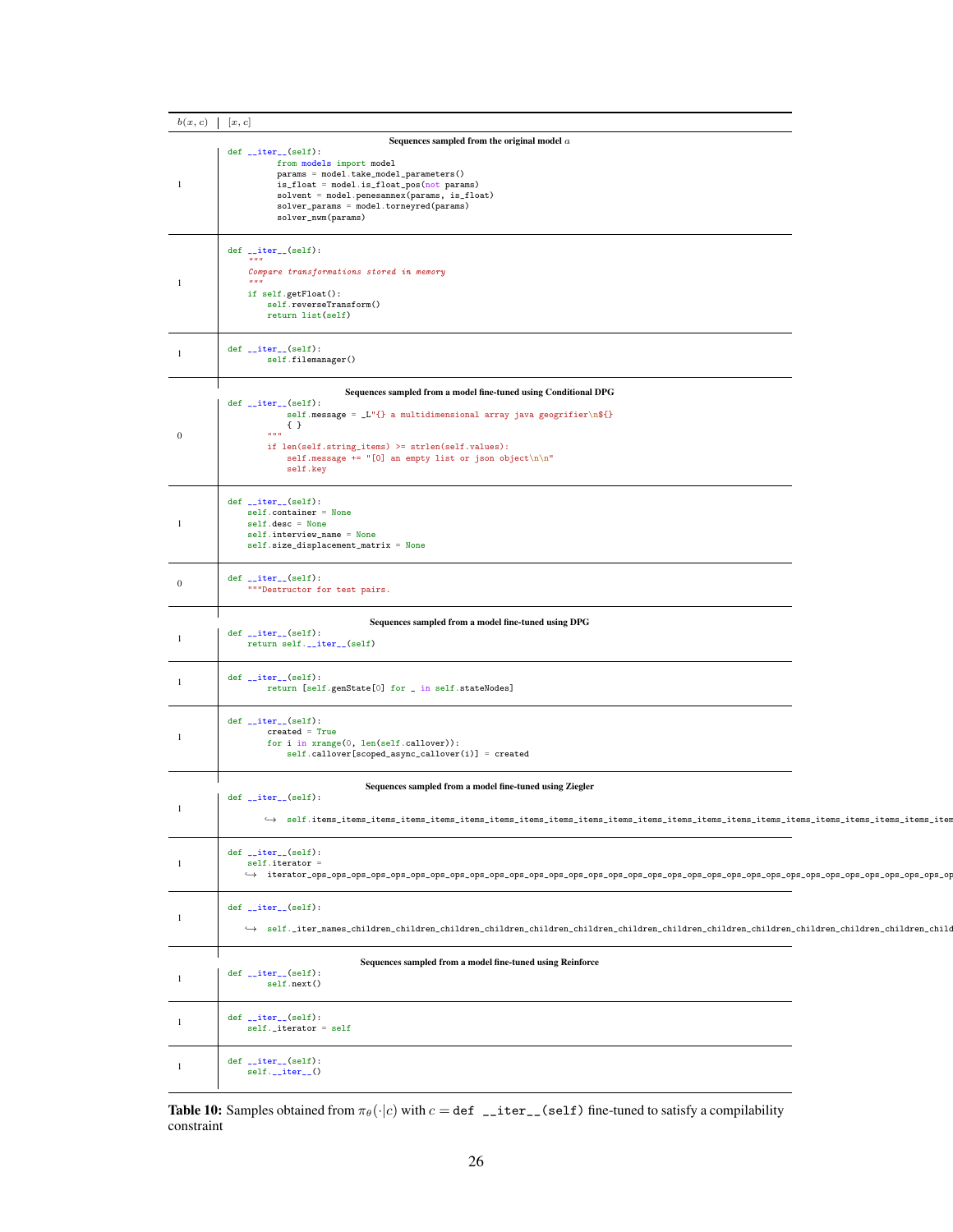<span id="page-26-0"></span>

| $b(x, c)$ $[x, c]$ |                                                                                                                                                                                                                                                                                                                       |
|--------------------|-----------------------------------------------------------------------------------------------------------------------------------------------------------------------------------------------------------------------------------------------------------------------------------------------------------------------|
|                    | Sequences sampled from the original model $a$                                                                                                                                                                                                                                                                         |
| $\boldsymbol{0}$   | $def __init__(self):$<br>""" mutation() method.                                                                                                                                                                                                                                                                       |
| $\boldsymbol{0}$   | $def __init__(self):$<br>self.vcam = cham OLEDeaderCenterPythRHAPUV()<br>self.vcam_rc = bool_ ("with_ DisneySaudiDisney) Official Created Source Title and Updated Collection<br>$self.volume = float(1000)$<br>$self.title = float(params() [3])$                                                                    |
| $\boldsymbol{0}$   | $def __init__(self):$<br>n n n<br>Returns the inner type that is of the proper type when performing<br>$self\text{-}self\text{-}transpose()$ .<br>n n n<br>$self.th = "arg1",$                                                                                                                                        |
|                    | Sequences sampled from a model fine-tuned using Conditional DPG                                                                                                                                                                                                                                                       |
| $\boldsymbol{0}$   | $def __init__(self):$<br>self.tile_flag_invalid=0.0<br>self.tile_flag_handler_out_A = True<br>self.tile_flag_handler_out_B = True<br>self.layer_list_out_A = self.tile_flag_invalid=2<br>self.layer_list_out_B = self.tile_flag_handler_out_A<br>self.layer_select_with_dropdown_flat_flag_in=self.tile_flag_invalid= |
| $\boldsymbol{0}$   | $def __init__(self):$<br>return self. InitExceptaughtClient();                                                                                                                                                                                                                                                        |
| 1                  | $def __init__(self):$<br>flood_handler = ScreenGroup.set_buffer_manager_function(buffers, None)<br>heavy = _charging_class(self, fill_handler)                                                                                                                                                                        |
| $\mathbf{1}$       | Sequences sampled from a model fine-tuned using DPG<br>$def __init__(self):$<br>class App(QtWndrixApplication):<br>Slipped: bool = QtWnd technique # Member of $qtk. SafePlacement$ floated<br>delegate: NamedConstraint: QListPlacementElementDelegateDelegate                                                       |
| $\boldsymbol{0}$   | $def __init__(self):$<br>def gqlary(self):<br>presentation_data = (["\$parent", " Imperium", "Segaron", "la datos de 214000 "],<br>[["Lamos en su inicio", 0, "Por supuesto", 0],                                                                                                                                     |
| $\mathbf{0}$       | $def __init__(self):$<br>$self.msg = \{\}$<br>#Placeholders                                                                                                                                                                                                                                                           |
| $\boldsymbol{0}$   | Sequences sampled from a model fine-tuned using Ziegler<br>$def __init__(self):$<br>name=SHA_['base'].__name__().strip()<br>message=Message(path=_md5. 'value'))                                                                                                                                                      |
| $\mathbf{1}$       | $def __init__(self):$<br>$as\_printer = asv(0)$<br>$i = 3$<br>$symbol1 = \text{sparse\_symbol}(0)$                                                                                                                                                                                                                    |
| $\boldsymbol{0}$   | $def __init__(self):$<br>self.identity_dont_print_view = 'Identities'                                                                                                                                                                                                                                                 |
| 0                  | Sequences sampled from a model fine-tuned using Reinforce<br>$def __init__(self):$<br>self.dataset = TensorsRotatedDeviceDataset()<br>$self.start = None$<br>self.dataset.dataset = TensorsRotatedPose(self, 100)                                                                                                     |
| $\mathbf{1}$       | $def __init__(self):$<br>$tf._{-init._} (self)$                                                                                                                                                                                                                                                                       |
| 0                  | $def __init__(self):$<br>self.tile_flag_invalid=0.0<br>self.tile_flag_handler_out_A = True<br>self.tile_flag_handler_out_B = True<br>self.layer_list_out_A = self.tile_flag_invalid=2<br>self.layer_list_out_B = self.tile_flag_handler_out_A<br>self.layer_select_with_dropdown_flat_flag_in=self.tile_flag_invalid= |

**Table 11:** Samples obtained from  $\pi_{\theta}(\cdot|c)$  with  $c = d\mathbf{H}$  \_init\_(self) fine-tuned to satisfy a PEP8 constraint 27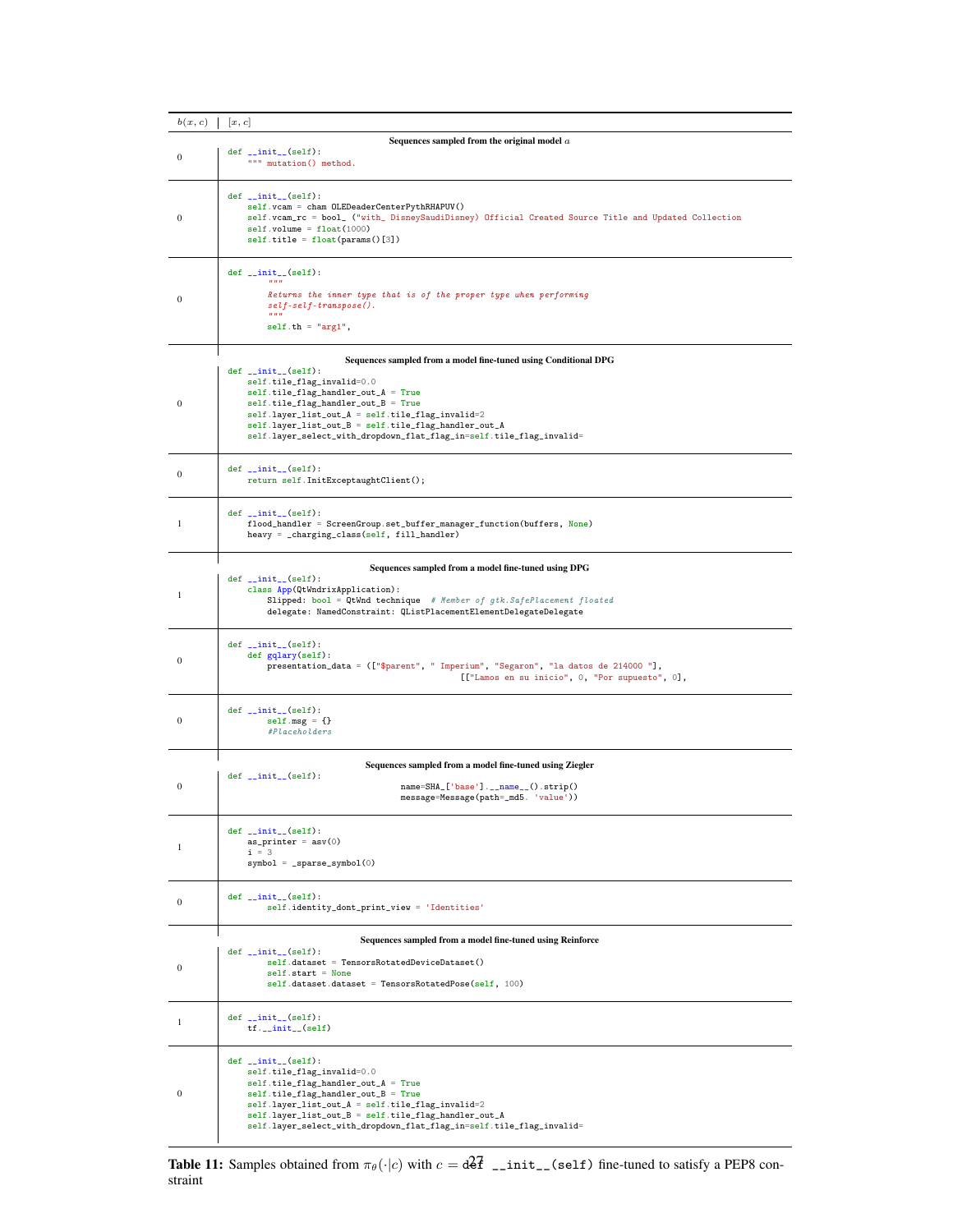| $b(x, c)$   $ x, c $ |                                                                                                                                                                                                                                                                                                                                                                                                   |
|----------------------|---------------------------------------------------------------------------------------------------------------------------------------------------------------------------------------------------------------------------------------------------------------------------------------------------------------------------------------------------------------------------------------------------|
| 0                    | Sequences sampled from the original model $a$<br>def __init__(self,* args,** kwargs):<br>$it =$ lambda: args<br>it(None)                                                                                                                                                                                                                                                                          |
| $\boldsymbol{0}$     | def __init__(self,* args,** kwargs):                                                                                                                                                                                                                                                                                                                                                              |
| $\boldsymbol{0}$     | def __init__(self,* args,** kwargs):<br>raise RuntimeError('Cannot create new thread');                                                                                                                                                                                                                                                                                                           |
| $\mathbf{0}$         | Sequences sampled from a model fine-tuned using Conditional DPG<br>def __init__(self,* args,** kwargs):<br>dgram = dgram_preprocessor(self.parser,* args,**kwargs)<br>$self.node = _defaultdict__[node]$<br>$kways = kways$<br>$self.classpath = "\{(classpath)s//\{(pathname)s//\}}$<br>$self.param = classpath()$<br>$self.property = classpath()$<br>$self.sys. exists = False$<br>return self |
| 0                    | def __init__(self,* args,** kwargs):<br>$self.append = comprom::Configuration(conf())$<br>conf = self.confswite(args.get('app'), args.get('name', ''), conf)                                                                                                                                                                                                                                      |
| $\boldsymbol{0}$     | def __init__(self,* args,** kwargs):                                                                                                                                                                                                                                                                                                                                                              |
| $\boldsymbol{0}$     | Sequences sampled from a model fine-tuned using DPG<br>def __init__(self,* args,** kwargs):                                                                                                                                                                                                                                                                                                       |
| 0                    | def __init__(self,* args,** kwargs):                                                                                                                                                                                                                                                                                                                                                              |
| $\boldsymbol{0}$     | def __init__(self,* args,** kwargs):<br>$self.tip = \{\}$<br>$self.buffer = ''$<br>$self$ .clean_of_this = $'$<br>self.tip.set_value(op_type())<br>self.tip.set_value(ostream(f" excerpting this", oproc = self.poetrip_extrapol))                                                                                                                                                                |
| $\boldsymbol{0}$     | Sequences sampled from a model fine-tuned using Ziegler<br>def __init__(self,* args,** kwargs):<br>U particles = $sorted(p.get\_particles(c4))$<br>kwargs.append(p)<br>if self.like_class:<br>$p.like_class = kwargs[0]$                                                                                                                                                                          |
| 0                    | $def __init__(self, * args, ** kwargs):$<br>if not c.c.service.defaultService():<br>args.favoriter(c.service.defaultService(c.pass.name))<br>if not c.simpleAddr():<br>d.favoriter(c.simpleAddr)<br>$if c.simpleAddr()$ :<br>c.gop.services.import_service(d                                                                                                                                      |
| $\boldsymbol{0}$     | def __init__(self,* args,** kwargs):<br>self.init_args(args, kwargs)<br>self.base_args = base_args                                                                                                                                                                                                                                                                                                |
| $\boldsymbol{0}$     | Sequences sampled from a model fine-tuned using Reinforce<br>def __init__(self,* args,** kwargs):<br>""" In constructor, bubbles can be used accordingly.                                                                                                                                                                                                                                         |
| 0                    | $def __init__(self, * args, ** kwargs):$<br>self.akpo_be(akpo_key,**args)<br>$self.append_a(x)$<br>$name(dfn) // type(dfn) - 1$<br>$sdt = self . akpo_ fishing(a//a[0], r@a[0])[0]$<br>sd=self.akpo_a<br>dfn=self.akpo_df(ado(dfn)),<br>$a=self.akpo_a(rs)$ :                                                                                                                                     |
| 0                    | $def __init__(self, * args, ** kwargs):$<br>from __future__ import print_function                                                                                                                                                                                                                                                                                                                 |

Table 12: Samples obtained from  $\pi_{\theta}(\cdot|c)$  with  $c = \text{def } \_ \text{init} \_ (\text{self}, * \text{ args}, ** \text{ kwargs})$  fine-tuned to satisfy a PEP8 constraint